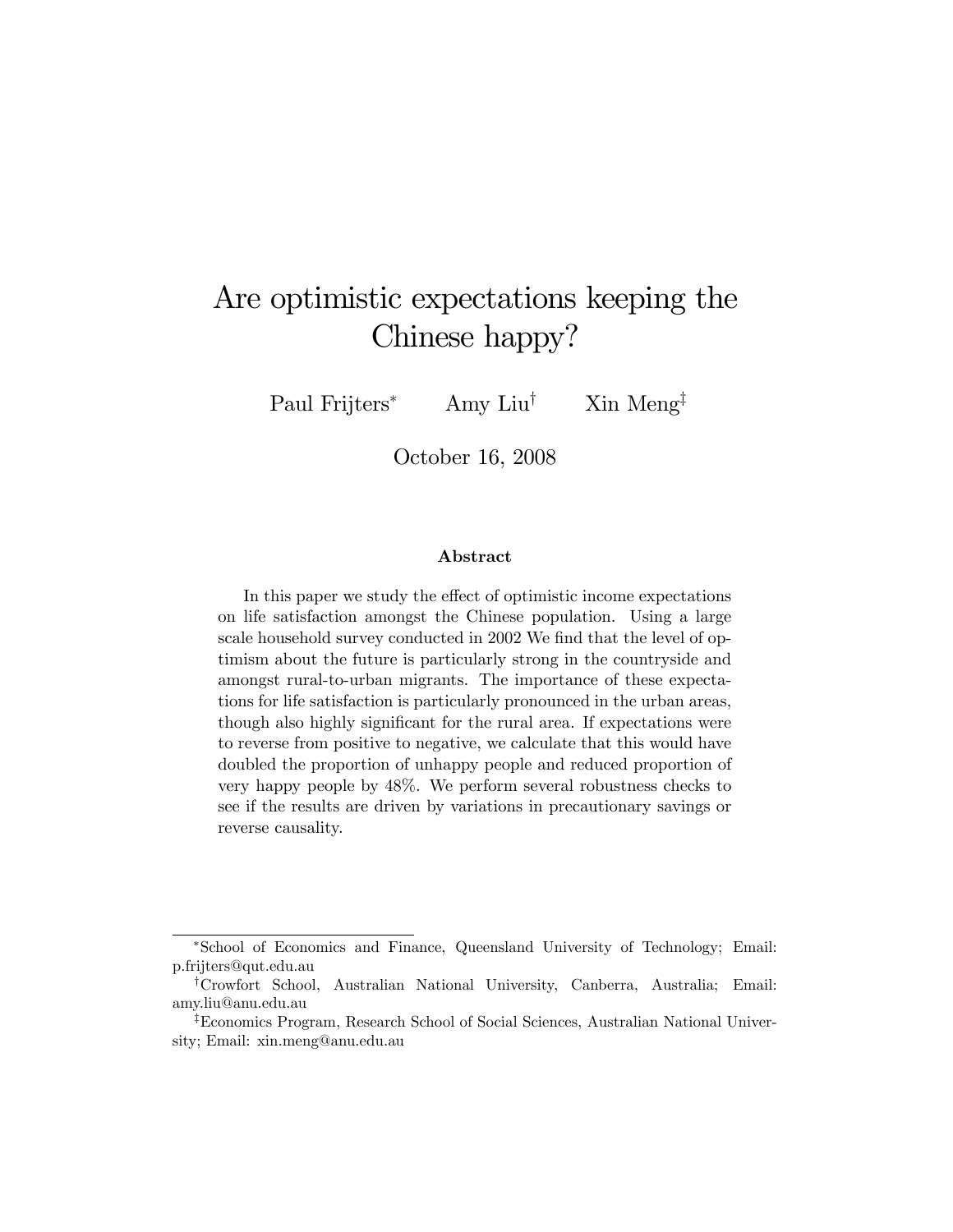### 1 Introduction

Over the last 20 years or so, China has experienced significant economic and social changes. The degree, sheer size, and the speed of these changes are unprecedented in human history. Although its economic changes are closely followed around the world, its social changes are less visible. These changes have undoubtedly impacted on individuals' day-to-day life and how they feel and perceive the world around and ahead of them, which, in turn, may have a significant impact on the social and political stability of China.

Many authors have commented on the relationship between economic expectations and social and political stability in China during period of significant changes.<sup>1</sup> In 1992, Baum alleged that economic growth was the main reason behind the ability of the Chinese political system to avoid the collapse of communism experienced in the ex-Soviet regions. Similarly, Zeng (2003) directly alleges that the legitimacy of the ruling party derives almost entirely from positive expectations and that it is only these expectations that keep a lid on emerging social problems like inequality and the uncertainty that followed the various employment and social welfare reforms. A strong indication that this is also how things are perceived within China comes from the self-identification of the regime with economic growth: China's leader have actively promoted the idea that the political status quo protects economic growth. For instance, the current Chinese President Hu Jintao explicitly said in a 2005 meeting with central bankers that political stability had been a key factor in ensuring high economic growth in China (AFX News 2005).<sup>2</sup>

This paper intends to quantify the role of optimistic economic expectations in keeping the Chinese happy, which, in turn, is strongly associated

<sup>1</sup>Examples of this idea from public think-tanks and political scientists include Holbig (2006), Giessmann (2007), and Zeng (2003).

<sup>&</sup>lt;sup>2</sup>Younis et al. (2008), looking at the differential growth experience across South Asian countries in the past few decades, indeed also suggest that political stability and economic growth go hand in hand, though they cant ascertain the main direction of causality.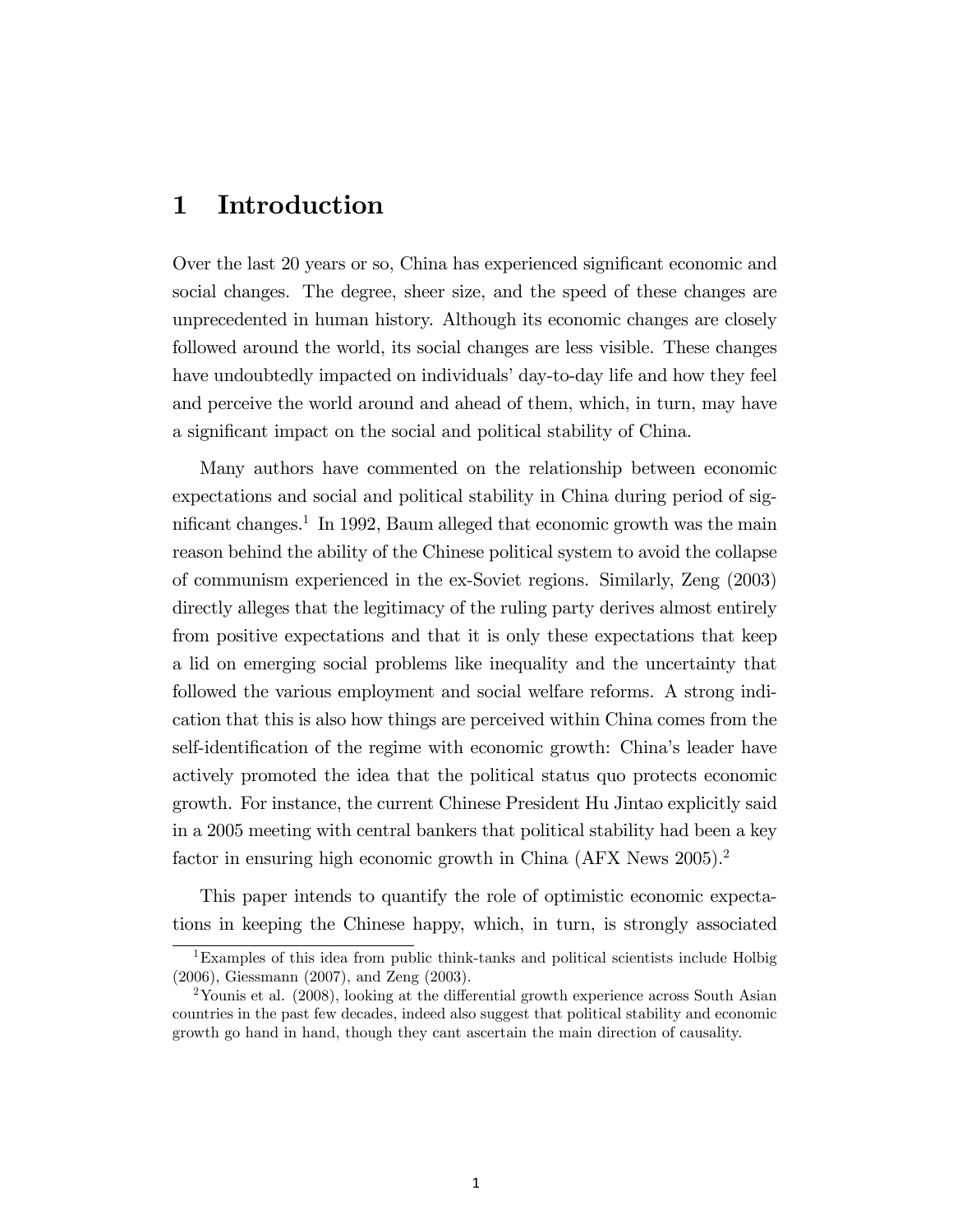with social stability<sup>3</sup>, amidst all the social and economic changes. The main research questions are: who has optimistic economic expectations? To what extent do these optimistic economic expectations make the Chinese happy? And how much would life satisfaction drop if expectations were to go from good to bad?

We try to answer these questions using a large-scale household survey conducted for the year 2002, which has information on both future income expectations and happiness, as well as extensive information about socioeconomic characteristics, and personality traits. We also relate observed expectations to official records of the number of labour disputes at the provincial level to ascertain whether expectations matter for observed aggregate behaviour.

The next section reviews the institutional background and relevant literature. Section 3 describes the data. Section 4 analyses expectations and their determinants. Section 5 goes a step further to investigate how expectations relate to happiness. Section 6 checks the robustness of our results to a variety of possible critiques. Conclusions are provided in Section 7.

### 2 Background and literature

#### 2.1 The Chinese situation

The economic reforms which started in 1978 and lead China from a planned to a market economy has generated unprecedented income growth and dramatic social changes. Since the late 1980s GDP growth has been around 10% per year, which is a historical record in terms of sustained growth. Accompanying this extraordinary growth record is an equally noteworthy increase in income

<sup>3</sup>Though economists have so far not addressed the question of happiness and social stability, psychologists and sociologists have reported positive correlations between the happiness of regions and their levels of social stability (eg. Diener and Suh 2000). Quite generally, low levels of happiness are related to instability in personal lives and group lives.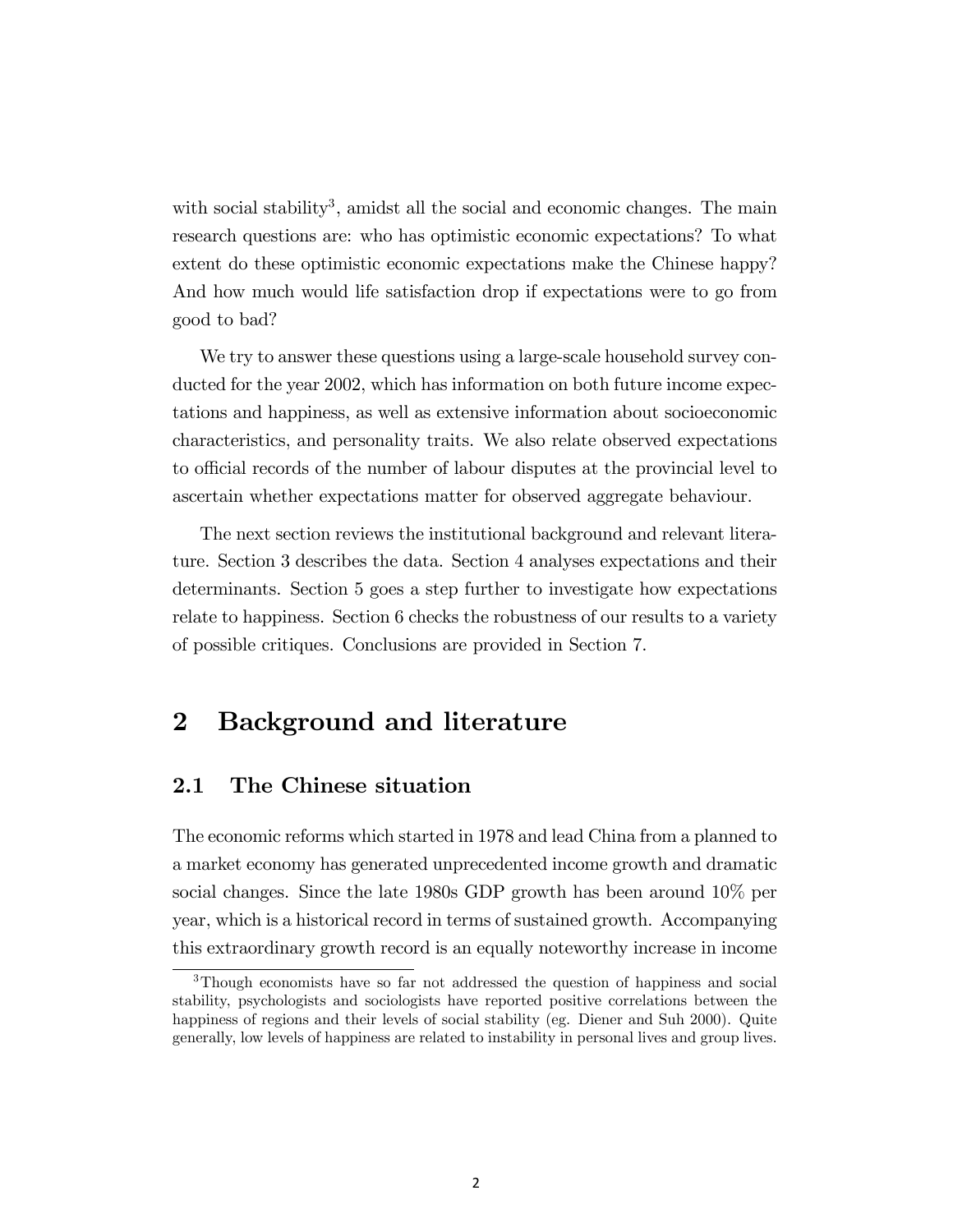inequality. According to the China Statistical Yearbook, the urban-rural income ratio increased from 190% in 1986 to 330% in 2006 (NBS, various years). Similarly, the Gini coefficient increased from  $0.15$  in  $1988$  to  $0.32$  in 2002 for the cities (Gusstafson, Li, and Sicular, 2008) and from 0.30 in the mid 1980s to 0.45 in the mid 2000s (Benjamin, Brandt, and Giles, 2007).

In addition to the rapid income growth and change in relative income positions, the urban Chinese have also been subject to two important sources of social change. The first is the erosion of the social welfare system. Urban residents used to enjoy a cradle to grave social welfare system during the prereform era. Since the mid 1990s, a new system has taken shape which places significant emphasis on individual responsibilities. Housing reform led to the removal of subsidized housing and now urban households must purchase or rent housing from the market. Health care changed from fully state-covered medical service to around one-third coverage rate for state employees and no cover for private sector employees. Similarly, full pension coverage has changed to an individual retirement savings account, covering less than 50 per cent of all employees. In addition, high tuition fees and compulsory donations are charged at primary, secondary, as well as tertiary education level. The second source of social change for the urban population is that lifetime employment has been abolished and, as a result, some 15 million state sector employees were made redundant between 1995 and 1999 (Meng, 2000; MOLSS, 2003; Cai and Meng, 2003; Fan, 2000; Garnaut, Song, Wang, and Yao, 2001).

For rural people, the most important social changes are generated by large scale rural-urban migration. In the pre-reform era, individuals who were born in the countryside were not permitted to move. There was a complete segregation of rural and urban economies. Rural-urban migration did not occur until the mid 1980s and even then it was a very restricted movement. Since the early 1990s, however, large scale migration has accelerated. There are currently 120-130 million migrants working in Chinese cities and it is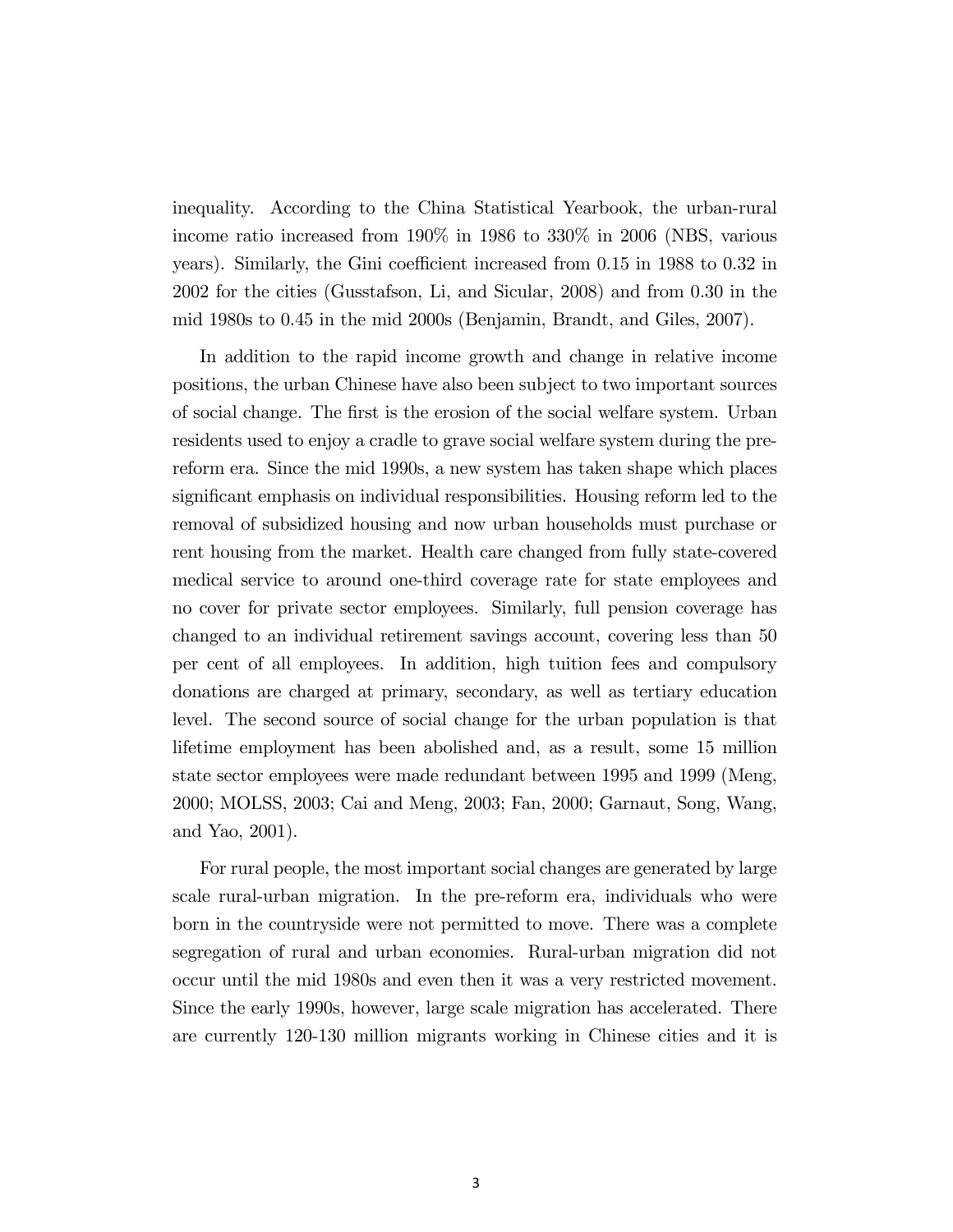estimated that in the course of the next couple of decades another 150 million of the rural labour force will probably migrate to urban areas. Compared to most developed countries where similar population movements occurred over a hundred years, China is experiencing the phenomenon on a much larger scale and within a much shorter period of time. Although current ruralurban migration is less restrictive than before, migrants in cities are subject to a "Guest Worker" regime, in that they only have access to jobs which city dwellers are unwilling to take and have no right to access urban social benefits. The unprecedented scale and pace of the migration movements and its discriminatory nature have changed the life course for millions of Chinese farmers.

Against this background, our study attempts to ascertain the degree to which optimistic economic expectations are keeping individuals happy and thereby bring stability to Chinese society in this time of transition.

### 2.2 The theoretical background

Income expectations can affect current utility in two distaint ways. Expectations can firstly affect utility indirectly via choices. It can secondly affect utility as a direct consumption good.

In the standard economic model where expectations affect utility only via choices, individuals maximise  $E\{\sum_{t=0}^{T} \delta^t U(X_{it})\}$  where future utility is discounted by  $\delta^t$  and the consumption bundle  $X_{it}$  is dependent on the choices made before t. The choices are made such as to maximise the expected discounted stream of utility where, under the Von Neumann-Morgenstern assumptions, individual expectations are presumed to be rational and thus equal to the mathematical expectation. Note that expectations themselves have no place in the utility function.

In this standard framework, where no direct link between expectation and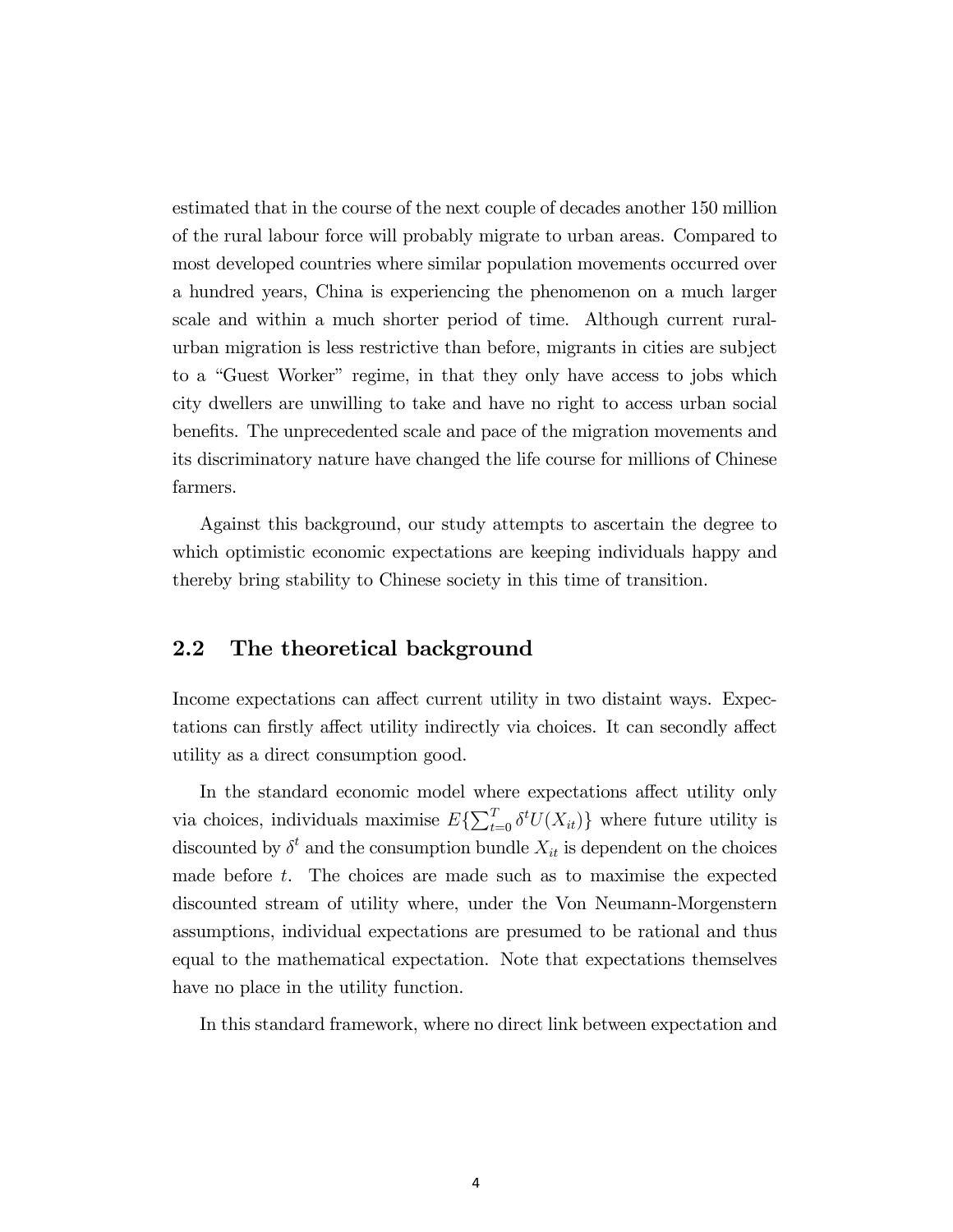utility is present, both a positive or a negative correlation betwen current utility and expectations may be observed. A positive correlation can arise if the higher future income expectations are somewhat exogenous to current costs of investments, for instance, when they arise due to circumstances completely beyond individual control (say, the weather or an inheritance). In this situation a rational individual would reduce their precautionary savings today and thus increase their consumption today, giving rise to a positive correlation between income expectations and current utility. A negative correlation can arise in the exact opposite scenario, i.e. when future high expectations are the result of current costs of investments. Say, for instance, in a 2-period model that individuals differ with respect to their time discounting but not their basic utility function  $U(X_{it})$ . Individuals who care more about the future will save more today in order to have higher consumption tomorrow from increased incomes. In that case, the higher income expectations today are due to higher sacrifices made today for the sake of the higher income in the future, implying that utility today is lower for those with higher income expectations.

This standard perspective will be important in China and important in our empirical strategy. After presenting our main argument for how important expectations are to China, we will explicitly examine whether savings and consumption can explain the found positive correlation, and we will also investigate whether we can find evidence of a spurious negative relation between expectations and utility via unobserved variables such as discount rates.

An alternative possibility is that expectations are consumption goods in themselves. Support for this hypothesis derives from the literature on psychology and neuroscience which has found that there are distinct neural pathways via which individuals obtain psychic rewards from expectations of the future (eg. Berns et al. 2006). In its simplest form, this means the utility function  $U(.)$  is not merely a function of current consumption, captured by a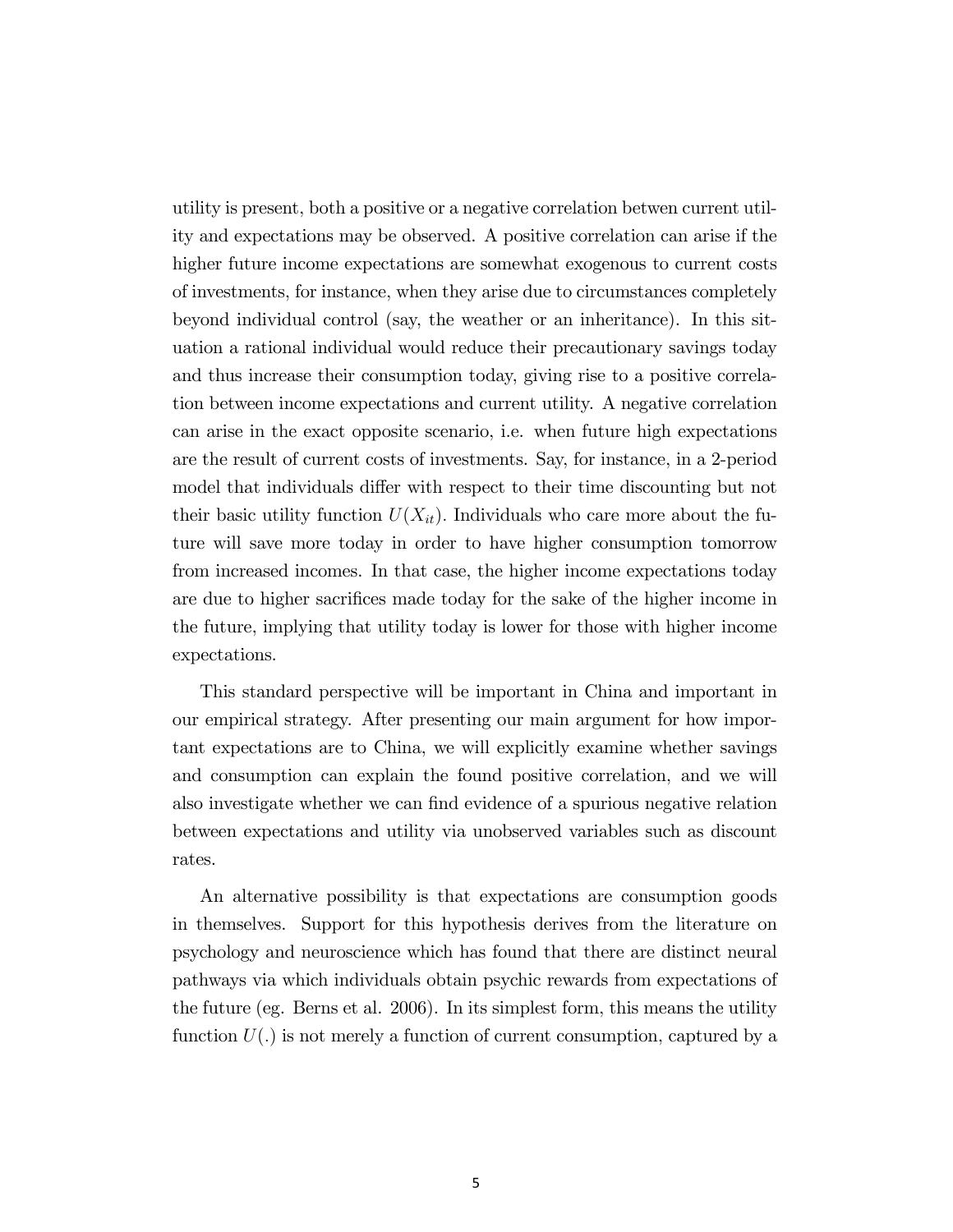vector  $X_{it}$  that includes income, but also contains a large role for subjective expectations  $E_{it}[X_{it+1}]$  of future goods, which would mean we should start thinking of  $U(.)$  as a function  $U(X_{it}, E_{it}[X_{it+1}])$  rather than the standard  $U(X_{it}).$ 

We regard this second possibility as the 'true' effect of expectations on happiness as it relates to direct consumption benefits not captured via other variables.

#### 2.3 Previous economic literature on expectations

The literature on subjective expectations in macro-economics is vast whilst that in micro-economics is small. The majority of the macro-economics studies deal with the usefulness of subjective expectations in predicting macroeconomic variables such as inflation and growth (see, for example, Mankiw et al. 2003 and Souteles 2004). The few micro-economics studies on subjective expectations have so far mainly focussed on whether expectations of income and happiness conform to the rational expectations hypothesis (Hamermesh, 2004; Das and Van Soest 1999; Stutzer 2004; Hagerty 2003, and Frijters et al. 2008).

Whilst our paper uses explicit information on the expectations of individuals about their own future income growth, the focus of our paper is on the importance of these expectations for other outcomes rather than whether these expectations in themselves are rational. In a political sense, it does not really matter whether these expectations are perfectly rational or not. What matters is how they contribute to overall stability through their effect on overall happiness.

The effect of expectations on individuals' happiness has been virtually absent from the empirical happiness literature until now, even though some theories do hypothesise that income expectations should matter greatly for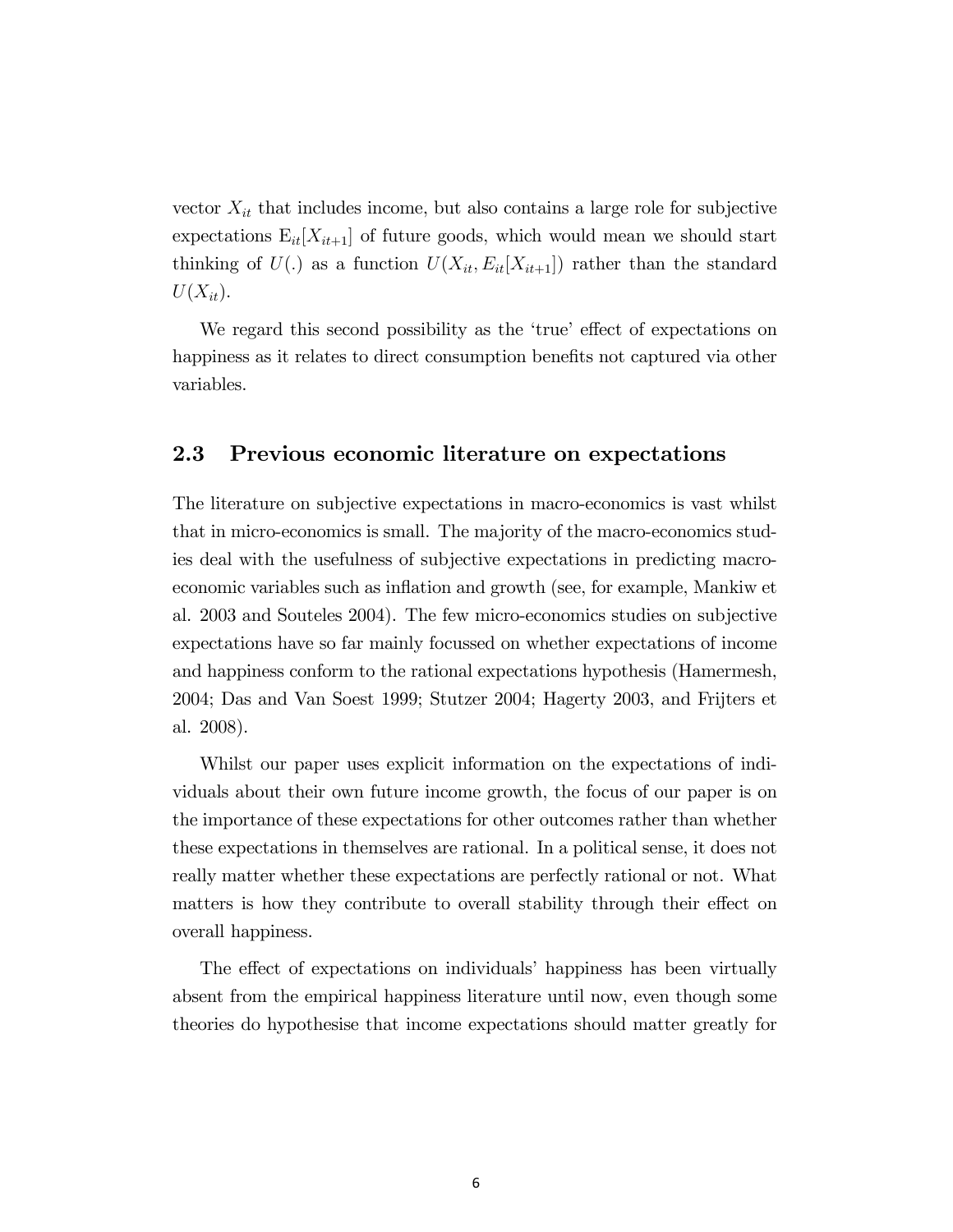happiness (eg. the tunnel effect hypothesis by Senik 2004; or the theory of erroneous income expectations by Easterlin 2001). The only paper we know of that looks at the effect of expectations on happiness is the recent work by Senik (2008) who uses the Russian Longitudinal Monitoring Survey 1994- 2004, showing a strong effect of expectations on life satisfaction in Russia. Senik (2008) finds that expectations improve self-rated health, reinforcing the notion that there is an actual benefit of expectations for current utility. The main differences between our study and that of Senik (2008) are that our contexts differ and that we have access to many variables which are lacking in the Russian Longitudinal Monitoring Survey data, including self-reported relative income position, individual personality traits, mode of the day, and village/city level characteristics. Our rich data set allows us to better reveal the causal relationship between expectations and life salisfaction.

One of the main reasons that the economic literature on happiness has so far not investigated the role of expectations is that in traditional economic theory expectations have no direct effect. Yet, the psychological literature has for a long time argued that expectations themselves are consumption goods and that they have observable physical effects on our well-being. For instance, negative expectations lead to fear (Cannon 1914). Fear is physically observable and unpleasant, making it a negative consumption good whether the event that is feared occurs or not. The idea that expectations themselves have a consumption value is fairly new in economics, with only few exceptions such as Brunnermeier and Parker (2004) who addressed the issue of optimal savings when expectations of future consumption themselves have consumption value.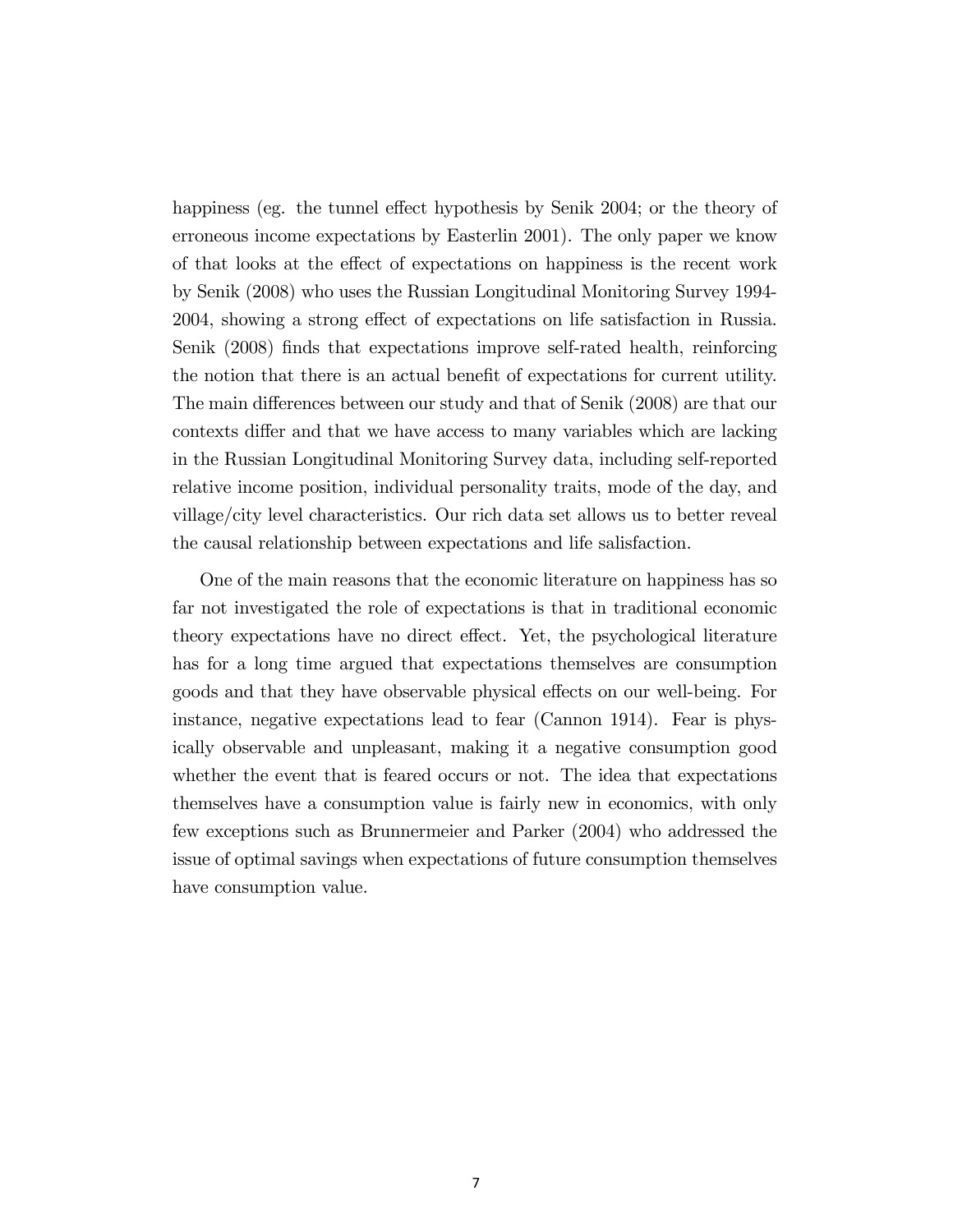### 3 Data

The data used are from the 2002 China Income Project Survey (CHIPs). The survey was conducted by the Institute of Economics at Chinese Academy of Social Sciences in early 2003 and comprises three sub-samples: urban households, rural households, and rural-urban migrant households. The rural survey was implemented in 22 out of the 30 provinces in China, while the urban and migrant surveys were conducted in 12 provinces. Questionnaires for the three sub-samples are largely consistent, though there are slight discrepancies. The total rural sample comprises of 9200 households and 37969 individuals, the urban sample includes 6835 households with 20548 individuals, and the migrant sample covers 2000 households with 5318 individuals.<sup>4</sup> Most of the questions were asked to all individuals who were living in the household, but the subjective questions were only inquired to one person in each household, who are often household heads or spouses. Thus, our final sample includes only individuals of whom the income expectation questions were asked.

The survey asks one individual in each household how they think their household income would change in the next five years. The possible answers are

- 1. A reduction
- 2. No change
- 3. A slight improvement
- 4. A significant improvement.

<sup>4</sup>The sample of migrant workers were drawn from those who live in urban residential communities. As many migrants live on construction sites and in factory dormitories who do not register with urban communities, the sample may not be representative of the migrant population. Based on information revealed from a newly conducted census of migrants the main bias of this sample is that it over represents family migration while under represents single migrants (see Gong, Kong, Li, and Meng, 2008).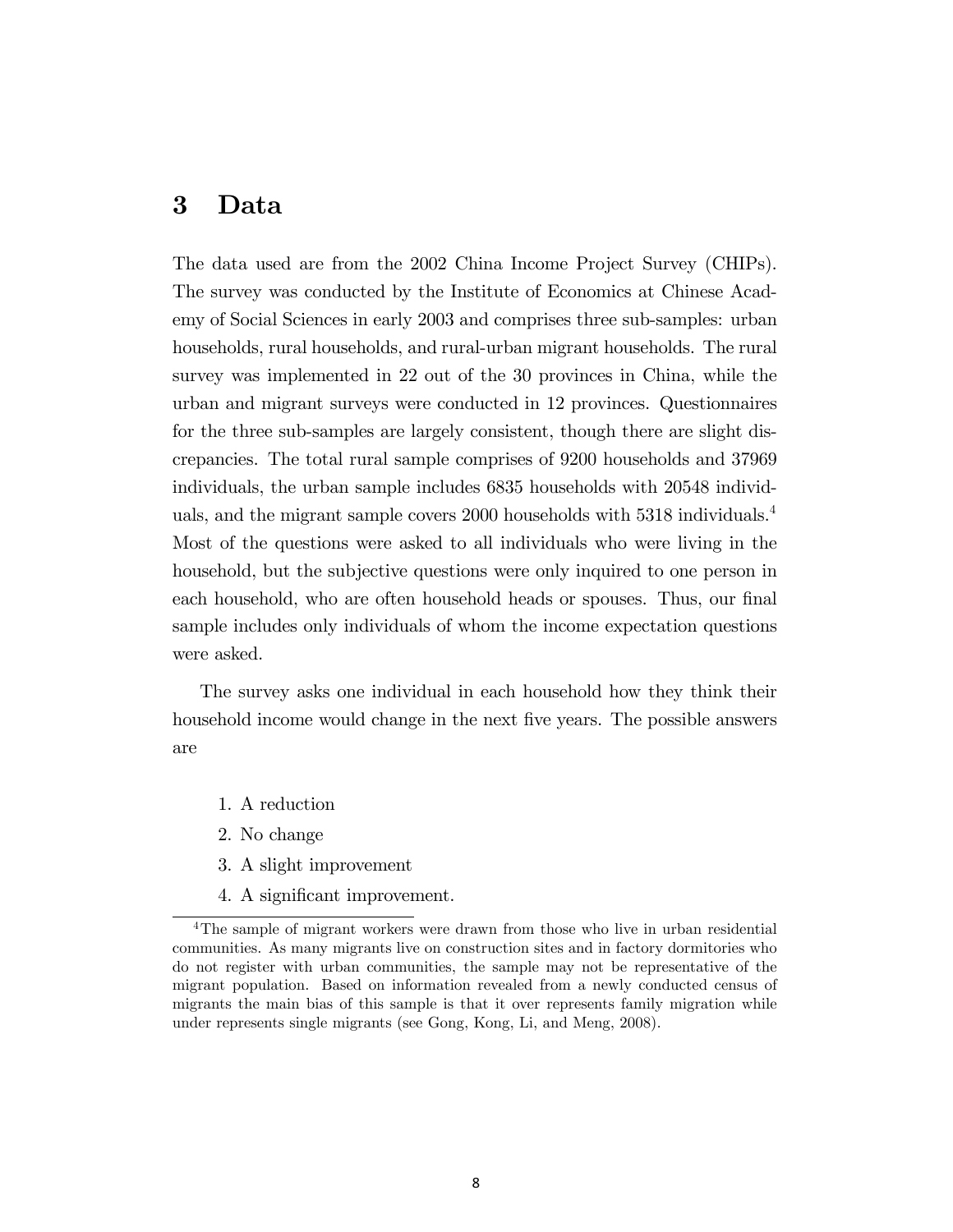In addition, individuals are asked to rate their general happiness on a scale ranging from 1 (not happy at all) to 5 (very happy). Table 1 presents the distributions of these variables for the various sub-samples.

For the total sample, around 10.6 and 24.6 per cent of individuals believe that their income will reduce or be unchanged in the next five years, respectively; while the remaining 74.8 per cent thinks that their income will increase. Comparing this proportion to those found in Das and Soest (1999) for the Netherlands, Chinese households seem to have much higher income growth expectations. Das and Soest (1999) Önd that during a recession around 11 per cent people believes that their income will increase in the next 12 months, while during a boom this Ögure increases to 33 per cent.

With regard to life satisfaction, slightly more than 10 per cent of our sample either regard themselves as being not satisfied at all or not very satisfied, 32 per cent are considered to be fair, while 58 per cent are either satisfied or very satisfied. If we compare this to the US, for instance, then around  $73\%$  said in Gallup polls they were satisfied or very satisfied with their lives, with this number being  $84\%$  in 2007.<sup>5</sup> Yet, the number of Americans who are dissatisfied is in the  $10-15\%$  of the whole of the 1980-2007 period. The numbers for other OECD countries fall in a similar range (see Clark et al. 2008) which means that the Chinese are less happy than the average OECD respondent but that there is simultaneously not a relatively large group who is dissatisfied. Rather, there are fewer satisfied Chinese and more in the neutral range.

Figures 1 and 2 present these distributions and their relationship with income levels, respectively, for the three sub-samples separately. Figure 1 indicates that urban residents on average have the worst income expectations, with migrants second, and rural residents with the highest income expectations. With regard to happiness, though, the pattern is not clear. On

 $5$ http://www.gallup.com/poll/103483/Most-Americans-Very-Satisfied-Their-Personal-Lives.aspx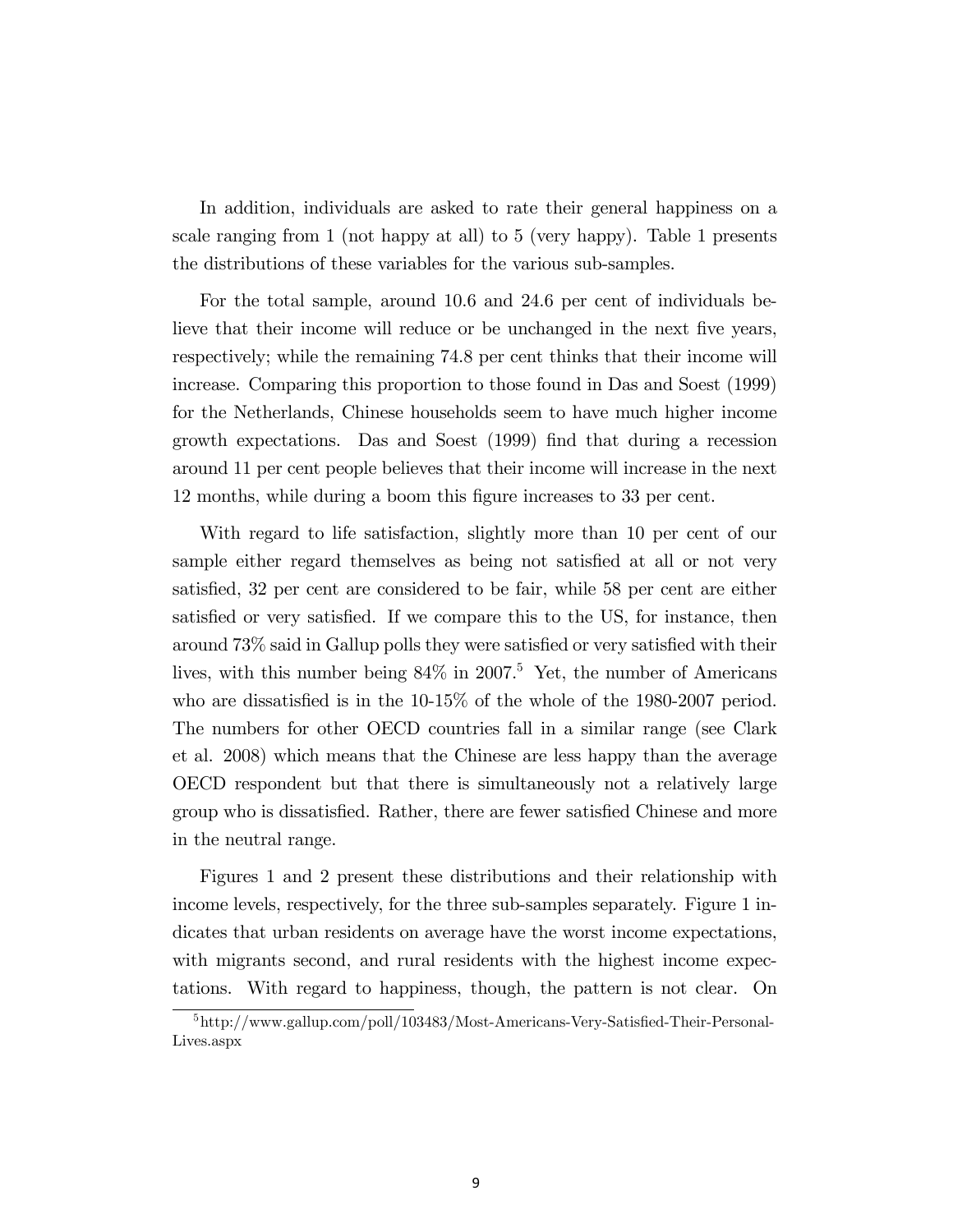average, the proportion of individuals who are unhappy is slightly higher for urban residents, while the proportion that regards themselves as being fairly happy is highest for migrants. Once again, rural residents are the happiest group.

Figure 2 present the relationship of expectations and happiness with income levels for each of the three sub-samples. Within each group, individuals with higher life satisfaction and high income expectations have higher income levels. However, if we examine the income levels across groups, this relationship does not seem to be clear. The happiest rural Chinese have much lower income levels than the least happy urban Chinese. This seems to suggest that income itself does not matter too much, and that it is perchance mainly the relative income position which matters in terms of whether people will be happy or not. This Önding is consistent with the literature (Clark et al. 2008).

Table 1 also gives summary statistics of all other variables used in the analyses, disaggregated by sub-sample. On average, urban households have the highest per capita household income and expenditure, followed by migrants and rural households. A striking aspect is that although the income level of migrants is only three quarters of that of urban households, their savings rate is around 3 percentage point higher than both urban and rural residents. This is a reflection of the temporary nature of their current status and a reflection that migration is seen as an investment decision with inter-temporal costs and benefits. Not surprisingly, hence, migrants have the lowest level of net assets.

In the rural and urban household surveys, households were asked to report their incomes in the preceding five years, though this was not asked of migrants. Using this information, we are able to calculate changes in household income for these two sub-samples. The summary statistics show that in the early years the degree of income changes for urban and rural house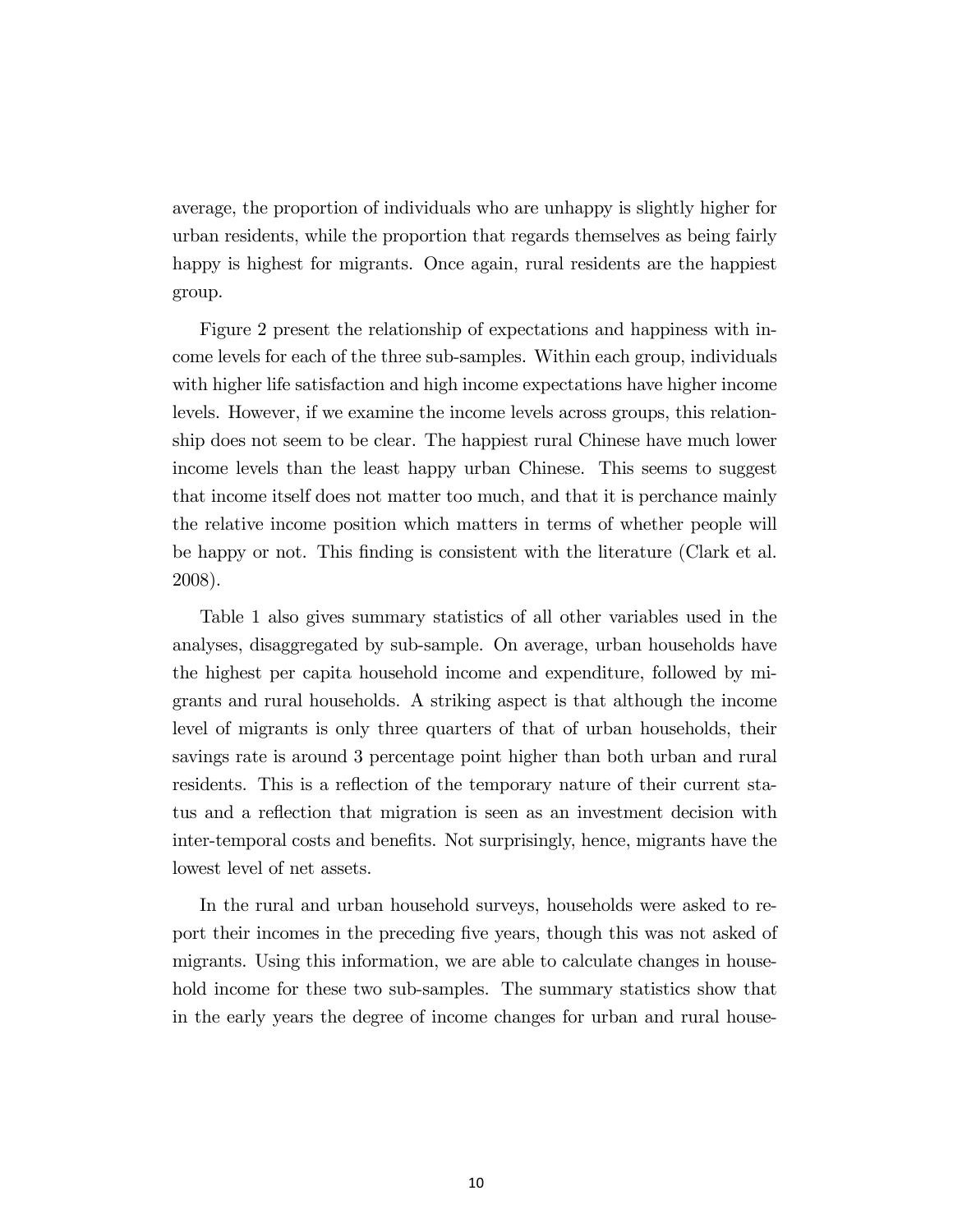hold are quite similar, while in later years a much higher income growth is observed for urban households than for their rural counterparts.

### 4 The determinants of income expectations

In this section we examine what determines individuals' income expectations. The literature on individual level income expectations is quite small (Das and Van Soest 1999; and Ramos, 2006). The focus in that literature has been the question of whether individual level expectations conform to the rational expectations hypothesis, typically finding that individuals make predictable but smallish mistakes. This contrasts to the Önding of a large psychological literature which has argued for a long time that observed expectations differ systematically from outcomes (for a survey, see Rabin 1998).

We model the income expectation  $IE_i$  of individual i as the result of a transformation of a latent variable measured on a 4-point scale:

$$
IE_i^* = x_i \beta + \epsilon_i
$$
  
\n
$$
IE_i = k \Leftrightarrow \lambda_{k-1} \leq IE_i^* < \lambda_k
$$
  
\n
$$
\lambda_0 = 0, \lambda_4 = +\infty, \epsilon_i | x_i \sim N(0, 1)
$$

with x a set of observed individual variables,  $IE_{it}^*$  denoting latent income expectation,  $\lambda_k$  the thresholds increasing in k, and  $\epsilon_i$  a normally distributed error-term. This makes the model a standard Ordered Probit model. In line with much of the literature on limited dependent variables, we also run simple OLS models of income expectations, of which the coefficients are easier to interpretate.<sup>6</sup> The results using both estimation methodologies are largely consistent, which is a common finding in the literature on limited dependent

<sup>&</sup>lt;sup>6</sup>Implicitly, when running an OLS on income expectations, we assume that  $IE_i = IE_i^*$ and that  $E[\epsilon_i | x_i] = 0$ .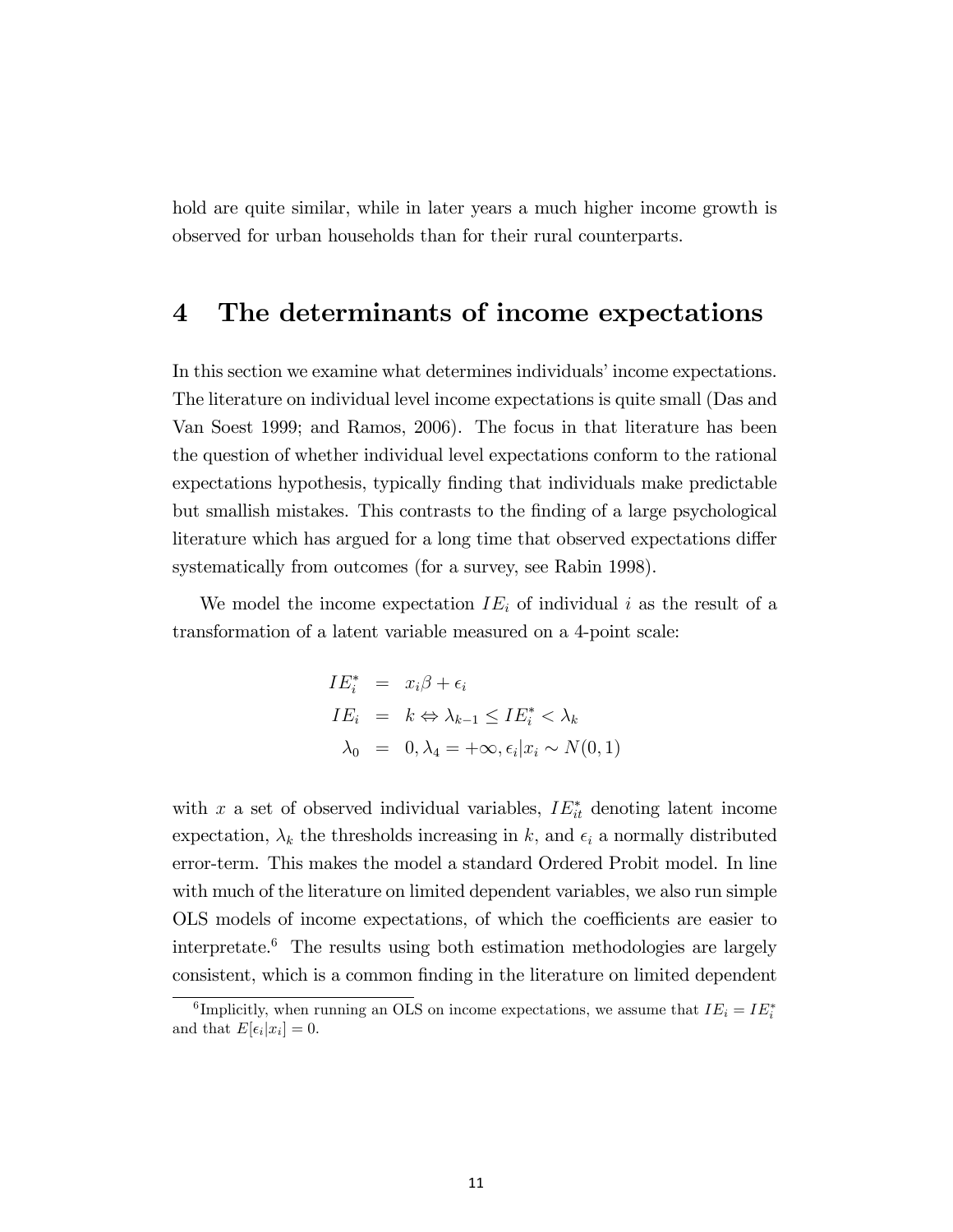variables, notably for happiness (see Ferrer et al. 2004). For simplicity of interpretation, only OLS results are reported in Table 2 and discussed below, while the Ordered Probit model results are reported in Appendix A.

As regressors, we include a set of variables which are common to all samples, such as individual and household characteristics, a log per capita income, and a self-assessed relative income position in the city/village the respondent reside. For the urban and rural samples, we then estimate additional specifications using variables only available for rural and urban samples (Model 2), notably retrospective annual income changes and self-assessed "good mood", where the inclusion of mood is meant to overcome the wellknown dependence of satisfaction answers on transient emotions.<sup>7</sup>

Starting from the total sample (the first column of Table 2), we find that log per capita income and its squared term are not statistically significant for income expectations, while individual self-assessed relative income position in the city/village has a large positive effect.<sup>8</sup> People who regard themselves as being positioned at the high end of the income distribution within the city/village they reside in have higher income expectations than their counterparts who place themselves at the lower end of the income distributions. This is noteworthy because it suggests that this is a time of widening income distributions with those already with a positional advantage better able to take the opportunities that come along. A change from the lowest to highest

 $7$ The question addressing mood differs slightly between the rural and urban questionnaires. In the former, the question was asked about individuals' mood on that day, while the question posed to the latter was framed in terms of "recently". Further, the question on "relative economic position" has a different scale for the urban/migrant sample and the rural sample. In the urban/migrant surveys, answers are on a four point scale (the lowest 25%, low middle 25%, high middle 25%, and top 25%), while in the rural survey the answer is a five point scale (lowest  $20\%$ , low middle  $20\%$ , middle  $20\%$ , high middle  $20\%$ , and top  $20\%$ ). To construct a consistent measure we transformed the different scale into a consistent continuous variable which is bounded between zero and 1 and denotes the mid-points of the cumulative distribution of the answer categories.

<sup>8</sup>When log per capita income entered as a linear term into the income expectation equation, the effect is positive and statistically significant at the 10 per cent level.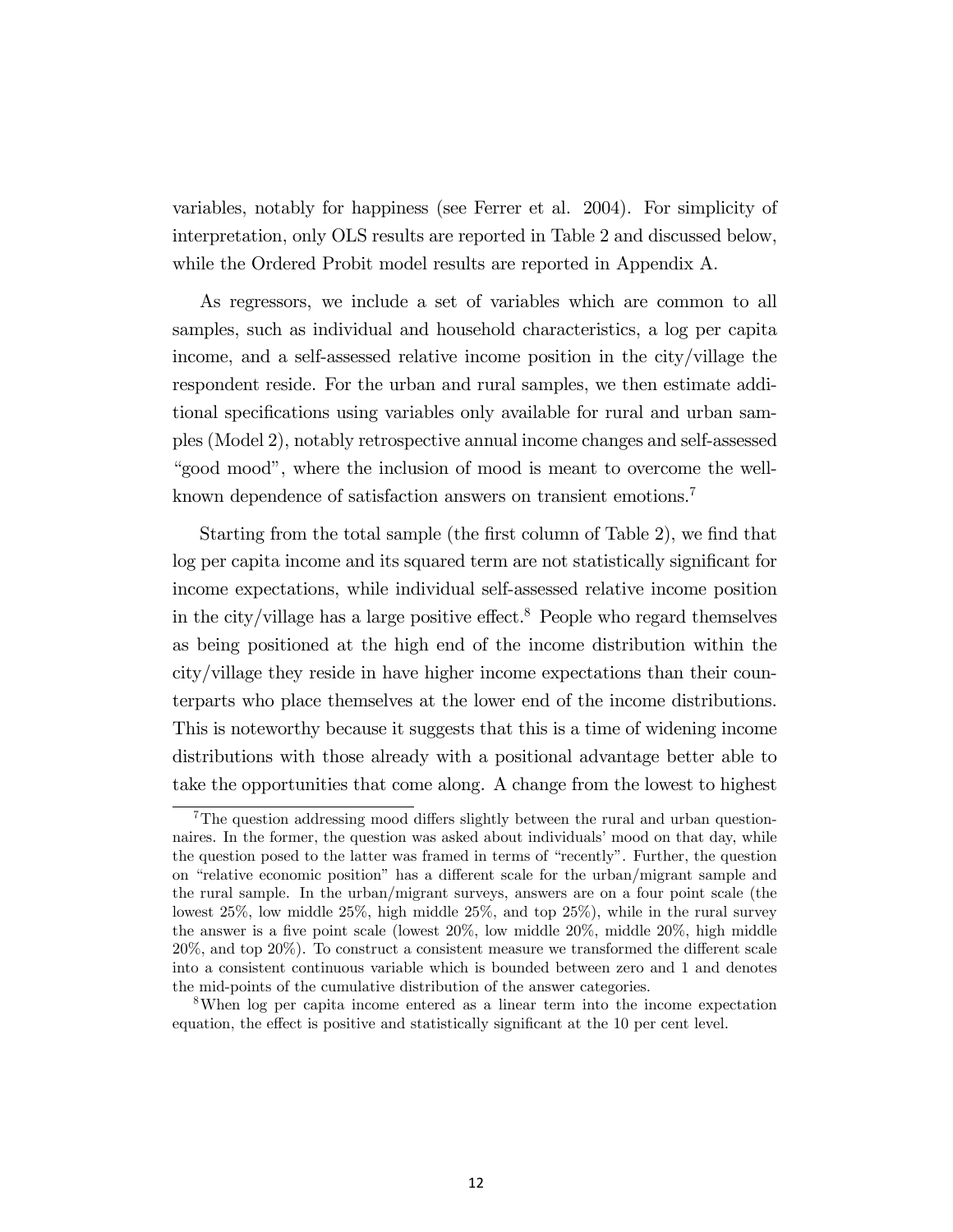income position increases income expectation scores by 0.47 points.

Another interesting finding is that urban people, despite having much higher incomes and conditional on all the other variables, have much lower income growth expectations than their migrant and rural counterparts, while rural people seem to have the highest income expectations among the three groups. This is what one would expect in the sense that it suggests that those with the most to catch up believe they stand to gain most in the near future. Together with the finding on positional effects, it would seem that, as a whole group, its the poor who expect to gain the most but that within each group it is those already best-placed that expect to do better.

The effects of household composition and individual characteristics on income expectations all seem reasonable: individuals from couple only households have lower income expectations than their counterparts from other types of households. Additional children and adults increase the income expectation scores by 0.02 and 0.05, respectively. Males have higher income expectations than females. Age has a U-shape relationship with income expectations, while Households with higher level of average years of schooling have higher expectations. Healthy individuals and those whose spouses are healthy have high expectations, whereas neither own party membership nor spouse party membership affect income expectations. Unemployed or spouses being unemployed have lower income expectations, and so as those who work longer hours, though the effect is very small. In all, these findings suggest that those with the greatest amount of human capital and those who are better able to spread their efforts (i.e. those in larger households) have the highest expectations.

Turning to the estimated results of Model 1 for the three separate samples (columns  $2, 4$ , and  $5$  of Table 1), we find large variations in the determinants of income expectations. Income has a large inverse U-shape relationship with respect to income expectations for the urban sample, while no statistically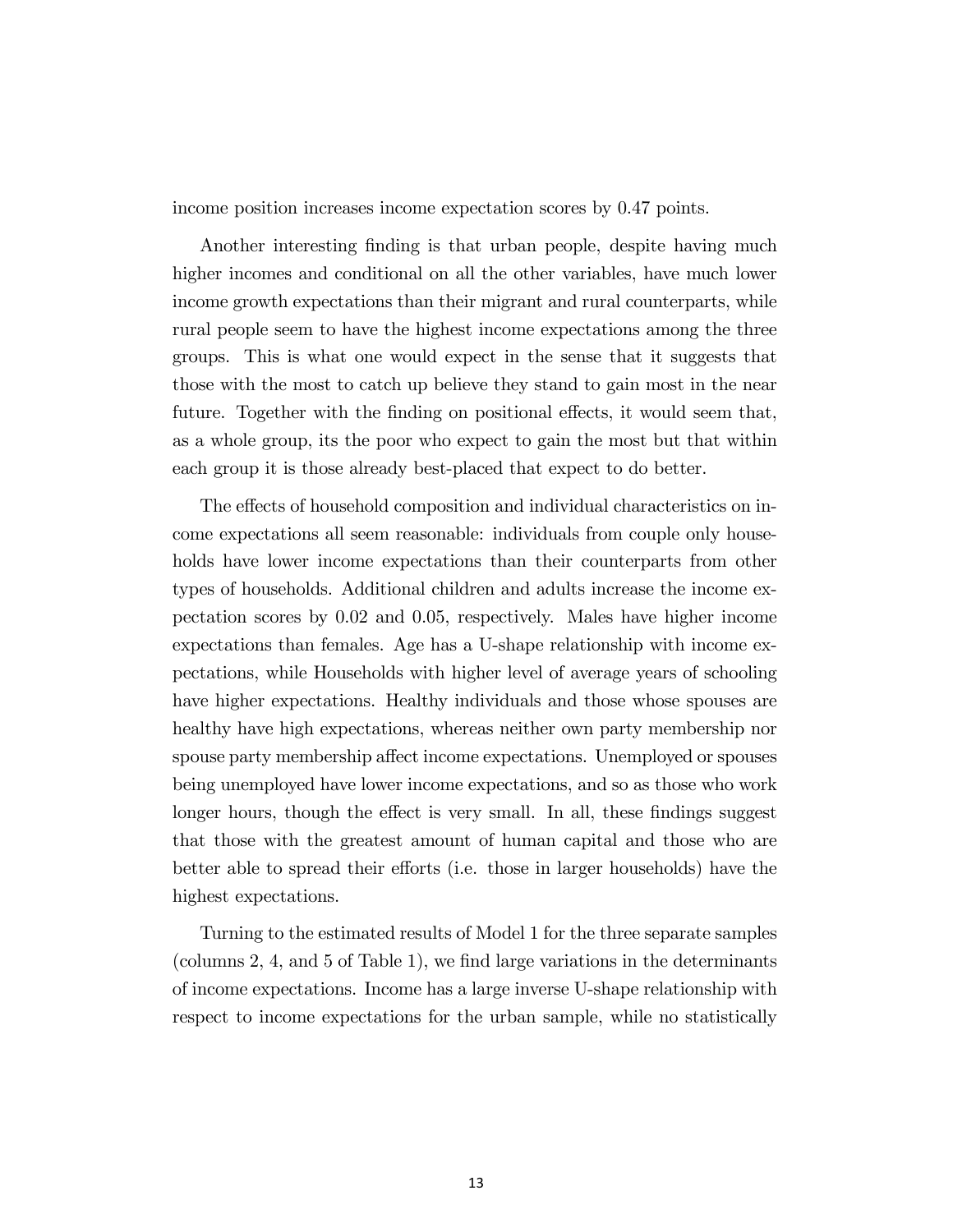significant effects are found for either the migrant or rural sample. These relationships are presented in Figure 3 which shows that for the urban sample, the expectation score for the lowest income is around 2.8, increasing to 3.2 when log income increased to 8.5 and then reduces with an increase in income. At the highest income level, the expectation score actually reduces to below the level for the lowest income group, perhaps indicating that at the very top end individuals expect to have reached their peak. For migrants, the relationship is positive, almost linear, in line with the notion that migrants were, in 2002, only starting to take the opportunities available to them. There seems to be no effect of log income on income expectation for the rural sample.

Second, the negative effect of weekly hours worked on income expectations is only found for the migrant sample, which seems plausible given the ìGuest Workerî system migrant workers are subject to. As guest workers, the objective for migrants is to earn as much as they can while in the cities. If their hourly income is too low, they are prepared to work extremely long hours. Indeed, the average number of hours worked per week for our migrant sample is 71 verses 44 and 35 for the urban and rural samples, respectively.

The results for Model 2 are reported in columns 3 and 6 for the urban and rural samples, respectively, with very plausible coefficients for the added variables: income expectations increase with past income increases and current mood. Rural households with migrated members have significantly higher income expectations than households without migrants, indicating the positive effect of migration on rural household income. The other relations appear hardly effected by these additional variables.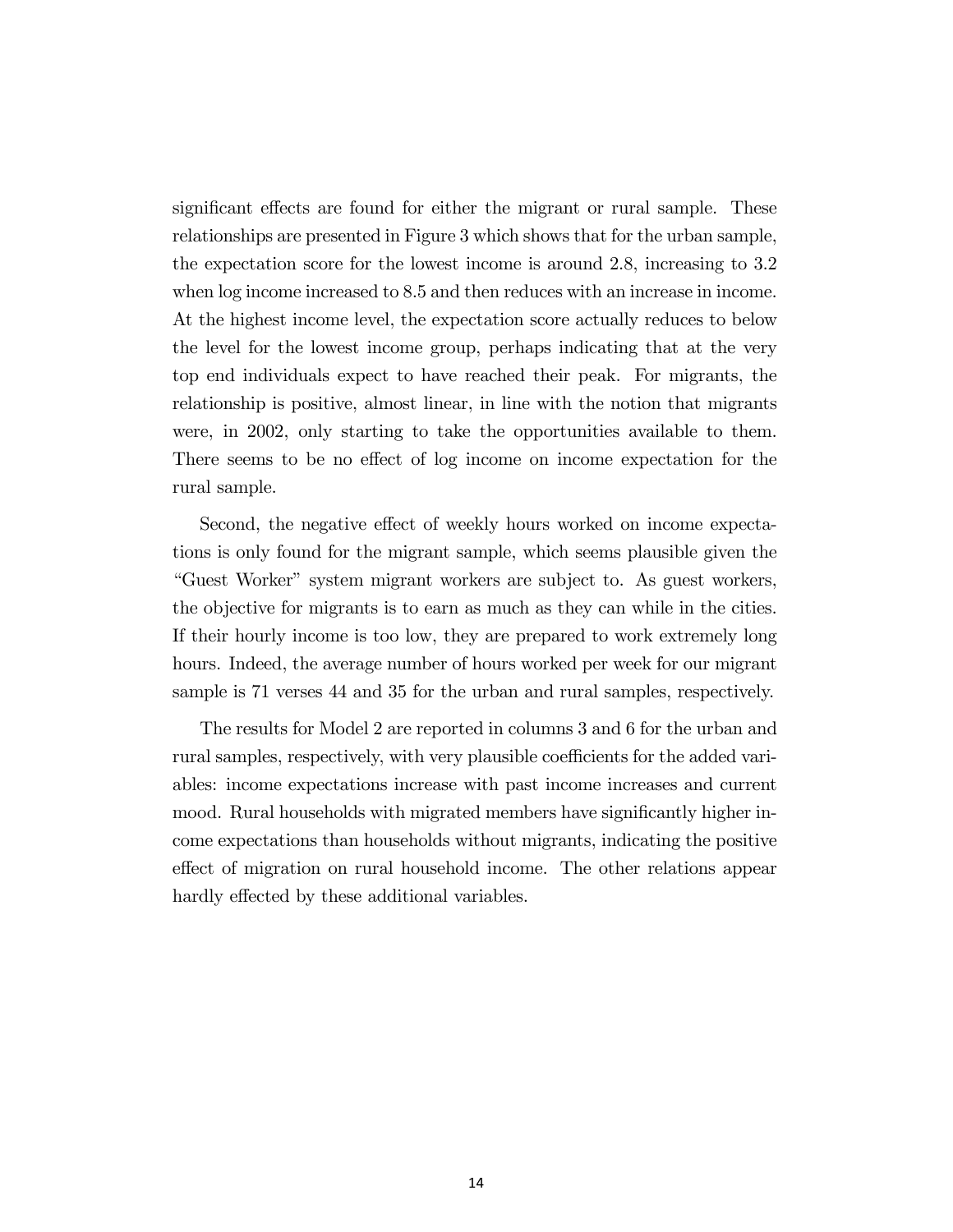# 5 The relationship between income expectations and happiness

Our next question is how these income expectations are associated with individuals' subjective wellbeing.

We model the happiness level  $H_i$  of individual i as the result of a transformation of a latent variable measured on a 5-point scale:

$$
H_i^* = x_i \gamma + \sum_j (IE_i = j)\delta_j + u_i
$$
  
\n
$$
H_i = k \Leftrightarrow \mu_{k-1} \le H_i^* < \mu_k
$$
  
\n
$$
\mu_0 = 0, \mu_5 = +\infty, u_i | x_i \sim N(0, 1)
$$

with x a set of observed individual variables,  $H_i^*$  denoting latent happiness,  $\mu_k$  the thresholds increasing in k,  $u_i$  a normally distributed error-term, and  $(IE_i = j)$  a set of dummy variables with  $j = 1, ..., 5$ .

We first estimate a standard microeconometric happiness equation. The specification for Model 1 is the same as the expectation function except that we include the income expectation variable as one of the explanatory variables in the happiness equation. In Model 2 we exclude the variable indicating the previous income change (changes between 1999-2001). We may mention here that the inclusion or exclusion of past income changes makes little difference to the effect of income expectations. The most important coefficients are reported in Table 3.<sup>9</sup>

<sup>9</sup>The full results are available upon request from the authors, and the Ordered Probit model results are presented in Appendix B.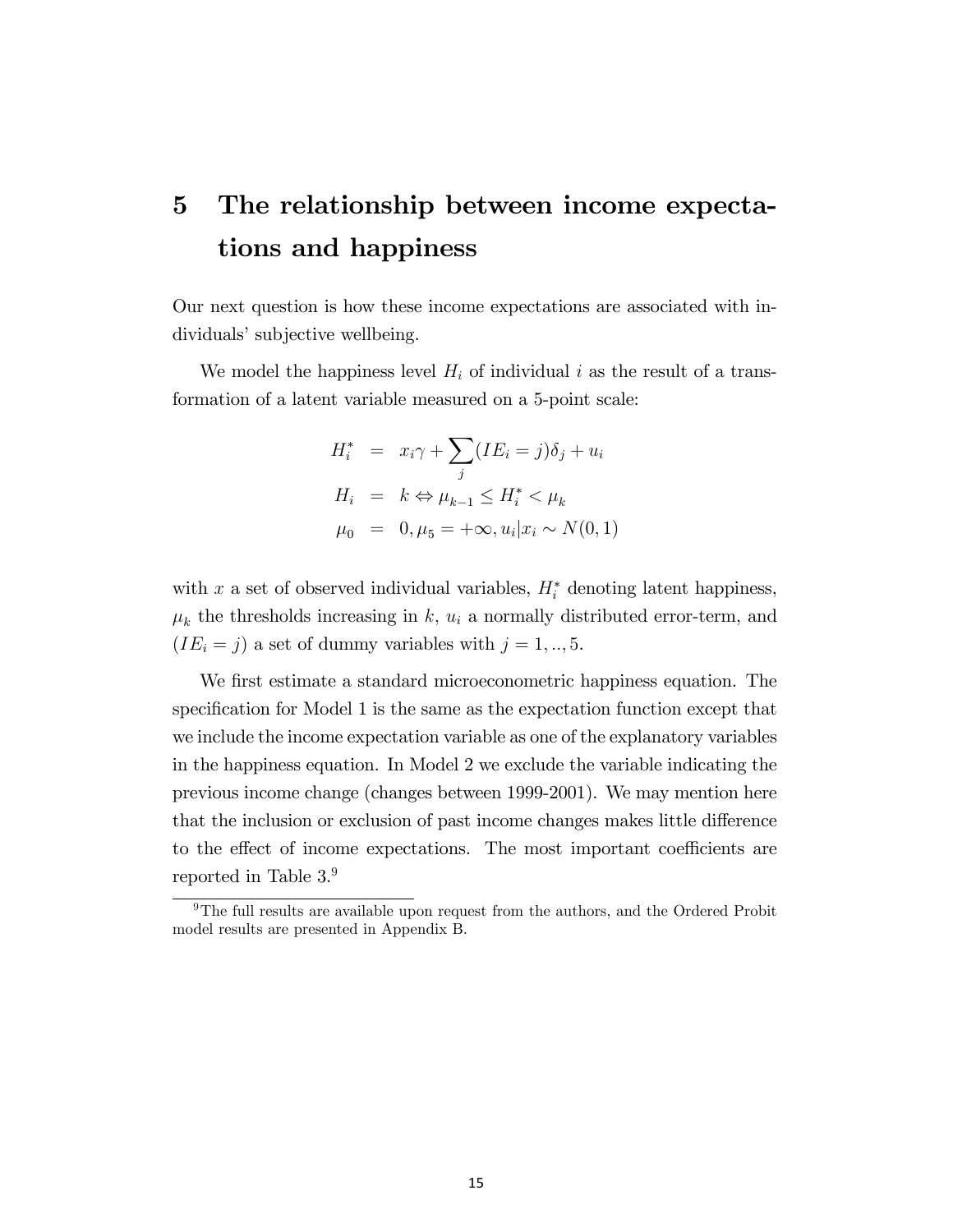#### 5.1 Interpretations of the results

As normally found in this literature, income brings happiness to individuals. The relationship, however, differs among different samples. For the urban population the relationship is positive and non-linear, whereas for the migrant and rural sample a linear positive relationship is observed.<sup>10</sup> The income gradient is much higher for the urban sample than for the other two samples, while rural people achieve the same level of happiness with much less income due to their higher baseline level of happiness (see Figure 4). Among the three group, at each particular income level (apart from log per capita income levels below 7), migrants have the lowest happiness level. Relative to income levels, the association between the relative income position and happiness is much stronger. The coefficients on the self-assessed relative income position indicate that a change from the lowest level of relative income position to the average level of income (where the relative income score  $\alpha$  equals  $(0.5)$  increases urban, migrant, and rural individuals' happiness scores by  $0.41, 0.36$ , and  $0.45$  points (half of the observed coefficients), respectively. The equivalent increase in log income needed to achieve the same increase in happiness would be an increase of 1, 6, and 100 folds for the three samples, respectively. Hence relative income dwarfs absolute income in terms of importance for happiness.

As discussed before, both rural and urban residents are significantly happier than the migrants. The difference is  $0.36$  and  $0.12$  score between migrants and rural and urban residents, respectively. What is a salient aspect is that rural residents are the poorest group in the sample and that all the migrants used to be rural residents whose migration increased their absolute income dramatically. Our preferred explanation for this paradox is that the migration process leads the migrants to start to compare themselves to a group richer than themselves, i.e. the urban residents. This idea is consis-

 $10$ When log per capita household income entered as a linear term it is statistically significant at the 1 per cent level for both rural and migrant samples.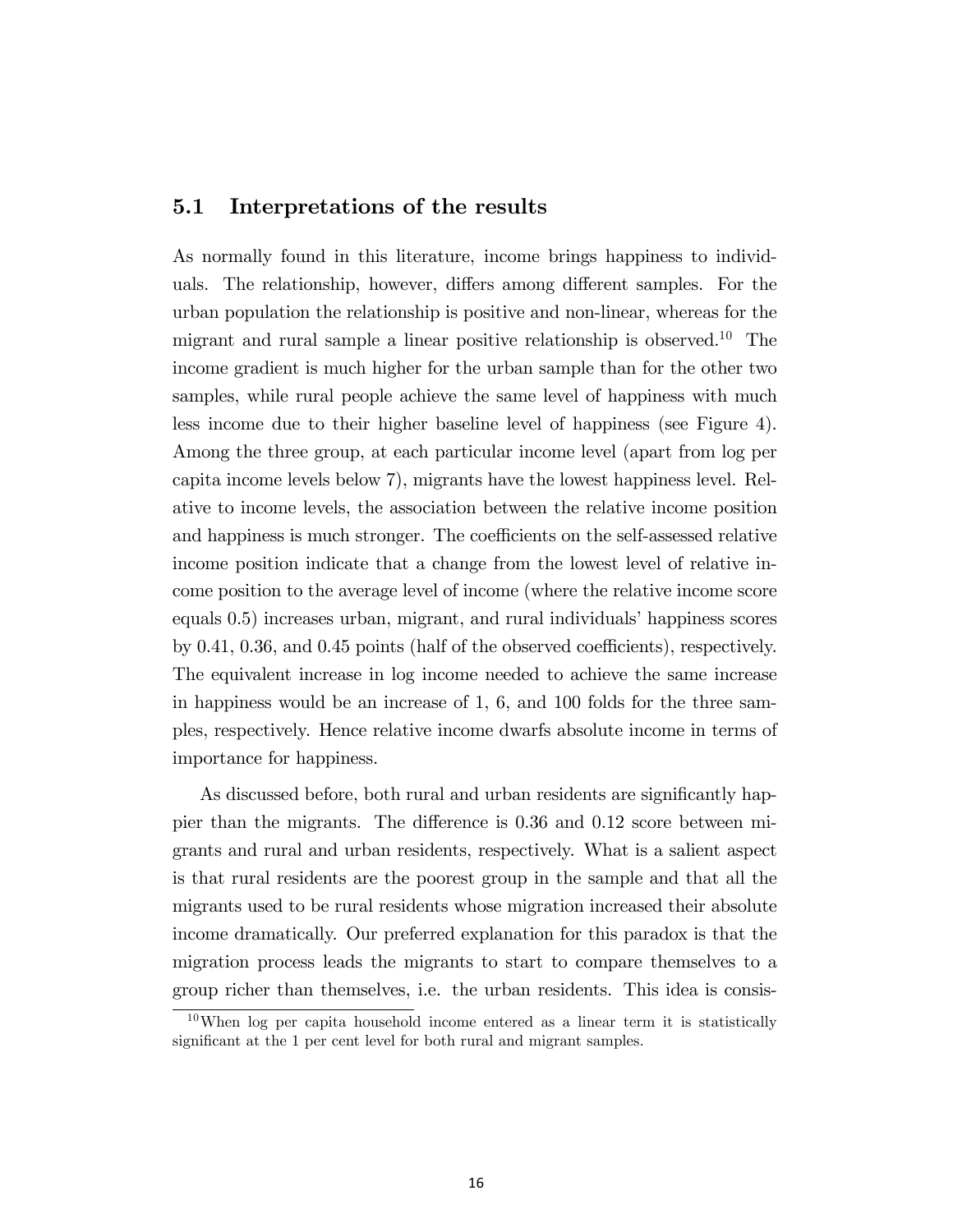tent with the fact that it would take a 0.33 increase in perceived relative position for the migrants to be as happy as the urban residents<sup>11</sup>. Of course, relative income is not the only reason for the unhappiness of the migrants. Other things, such as unfair treatment they receive in cities, the hard work they perform, and the fact that they are away from their families should also generate unhappiness.

All the other variables seem to be consistent with the literature on the individual correlates of happiness (eg.Frey and Stutzer 2002). For example, age has a U-shape relationship with happiness, females on average are happier than males, and married people are happier than singles. Health brings happiness to people, while unemployment reduces happiness. It is interesting to find that party members seem to be happier for the urban sample but not the other samples. Perhaps the benefits of party membership are higher in the cities. As expected, mood is positively associated with people's happiness and the effect is stronger for the rural sample than for the urban sample. Further, rural households with member(s) migrated are less happier than their counterparts without member(s) migrated, despite the fact that the same variable gives them higher income expectations (see Table 2). This means migration is probably best viewed as an investment for both the migrants and the remaining rural household.

The most important finding for this paper is that income expectations are positively associated with individuals' happiness. When it is treated as a linear variable, the coefficients ranges between  $0.14$  to  $0.18$ . When we simply enter each response possibility as a separate dummy variable, we find that relative to those who believe that their future income will fall, those who expect their future income to be unchanged have around 0.13 to 0.38 point higher happiness level. If we compare those who believe their income will fall

<sup>11</sup>When comparing the answers of the migrant group with the urban group it is found that on the urban scale, migrants are about 0.2 lower than the other urban residents which is thus about  $2/3$  of the happiness difference between the migrants and the urban residents.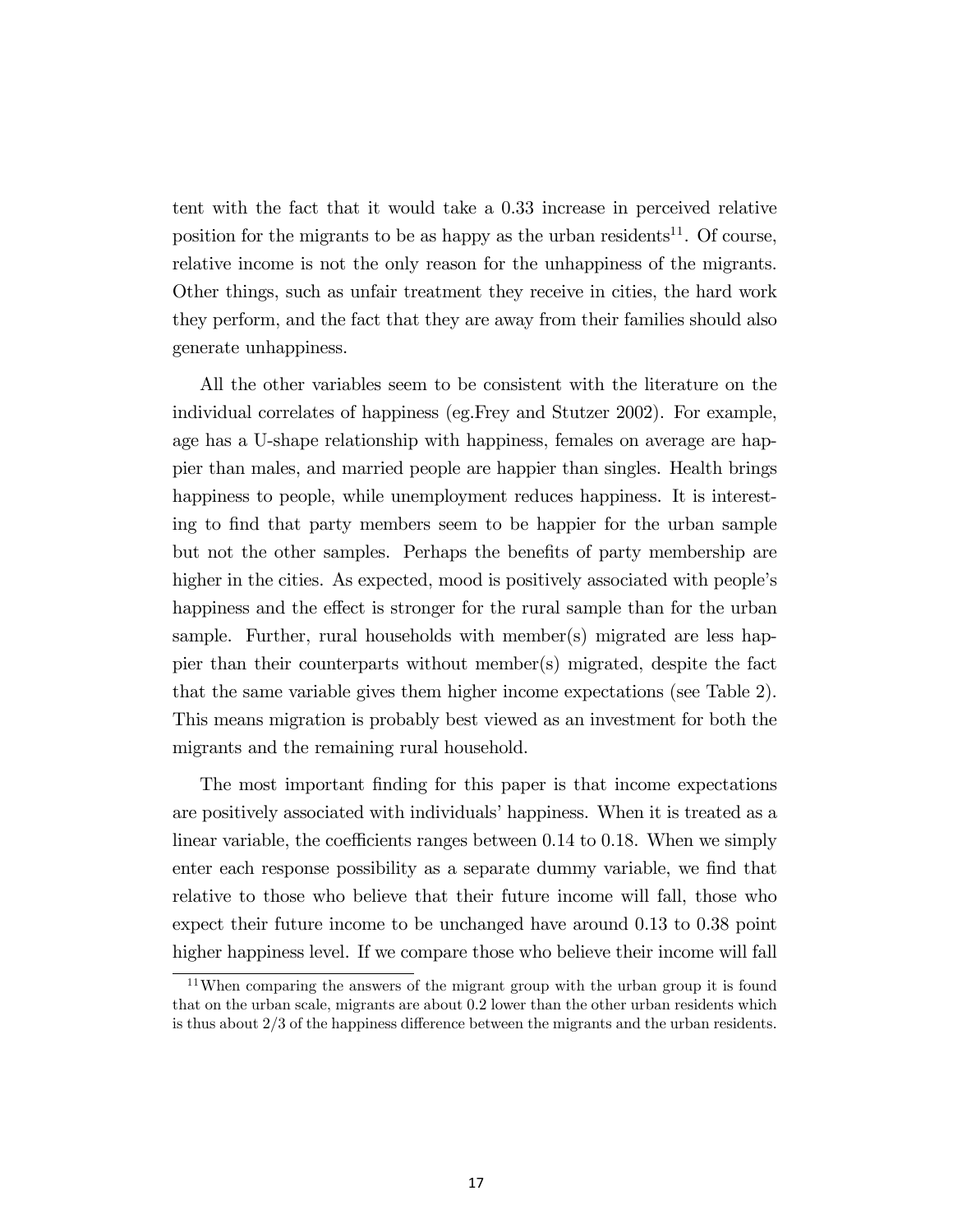with those who believe that their income level will be significantly improved, the happiness difference increases by  $0.38$  to  $0.64$  point for the three samples. This is a 8 to 13 per cent increase in happiness level and makes expectations even more important than relative income. Unlike relative income, high expectations are not a zero-sum game.

As a confirmatory mind experiment, we can ask how important expectations are relative to log income. If we compare the coefficients and ask how much increase in log-income would be equivalent to a change in expectations from neutral to significant improvement, we find the answer is  $0.6, 1.65,$  and 2.7 for the urban, migrant, and rural samples, respectively. This translates to an income increase of 85%, 420% and 1400% respectively. Even at the current growth rates experienced in China, it is clear that this is not a realistic income increase for any individual to expect, even if it were spread out over a long time. Hence the effect of expectations is far bigger in terms of effect on life satisfaction than the possible effect of greater income could be, indicating that the importance of expectations does not run via material consumption alone. Expectations matter beyond their material component. Note that this does not mean that individuals expect their immaterial welfare to improve. It may simply be the feeling of material progress that gives respondents satisfaction over and beyond actual consumption. A good analogy of this feeling is the feeling one gets from the prospect of achieving one of lifeís main aims, like having children. It is not just the actual reaching of the aim that gives satisfaction, but also the mere prospect that this is going to happen.

### 5.2 Micro-simulations

To show further how important income expectations are in determining happiness, we do micro-simulations. First, we use the estimated results (from model 1) to predict for everybody their predicted probability of being at each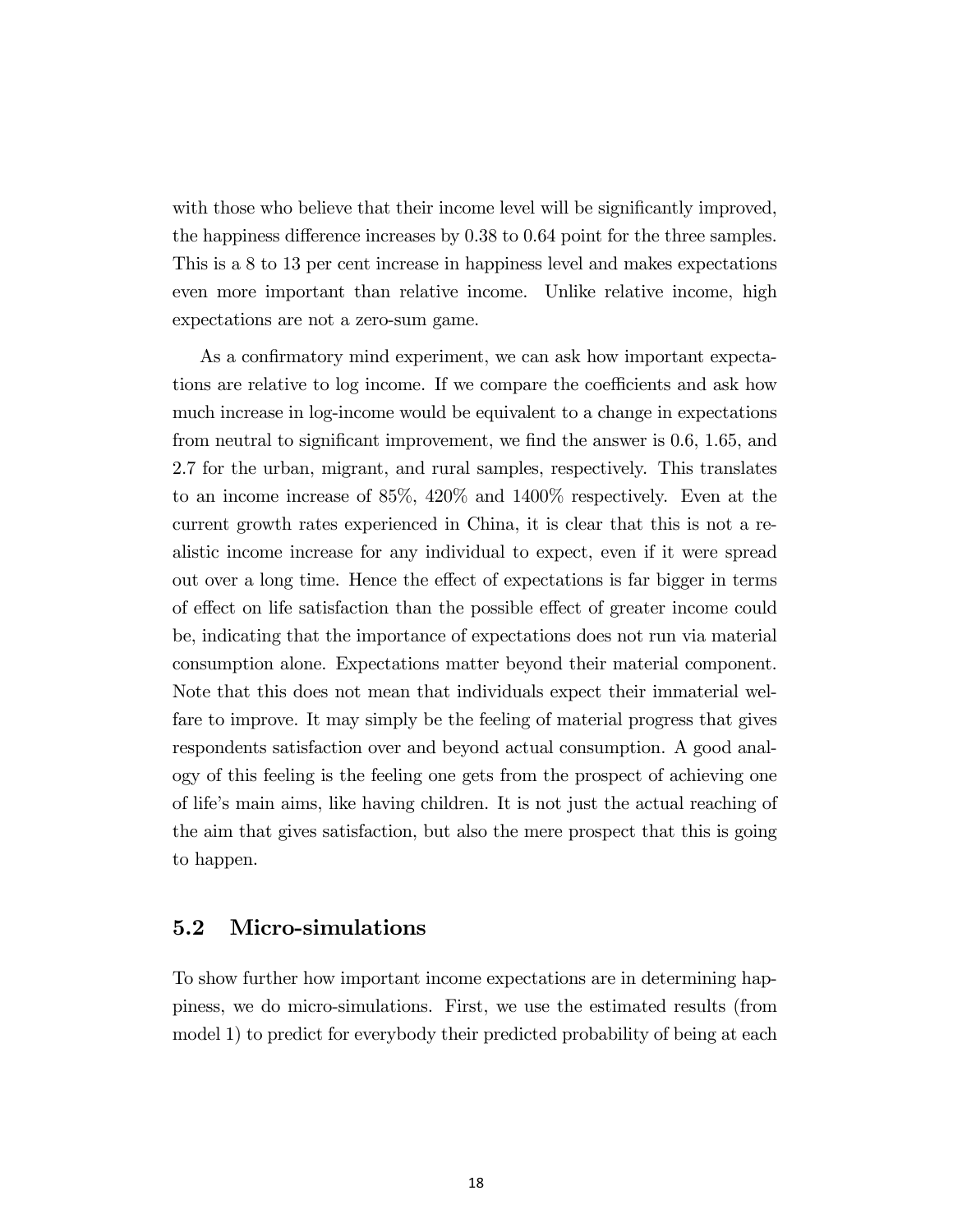happiness level. We compare these results with the actual average proportion of each sample being in each of the happiness level to show the general ability of the Ordered Probit models to predict the sample proportions. Second, we predict individuals' happiness level assuming that everybody has the income expectation that in five years their income will fall. Finally, we repeat the second step but assuming that everybody has the income expectation that in five years their income level will be significantly improved. The results are reported in Table 4.

The results presented in Panel A are the actual happiness distributions for the total sample as well as for the three separate samples. Panel B reports the three predicted happiness distributions from our estimated model. Comparing results from the two panels, it is clear that our model predicts the actual distributions very closely, indicating a good fit for the Ordered Probit model.

In Panel C we show the predicted happiness distributions assuming that everybody in the sample had an expectation of falling incomes in five year time. For the total sample, we find that had individuals all expected falling income, their happiness level would have fallen significantly. Comparing results in Panel C with those in Panel A, it is found that the proportion which stated as being not happy at all would have increased two fold from 1.5 per cent to 3.0 per cent, while the proportion indicated as being very happy would have fallen from 11.4 per cent to 5.4 per cent, a drop of  $48\%$ of the original level. Similar patterns are observed for all the three separate samples, with the most dramatic changes observed for the migrant sample: the proportion who would be very happy would have dropped to only 36 per cent of the actual proportion.

Panel D assigns everyone the expectation of significant income improvements in the next five years. Here we observe a significant increase in happiness. For the total sample, the extremely unhappy group would have fallen to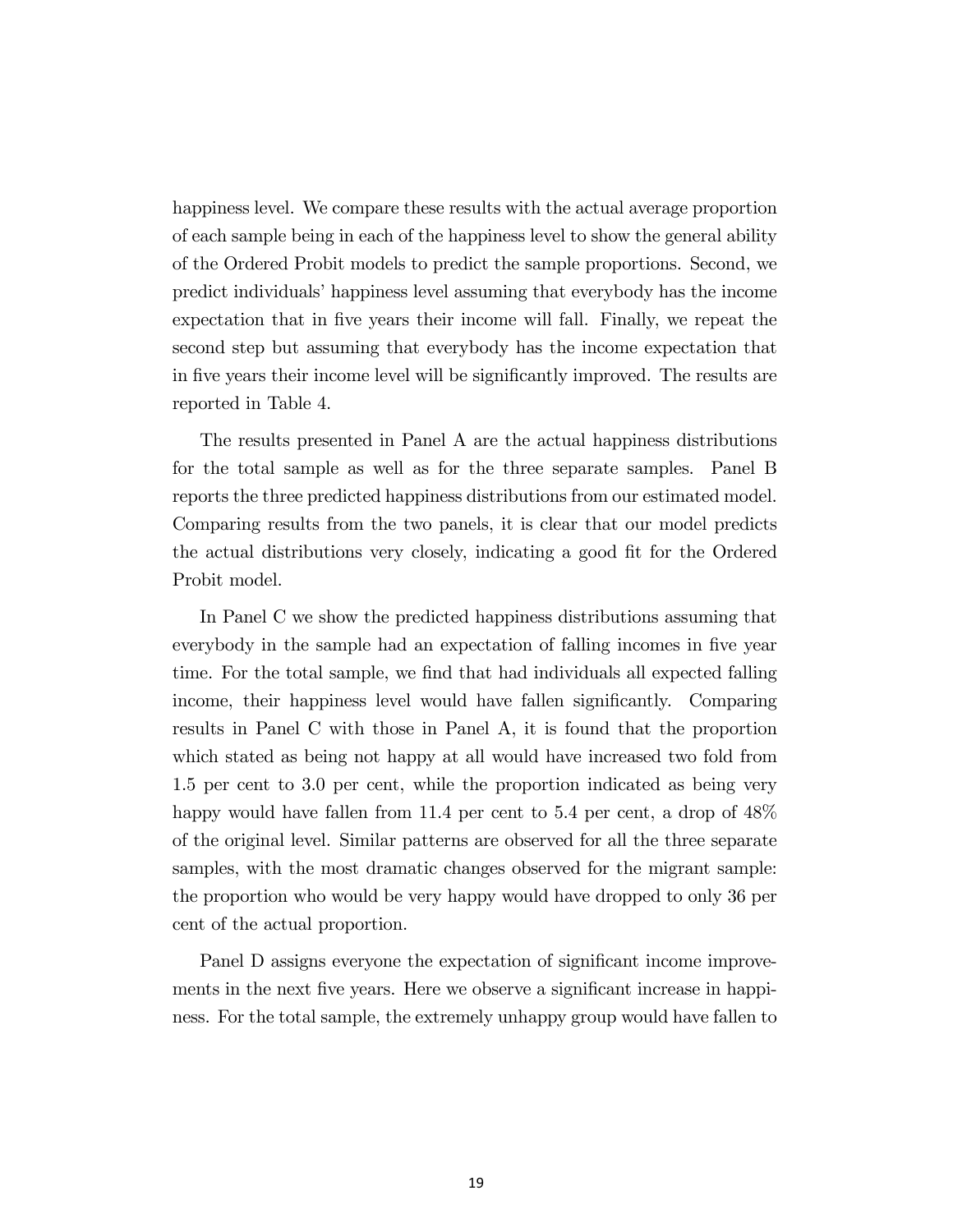37 per cent of that it actually is, while the extremely happy group would have increased by 51 per cent. These effects are found to be the most profound for the urban sample, where assuming everybody had expected significant income improvement would have reduced the extremely unhappy group to 19 per cent of its actual level and increased the extremely happy group by 136 per cent. This mainly reflects the fact that the actual expectations of the urban group is the lowest of the three sub-samples and that hence a switch to universal optimistic expectations would have the greatest effect on them.

### 6 Alternative hypotheses

Having made our central argument, we now try and see whether we can dislodge our findings by presenting alternative hypotheses.

# 6.1 Is the effect of expectations all about consumption and savings?

Within textbook economic theory, expectations themselves have no direct causal effect on utility, and hence should have no direct effect on life satisfaction if life satisfaction is to be interpreted as an empirical proxy for utility. Rather, the effect of expectations on observed 'utility' runs via the effect of expectations on current choices that affect current consumption. Mainly, positive expectations about future wealth translate themselves into a reduced motivation for precautionary savings, thereby increasing present consumption. If this is true, then we would expect those with higher expectations to engage less in savings and for the life satisfaction effect of expectations to disappear when we add indicators of current consumption.

Our data allows us to check on both these predictions from standard theory. In Table 5 we show for each of the 3 samples what the savings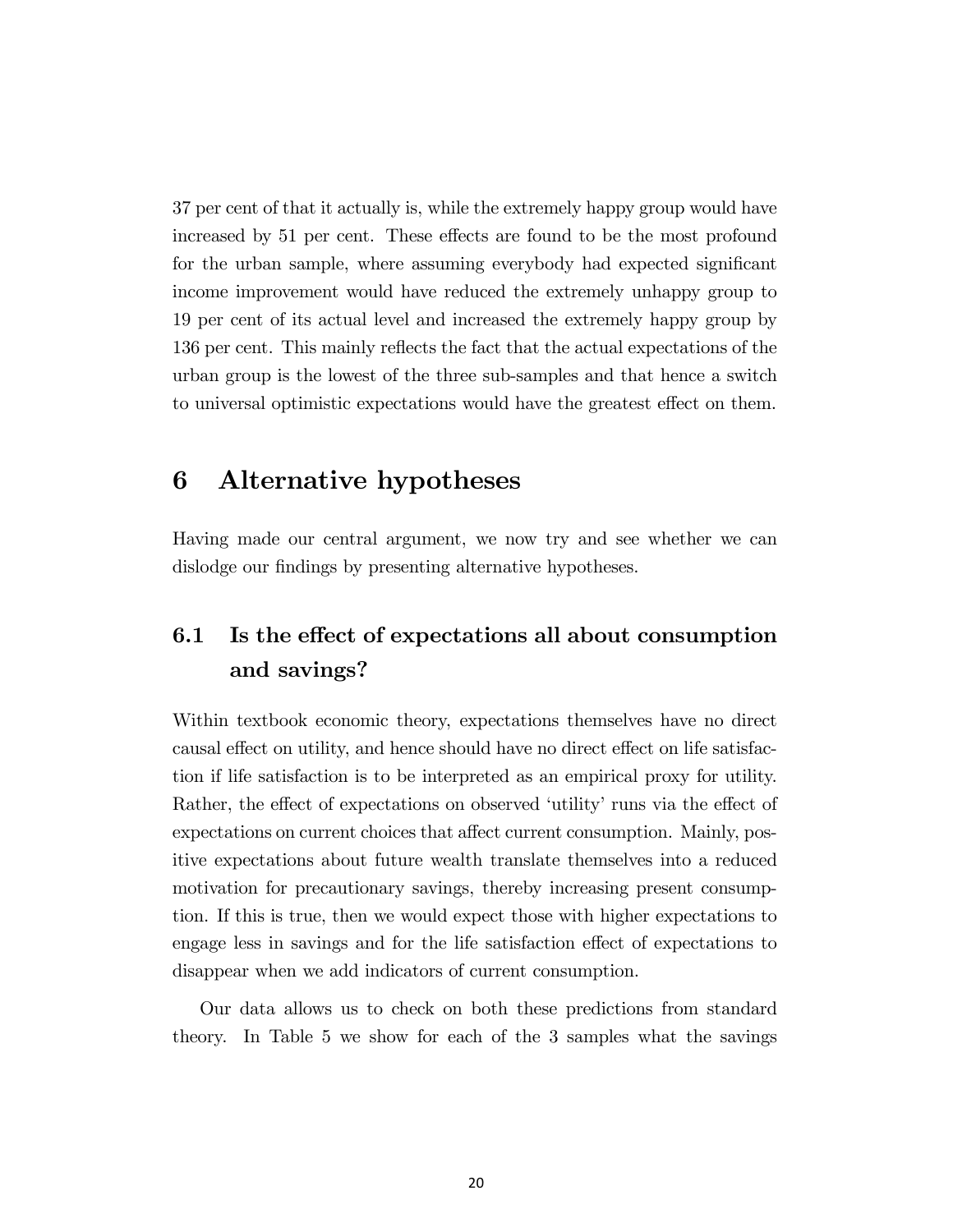rates are for those with pessimistic, neutral, and optimistic expectations. The information revealed from Table 5 does not indicate a clear pattern, except for the migrant sample where those who expected to have income reductions saved much more than the rest of the group, a clear indication of precautionary saving behaviour. For the other two groups, there is no prima facie evidence of precautionary savings and hence no clear link between expectations and current consumption.

Additionally, we re-estimate both the income expectation and life satisfaction regressions whilst adding indicators of current saving and net assets to the original list of regressors. In the income expectations regression, the effect of saving is only significant for the migrant sample, consistent with Table 5. When these variables are added to the happiness equation, the effect of assets is positive for all the samples, as one would expect. The effect of saving on happiness is negative and significant for the migrant and rural samples, which is again what one would expect because higher savings, conditional on income, imply lower current consumption.<sup>12</sup>

Table 6 compares the coefficient of income expectations on happiness from regressions with and without saving and net assets variables. As we can see from these, their inclusion hardly changes the found effects of expectations, implying that it is not the effect of expectations on consumption that is responsible for the strong effect on happiness.

#### 6.2 Is there reverse causality due to personality?

So far, we have implicitly taken the error terms of income expectations and happiness ( $\epsilon_i$  and  $u_i$ ) to be orthogonal. Yet, we know that reverse causality plays a large role in the coefficients of many regressors on life satisfaction (see Ferrer and Frijters 2004). Unmeasured personality traits in particular

 $12$ The full results of the models with saving and net assets variables are upon request from the authors.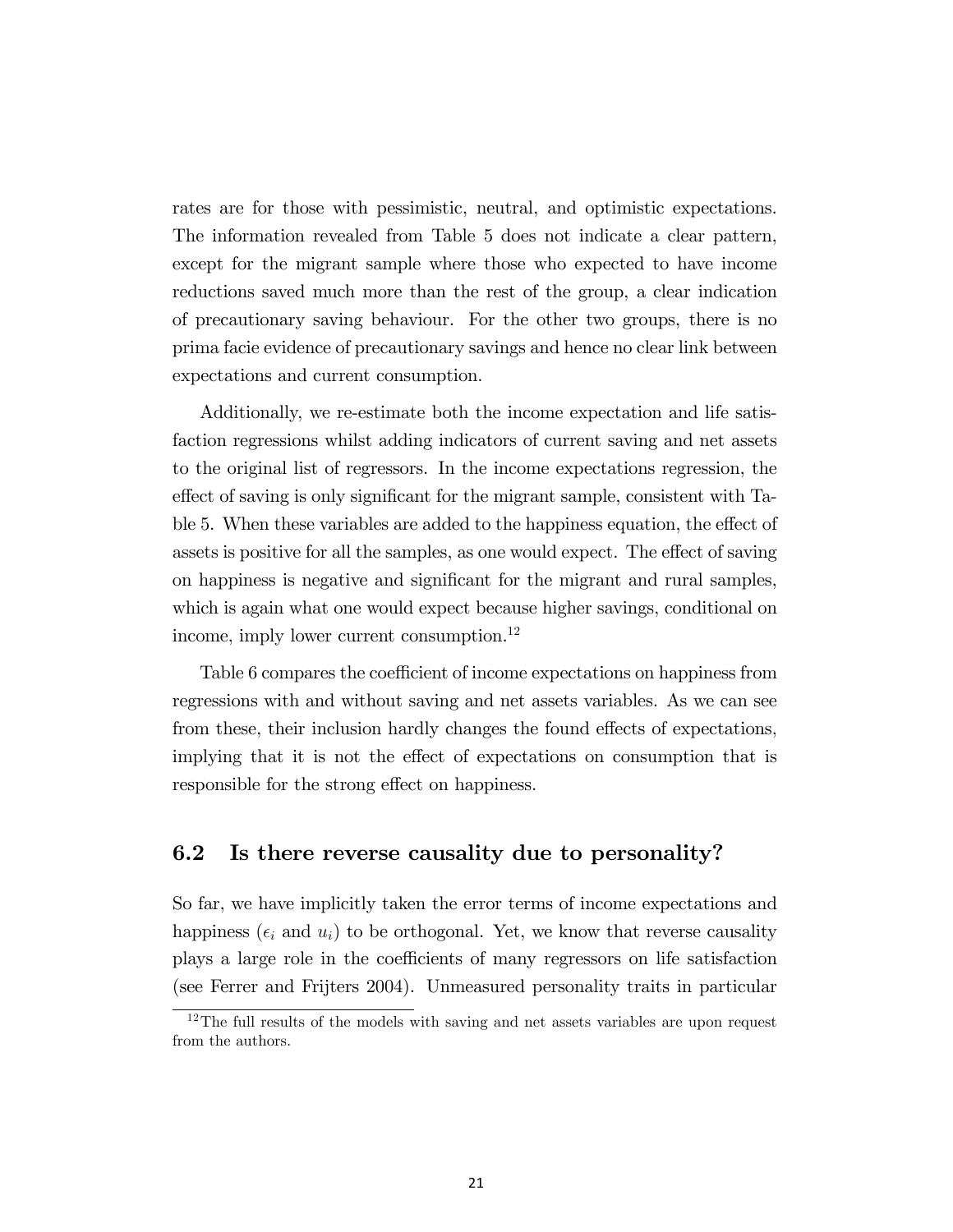can affect both a regressor and life satisfaction, leading to a spurious correlation between satisfaction and a regressor. In the context of expectations, the worry would be that optimistic personality traits lead to both high expectations and high life satisfaction, without there being a causal relation between expectations and life satisfaction.

One reply to this criticism is that our list of current variables already includes an indicator of current mood which is highly significant and was expressly meant to pick up personality traits. Nevertheless, given the low explanatory power of the model as a whole, it is hard to completely dismiss the possibility that the found effects of expectation are not due to reverse causality.

The first check on whether personality traits are the missing variables leading to a spurious correlation between life satisfaction and expectations is to include as many personality traits or regressors that arguably pick up personality traits as there are in the data. There are no true psychologically recognised personality factors in our dataset, but there are questions in urban and rural surveys which may reveal individuals' personality traits such as whether people follow the news and feel they are trusted by their boss.<sup>13</sup> We include these variables into model 2 and the results of effects of expectations on happiness with all these personality controls are reported in the last panel

<sup>&</sup>lt;sup>13</sup>For the urban survey, we include two indices which are generated using factor analysis from a group of questions regarding how often people read newspapers, books, and magazines; whether they listen to the radio and whether they follow topics on the economy, policy and politics. In addition, we include the following questions on individuals' description of their own personality: 1. I do my best to keep myself fit; 2. I always feel happy when I am at home; 3. In the next 10 years my health will go down the hill; 4. Maybe my lifestyle is not good, but I could not be bothered to change it; 5. My boss really trust me; 6. After a dayís work, I feel exhausted; 7. I often work after hours; 8. Many people come to talk to me about news and current affairs; and 9. I am a very trendy person.

For the rural sample, we include one variable regarding how often the individual helps his/her neighbours and relatives; two indices about the level of importance of family/friends/nice life/health/leisure and work/religion/politics; a dummy regarding whether the local elections are important to the individual, and one about whether income is important to the individual.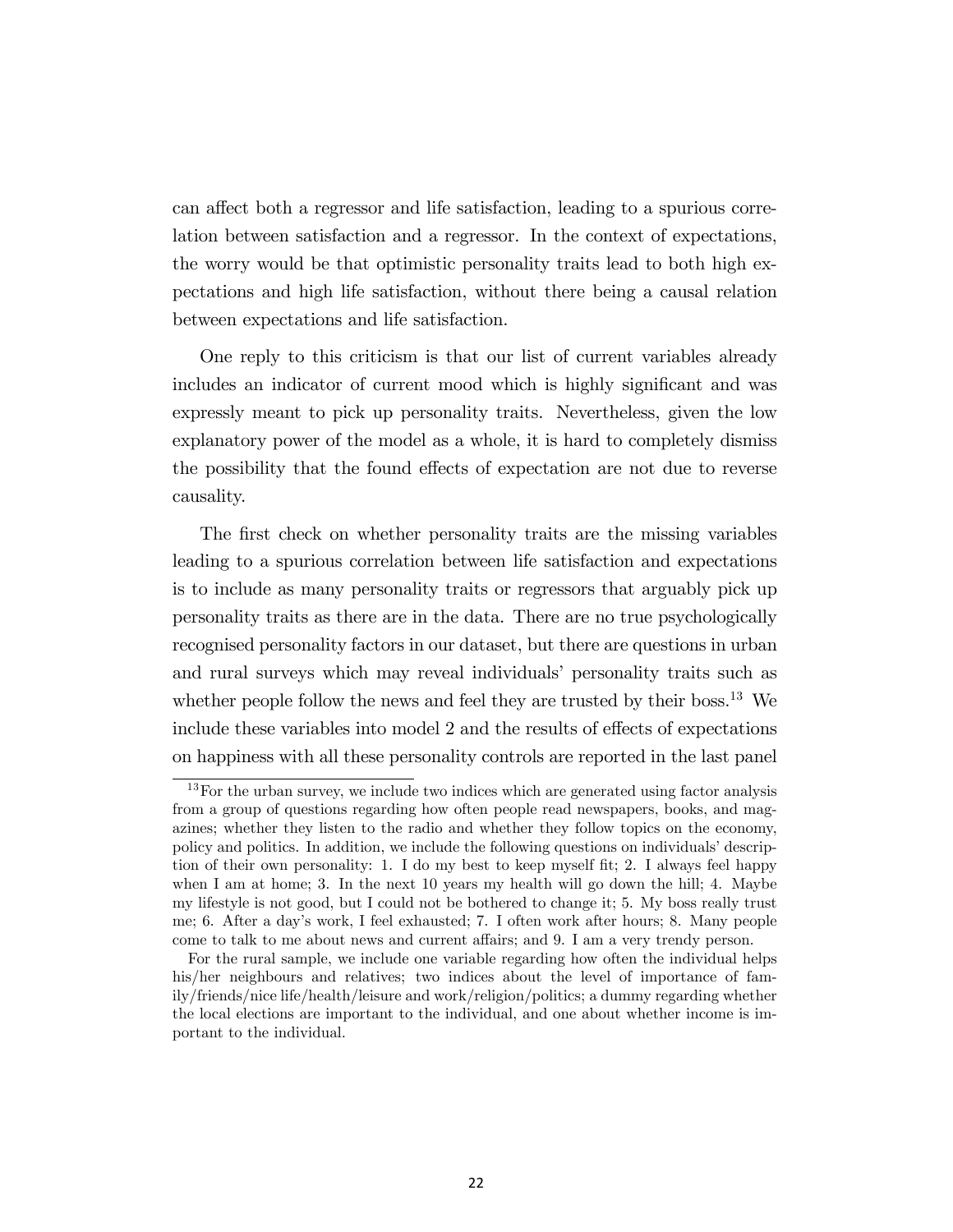of Table 6. Including these personality traits increased adjusted  $R^2$  for the urban sample from 0.26 to 0.28 and for the rural sample from 0.30 to 0.31, even though most of these personality indicators are statistically significant in the happiness equations. The results in Table 6 show that the expectation variables remain highly significant and only drop by  $9$  to  $13\%$  for the urban sample and 5 to 8% for the rural sample. Hence, to the degree that our sample is suited for this question, personality traits do not appear to be able to explain the strong effect of expectations on happiness.

## 6.3 Is there reverse causality due to other unobservables?

A final check on the issue of reverse causality is to look for random variation. For this, we need instruments that affect expectations but do not directly a§ect happiness. Whilst we do not have laboratory-type instruments in our data, a few candidates seem to be reasonable for the rural sample.

First, if individuals use the past to predict the future (a learning habit often hypothesised to hold in macro-economics), then these prior experiences will affect expectations, whilst the most recent income change experience and current consumption and wealth measures should prevent these previous experiences from having any direct effect on life satisfaction. We use household income change between 1999 and 2001 (log per capita income in 2001 minus log per capita income in 1999) to capture past income changes. In addition, the rural survey comprises a village module which was answered by heads of villages where the sample was drawn. In that module, the village heads provide information on village characteristics, income changes, and Önancial situations. We choose a few variables from the village module which may a§ect income expectations of the sample households but should have no direct effect on their happiness: per capita village level debt owed by others and the proportion of the sample households in each village of which some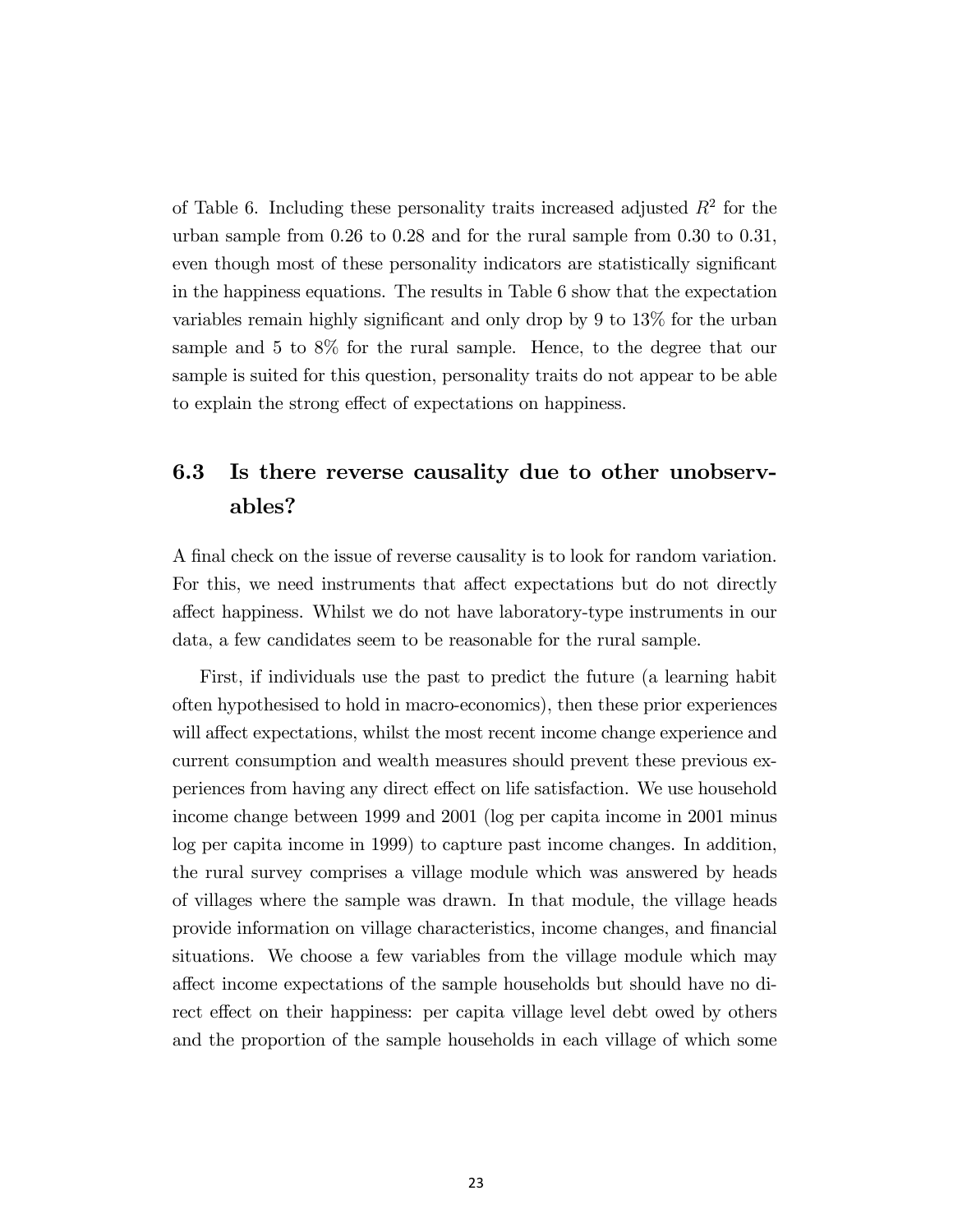members migrated. Per capita village level debt owed by others indicates the village financial management ability. Villages which are better at financial management should be able to recover most of their debt owed by others. This should affect villagers' income expectations, while having no direct current effect on their happiness since we control for current income. Migrant workers bring home remittances and generate higher incomes for the whole village. Thus, the proportion of the sample households with migrated members,controlling for whether the household itself has a member migrated or not, should impact a households' income expectations but should have no effect on their subjective wellbeing.

#### 6.3.1 Instrumental variable methodology

Instrumental variable estimation in a bivariate Ordered Probit model is not a standard option in existing software packages. We thus explicitly model the endogeneity between income expectations and happiness as arising through the correlation of the error terms:

$$
H_i^* = x_i \gamma + \sum_j (IE_i = j)\delta_j + u_i
$$

$$
IE_i^* = x_i \beta + Z_i \eta + \epsilon_i
$$

$$
u_i, \epsilon_i | x_i, Z_i \sim N(0, \frac{1}{\rho^2} \frac{\rho^2}{1})
$$

Although this model would be weakly identified from the normality assumption, the main source of identification of the effect  $\delta_j$  comes from the existence of the instruments  $Z_i$ . The likelihood function for an individual observation now reads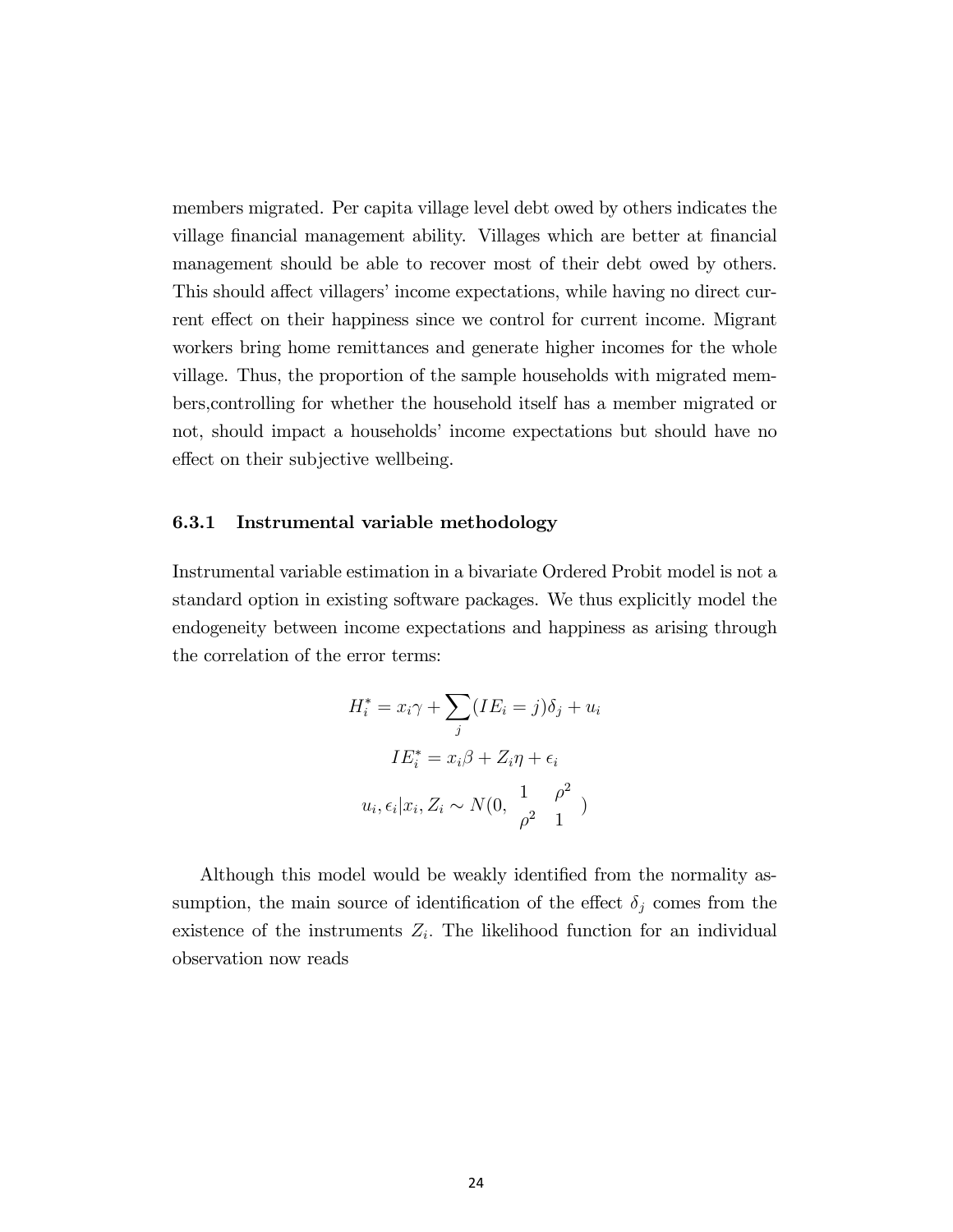$$
L(H_i = H, IE_j = J | \beta, \gamma, \delta, \eta, \rho, \lambda, \mu) =
$$
  

$$
\int_{\lambda_{J-1} - x_i \beta - Z_i}^{\lambda_J - x_i \beta - Z_i} [\Phi(\mu_H - x_i \gamma - \delta_J | \epsilon_i) - \Phi(\mu_{H-1} - x_i \gamma - \delta_J | \epsilon_i)] f(\epsilon_i) d\epsilon_i
$$

This model was then programmed into Gauss, with standard tests implemented for the internal consistency of the instruments. We present these results in Table 6. The model includes all the personality traits and saving and net asset variables.

#### 6.3.2 Interpretations

The results in Table 7 shows that past income increases have a significant positive impact on individuals' income expectations. Per capita village debt owed by others reduces income expectations. The intuition for this is simple: if a village mismanages their Önances and have higher level of outstanding debt owed by others, villagers may have low income expectations over and above their own household income earning potentials. The proportion of sample households have members migrated also has a strong positive impact on income expectations, as expected. The significance of each of the three instruments is high, a necessarily requirement for instruments.

The IV estimate of high expectations versus the default (negative expectations) is  $0.56$ , basically the same as the coefficient of the direct ordered Probit estimation (which is  $0.57$ ). An interesting aspect of our findings is that the estimated  $\rho$  is very close to zero which suggest no significant endogeneity problems. Our preferred interpretation of this is that the omitted traits that would lead to a spurious positive relation (like unobserved consumption) cancel out the omitted traits that would lead to a spurious negative relation  $(such as work effort).$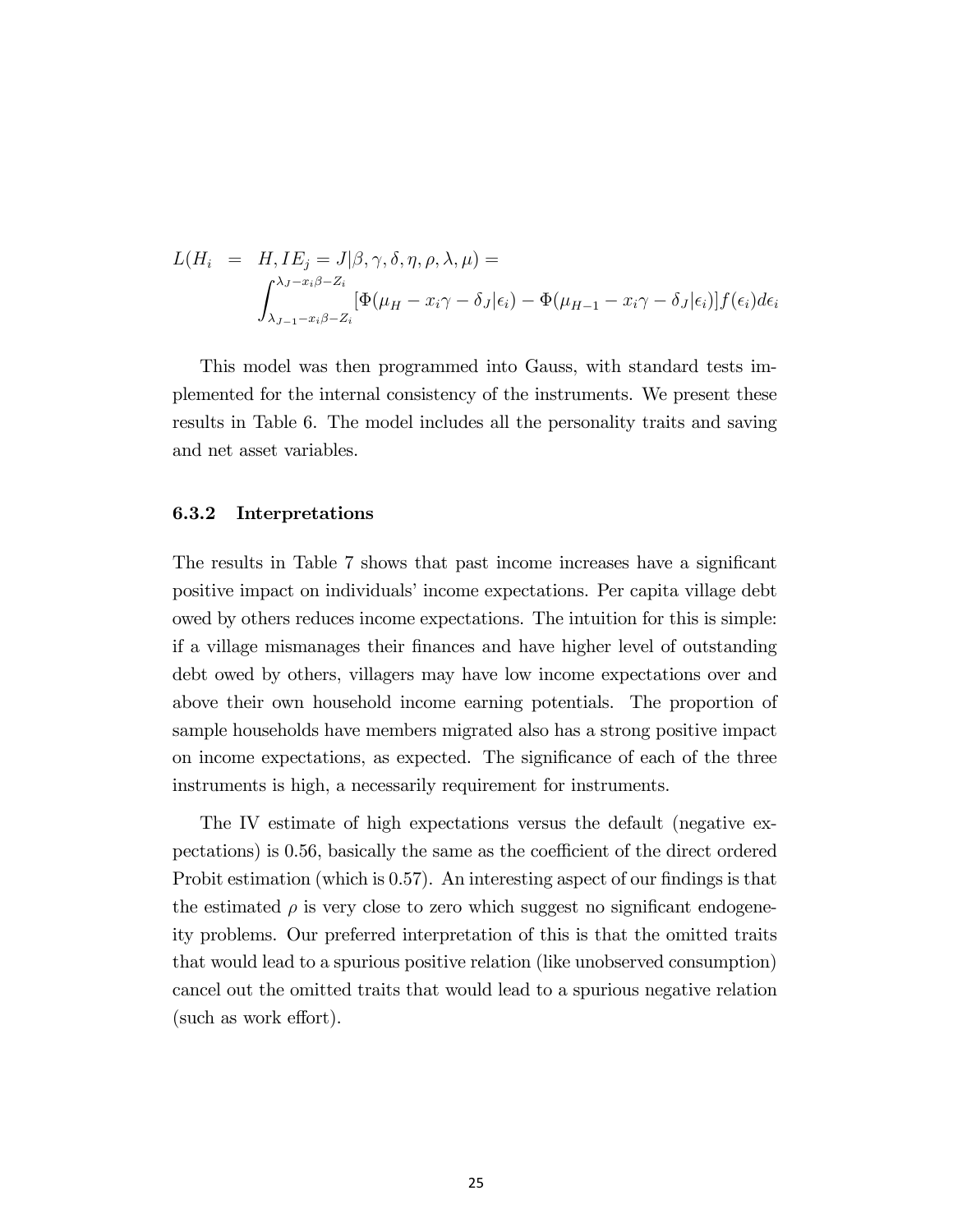The test for the internal validity are shown at the bottom of Table 7. They are based on additional specifications in which the instruments were allowed to have non-zero coefficients in the happiness equation, interpreting the increase in the likelihood as a ratio-test of their instrument validity. It shows that we cannot reject the internal validity of the instruments with a  $1\%$ significant level though a  $5\%$  significant level means a rejection of the joint validity of the first two instruments. The important thing to report here, though, is that the coefficients on income expectations and  $\blacksquare$  are virtually identical (no more than  $1\%$  difference) across these auxilliary specifications. Hence, any choice of two of these  $3$  instruments as 'valid' begets the same result on the effect of expectations on happiness.

#### 6.4 Do expectations really matter?

As a final critique to our main analyses we can pose the question whether expectations truly matter for any observed behaviour, let alone political stability. Perhaps self-reported expectations are just cheap-talk and the relation between expectations and happiness is one between unobserved subjective traits common to both and not indicative at all of any great significance of expectations.

When looking for observed behaviour, we face the unfortunate circumstance that hardly any social and political stability measure exists in China that would allow us to test directly the effect of income expectations on stability. Nevertheless, we are able to find some provincial level data on urban annual labour disputes. In Figure 5 we plot our sample average income expectations at the provincial level (12 data points) for our urban sample against the log of the number of labour disputes in 2004. The number of observations is obviously too small to conduct any meaningful analyses but the graph does show that the higher the income expectations, the lower the number of labour dispute cases. Hence, in the one dimension of political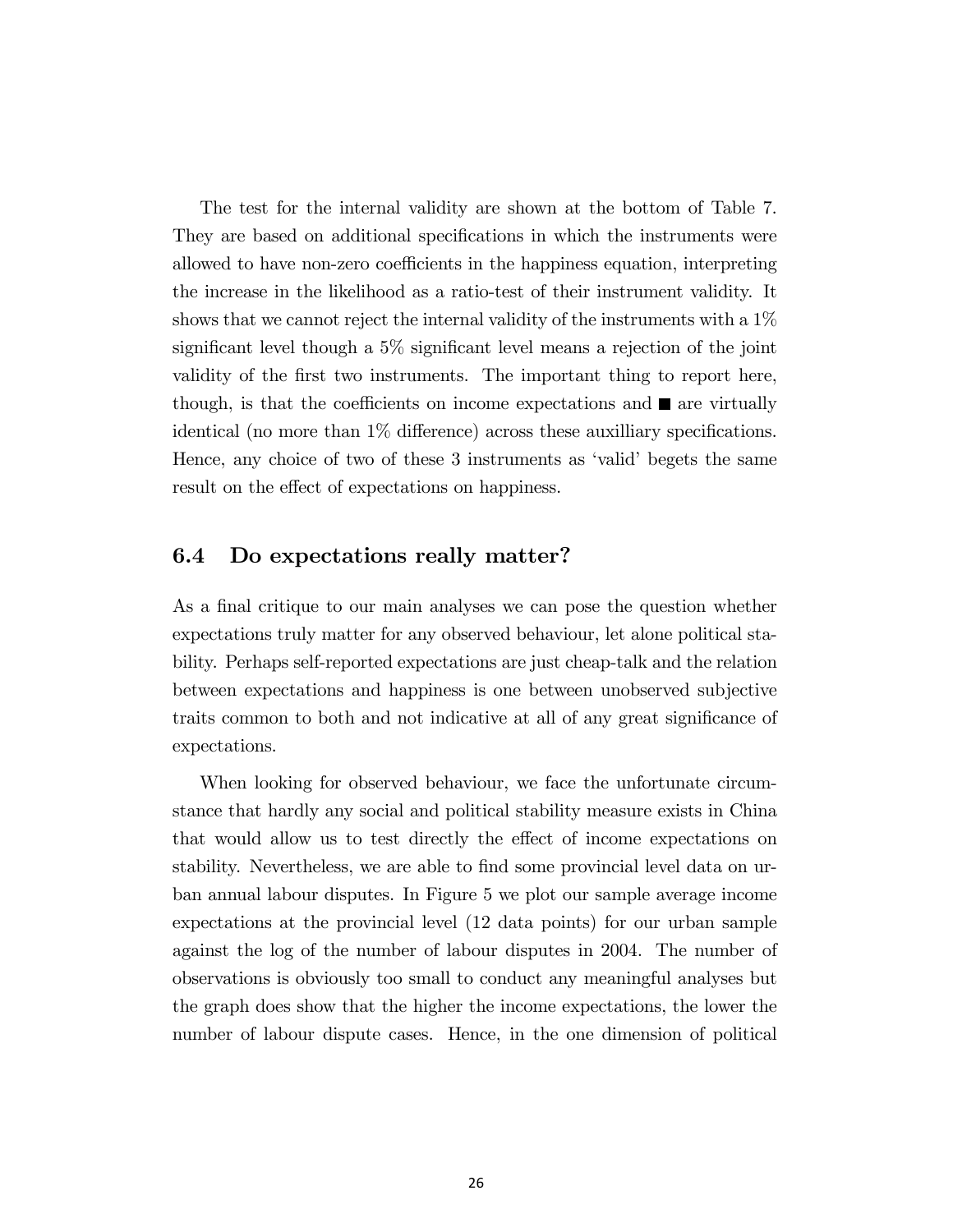stability for which we could find data, the correlation with expectations is as we expected.

### 7 Conclusions

In this paper we examined the importance of optimistic income expectations for the happiness levels of the Chinese. We found that optimistic expectations were amongst the most important explanatory variables, roughly equal in size to the importance of perceived relative income. We found that the difference between optimistic expectations and pessimistic expectations was worth about 9 to  $15\%$  on a happiness scale. The effect is particularly strong and important for the rural-to-urban migrants, which is predicted to grow to around half the total population in the next 20 years. Given that the Chinese are roughly as happy as a middle-income country like Nigeria or Croatia, a shift towards negative expectations would bring them to the happiness levels of relatively poor and unstable countries, like India or Bangladesh.<sup>14</sup> This means that continued optimistic expectations are indeed a large part of the explanation for the relative stability of China during the immense transition it is going through.

Our treatment of expectations on a proxy of utility is a deviation from the standard economic assumption that expectations themselves are not consumption goods but only matter indirectly via choices. We found the effect of expectations to be very large and robust to the inclusion of incomes and savings, which are the choices theoretically associated with income expectations. As Senik (2008) points out, the direct importance of expectations for utility opens up a whole new set of questions. In this paper we have taken the line that expectations are important for keeping the unhappiness associated with large societal transitions to a minimum. The role of expectations

<sup>&</sup>lt;sup>14</sup>Here, we have taken the comparison levels of the mentioned other countries from the World Value Survey (Veenhoven, 2004).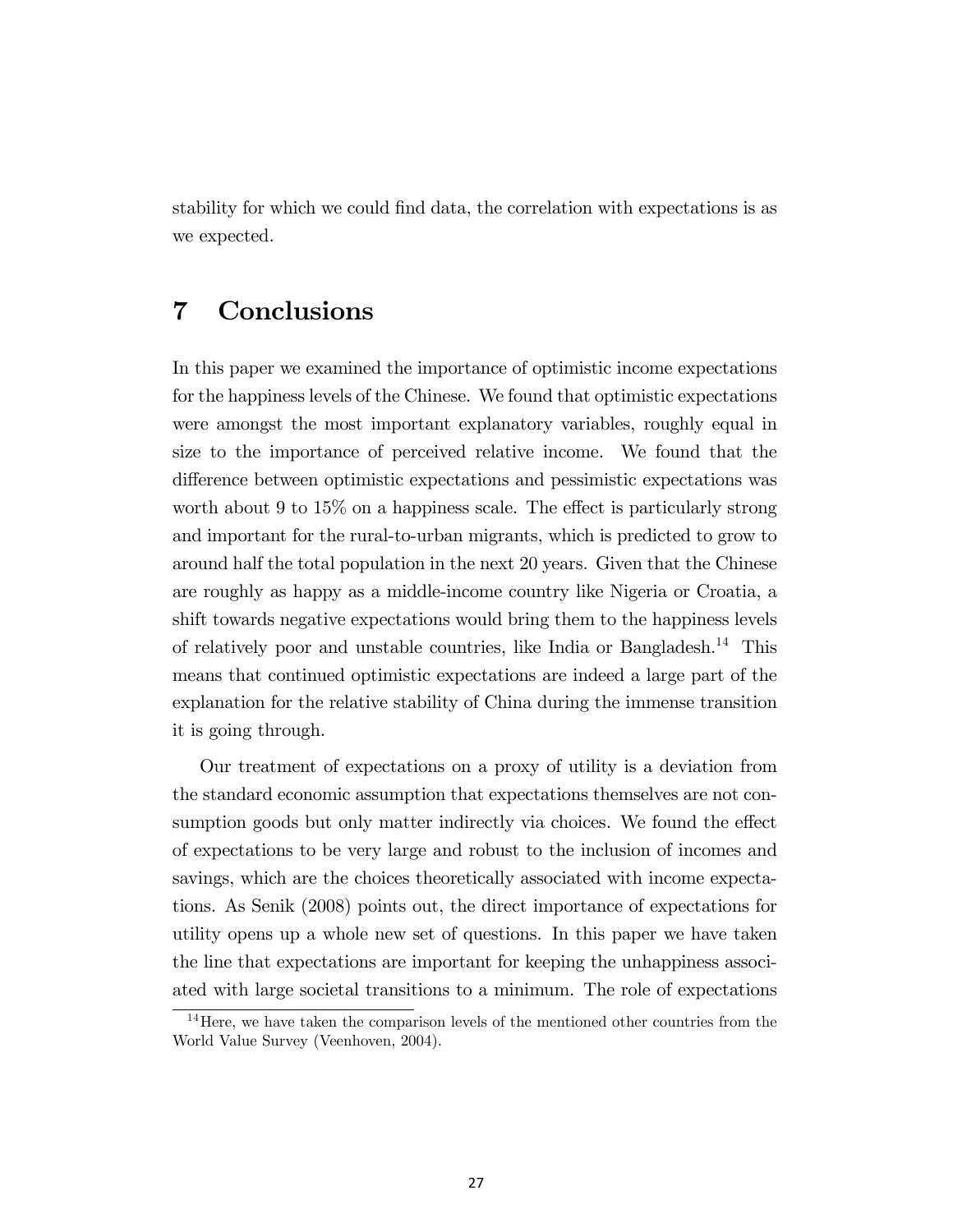and expectation manipulation in normal times is a field still wide open to economists, both experimentally and empirically.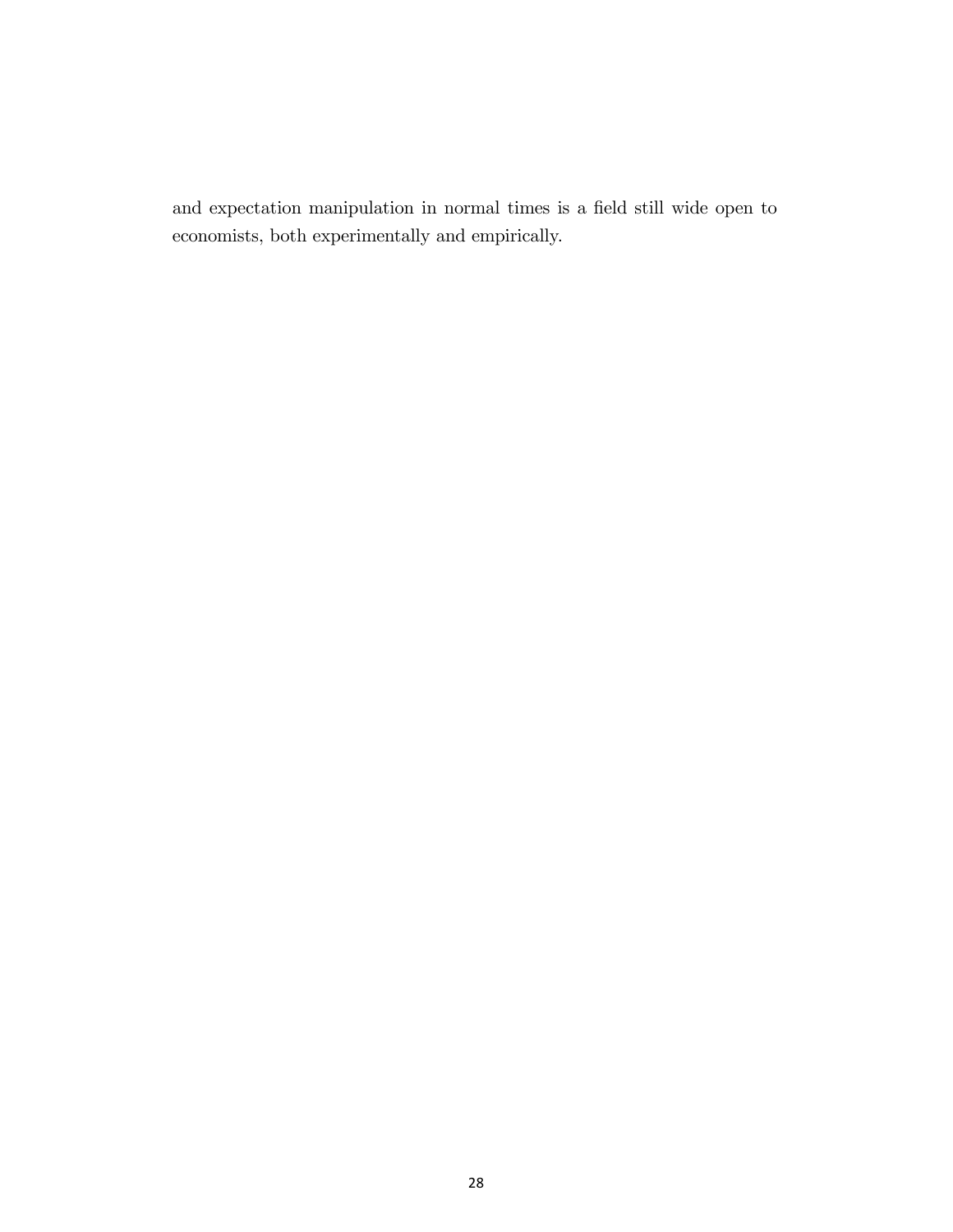## References

- [1] AFX NEWS (2005), ëChinaís Hu says political stability helps maintain high economic growth ', October 15th, http://www.forbes.com/markets/feeds/afx/2005/10/15/afx2278991.html
- [2] Anderson, Jonathan. "How to Think About China ." UBS, (2005).
- [3] Baum, R. (1992), ëPolitical Stability in Post-Deng China: Problems and Prospectsí, Asian Survey, Vol. 32, No. 6, pp. 491-505
- [4] Berns, G., Chappelow, J., Cecik, M., Zink, C., Pagnoni, G., Martin-Skurski, M. (2006), 'Neurobiological substrates of dread'. Science 312, pp. 954-58.
- [5] Brunnermeier, M and Parker, J.  $(2004)$  "Optimal expectations." National Bureau of Economic Research Working Paper 10707, available at www.nber.org/papers/w10707.
- [6] Cannon, W. B. (1914). "Recent Studies of Bodily Effects of Fear, Rage, and Pain." Journal of Philosophy, Psychology and Scientific Methods 11 (6): 162-165
- [7] Clark, A., Frijters, P., Shields, M.A. (2008), ëA survey of the income happiness gradient', Journal of Economic Literature, 46(1), March 2008, pp. 95-144. also IZA, NCER, and DELTA discussion paper.
- [8] Das, M. and van Soest, A. (1999). A panel data model for subjective information on household income growth. Journal of Economic Behavior and Organization, 40 (4), 409-426.
- [9] Diener, E., & Suh, E. M. (Eds.). (2000). Culture and subjective wellbeing, Cambridge, MA: MIT Press.
- [10] Easterlin, R.A.  $(2001)$ . Income and happiness: Towards a unified theory. Economic Journal, vol. 111, pp. 465-484.
- [11] Ferrer-i-Carbonel, A. and Frijters, P.  $(2004)$ , "The effect of methodology on the determinants of happiness", *Economic Journal* 114, 641-659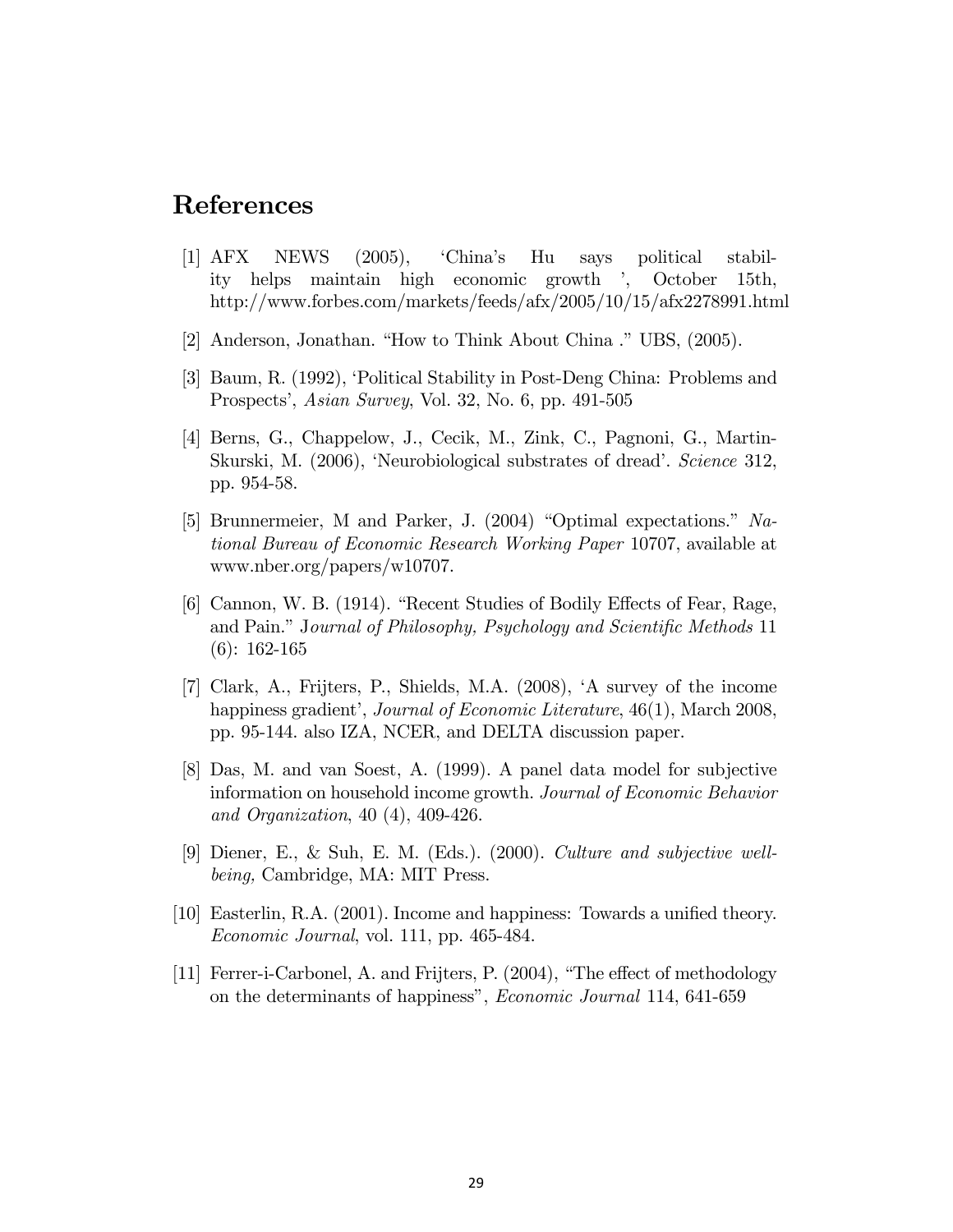- $[12]$  Frey, B.S. and Stutzer, A.  $(2002a)$ . "What can economists learn from happiness research?", Journal of Economic Literature, vol. 40, pp. 402– 435.
- [13] Frijters, P., Shields, M.A., and J.P. Haisken-DeNew (2006), ëHow rational were expectations in East Germany after the falling of the wall?', IZA working paper.
- [14] Giessmann, H.J. (2007), ëChIndian and ESEAN: about national interests, regional legitimacies, and global challenges',  $FES Briefing Paper 7$ , Berlin.
- [15] Hagerty, M.  $(2003)$ . Was life better in the "good old days"? Intertemporal judgements of life satisfaction. Journal of Happiness Studies, 4, 115-139.
- [16] Hamermesh, D. S. (2004), 'Subjective Outcomes in Economics', *NBER* Working Paper No. W10361
- [17] Harwood, Kate, Neil MacLean and Kevin Durkin (2007). "First-time mothers' expectations of parenthood: What happens when optimistic expectations are not matched by later experiences?" Developmental Psy $chology 43(1): 1-12.$
- [18] Holbig, Heike (2006) ëIdeological reform and political legitimacy in China: challenges in the post-Jiang era', German Institute of Global and Area Studies, no 18.
- [19] Kahneman, Daniel and Amos Tversky (1979). "Prospect Theory: An Analysis of Decision under Risk." Econometrica 47 (2): 263-292.
- [20] Mankiw, N. Gregory & Ricardo Reis & Justin Wolfers, (2003). "Disagreement about Inflation Expectations," NBER Working Papers 9796.
- [21] Perry, Elizabeth and Selden, Mark. Chinese Society: Change, Conflict and Resistance. (London: Routledge, 2000).
- [22] Rabin, M.  $(1998)$ , "Psychology and economics". *Journal of Economic* Literature, 36, pp. 11-46.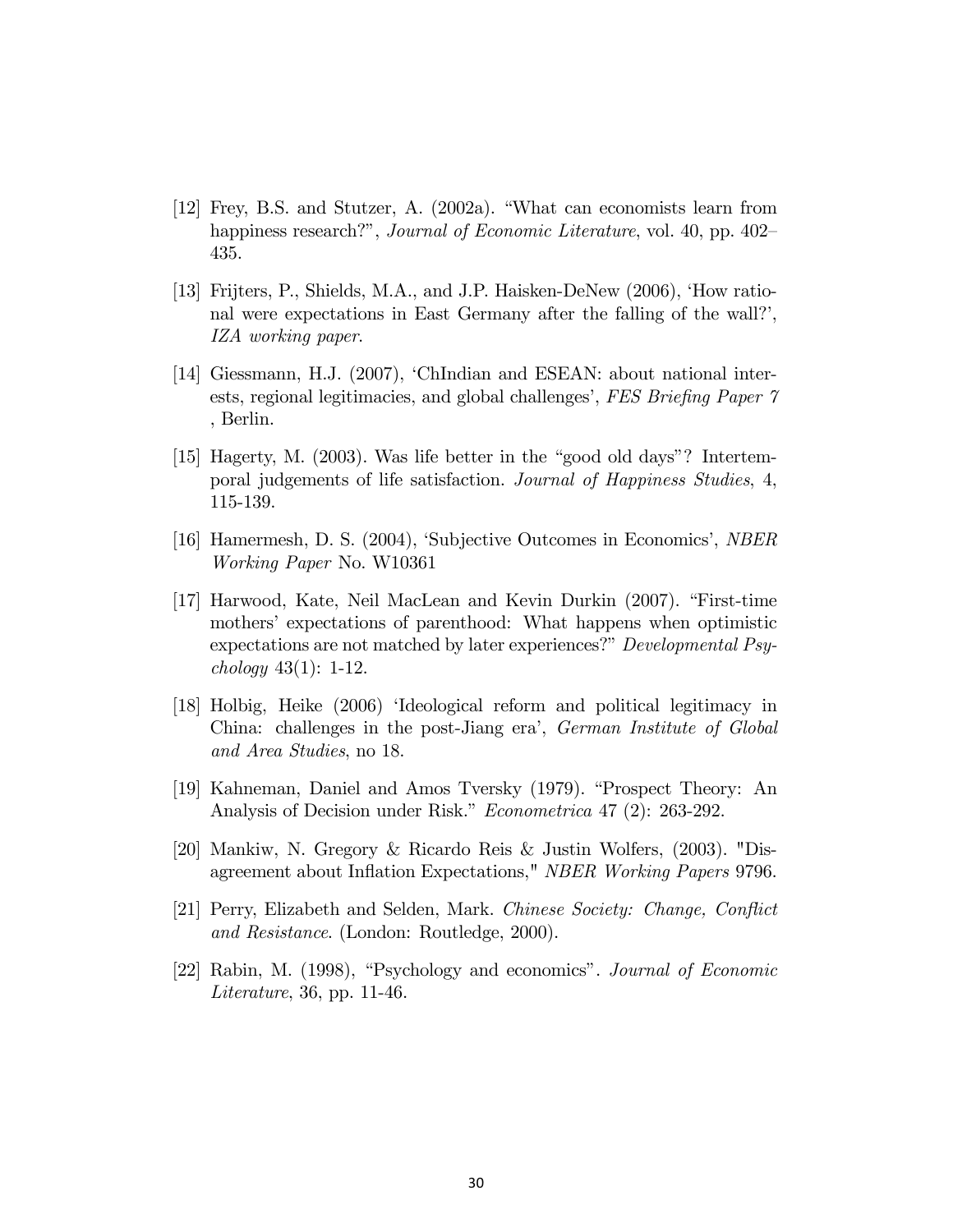- [23] Senik, C.  $(2004)$ . "When information dominates comparison: A panel data analysis using Russian subjective data". Journal of Public Economics, vol. 88, pp. 2099-2123.
- [24] Senik, C. (2008). "Is man doomed to progress?" *Journal of Economic* Behavior and Organization, vol. 68, pp. 140-152.
- [25] Song, Lina & Appleton, Simon, 2008. "Life Satisfaction in Urban China: Components and Determinants," IZA Discussion Papers 3443, Institute for the Study of Labor (IZA). [
- [26] Souleles, N. (2004). "Expectations, heterogeneous forecast errors, and consumption: Micro evidence from the Michigan Consumer Sentiment Surveysî. Journal of Money, Credit, and Banking, 36, 39-72.
- $[27]$  Stutzer, A. (2004). "The role of income aspirations in individual happiness". Journal of Economic Behavior and Organization, 54(1), 89-109.
- [28] Lu, Xiaobo. "Corruption and Regime Legitimacy in China". China's New Politics, edited by Francois Godement (Paris: La Documentation Francais, 2003).
- [29] Veenhoven, R., Average happiness in 90 nations 1990-2000, World Database of Happiness, RankReport 2004/1c, Internet: worlddatabaseofhappiness.eur.nl
- [30] Younis, M., Lin, X.X., Sharahili, Y., Selvarathinam, S. (2008), ëPolitical stability and economic growth in Asia<sup>'</sup>, *American Journal of Applied* Sciences 5 (3), 203-208.
- [31] Zeng, Shiping (2003), "Leadership change, legitimacy, and party transition in Chinaî, Journal of Chinese Political Science, Volume 8, Numbers 1-2 / September, 2003, 47-63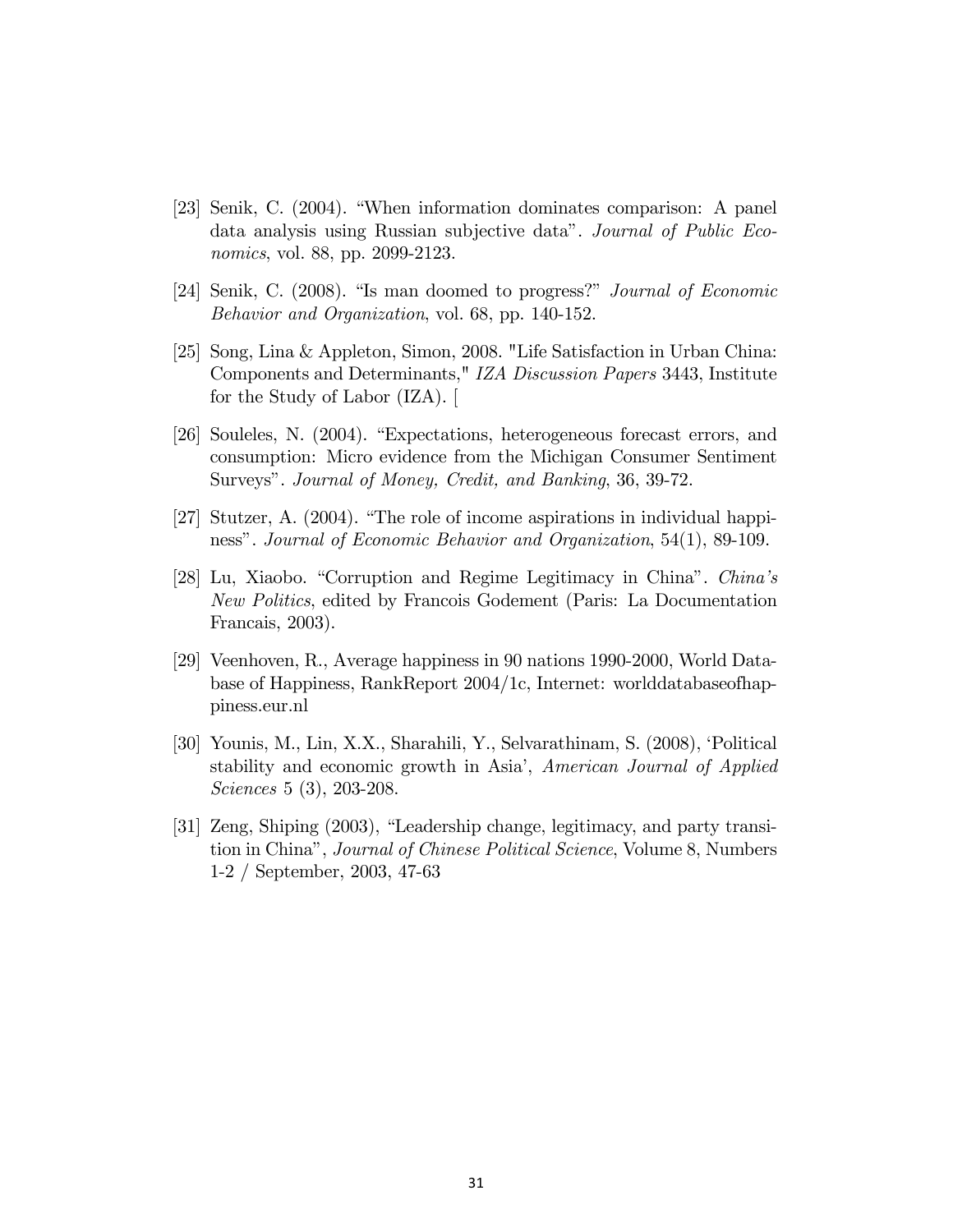|                                              |        | Total sample |        | Urban sample |       | Migrant sample |       |       | Rural sample |
|----------------------------------------------|--------|--------------|--------|--------------|-------|----------------|-------|-------|--------------|
| Income expectations:                         | Freq   | $\%$         | Freq   | $\%$         | Freq  | $\%$           | Freq  |       | $\%$         |
| Reduction                                    | 1,821  | 10.57        | 1,260  | 19.23        |       | 177            | 9.56  | 384   | 4.36         |
| No change                                    | 4,235  | 24.59        | 2,109  | 32.18        |       | 531            | 28.67 | 1,595 | 18.09        |
| Slight improvement                           | 10,043 | 58.31        | 3,039  | 46.38        |       | 1013           | 54.70 | 5,991 | 67.95        |
| Significant improvement                      | 1,123  | 6.52         | 145    | 2.21         |       | 131            | 7.07  | 847   | 9.61         |
| Life satisfection (happiness)                |        |              |        |              |       |                |       |       |              |
| Not satisfied (happy) at all                 | 262    | 1.53         | 144    | 2.21         | 32    | 1.73           | 86    |       | 0.98         |
| Not very satisfied (happy)                   | 1,534  | 8.97         | 663    | 10.19        | 178   | 9.63           | 693   |       | 7.93         |
| Fair                                         | 5,415  | 31.67        | 2045   | 31.44        | 827   | 44.75          | 2,543 |       | 29.09        |
| Satisfied (happy)                            | 7,940  | 46.44        | 3,188  | 49.01        | 693   | 37.5           | 4,059 |       | 46.43        |
| Very satisfied (happy)                       | 1,945  | 11.38        | 465    | 7.15         | 118   | 6.39           | 1,362 |       | 15.58        |
|                                              | Mean   | Std. Dev.    | Mean   | Std. Dev.    | Mean  | Std. Dev.      | Mean  |       | Std. Dev.    |
| Per capita income in 2002                    |        |              | 8508   | 5611         | 6896  | 6770           | 2772  |       | 2333         |
| Per capita expenditure in 2002               |        |              | 6284   | 4481         | 4746  | 3819           | 2208  |       | 2192         |
| Saving rate 2002                             |        |              | 0.23   | 0.27         | 0.26  | 0.28           | 0.23  |       | 0.34         |
| Net total assets                             |        |              | 132401 | 166754       | 23625 | 87313          | 37330 |       | 41301        |
| Income change 2001-2002                      | 0.10   | 0.43         | 0.16   | 0.35         |       |                | 0.05  |       | 0.48         |
| Income change 2000-2001                      | 0.06   | 0.36         | 0.08   | 0.22         |       |                | 0.04  |       | 0.44         |
| Income change 1999-2000                      | 0.09   | 0.30         | 0.08   | 0.22         |       |                | 0.10  |       | 0.35         |
| Income change 1998-1999                      | 0.06   | 0.26         | 0.06   | 0.29         |       |                | 0.06  |       | 0.29         |
| Number of children living in the household   |        |              | 0.57   | 0.56         | 0.66  | 0.73           | 1.16  |       | 0.98         |
| Living in couple only household              |        |              | 0.19   |              | 0.31  |                | 0.07  |       |              |
| Proportion married                           |        |              | 0.95   |              | 0.91  |                | 0.96  |       |              |
| Proportion of male household head            |        |              | 0.46   |              | 0.62  |                | 0.75  |       |              |
| Age of the household head                    |        |              | 47.08  | 10.94        | 35.33 | 8.96           | 45.84 |       | 10.15        |
| Years of schooling of household head         |        |              | 10.79  | 3.18         | 7.92  | 2.79           | 7.10  |       | 2.56         |
| Years of schooling of spouse                 |        |              | 10.23  | 3.49         | 7.47  | 2.75           | 6.01  |       | 2.88         |
| Proportion of household head is party member |        |              | 0.34   |              | 0.03  |                | 0.17  |       |              |
| Proportion of spouse is party member         |        |              | 0.27   |              | 0.02  |                | 0.05  |       |              |
| Proportion of household head unemployed      |        |              | 0.08   |              | 0.01  |                | 0.01  |       |              |
| Proportion of spouse unemployed              |        |              | 0.08   |              | 0.02  |                | 0.01  |       |              |
| Proportion of household head healthy         |        |              | 0.60   |              | 0.90  |                | 0.80  |       |              |
| Proportion of spouse healthy                 |        |              | 0.56   |              | 0.72  |                | 0.75  |       |              |
| No. of observations                          |        |              |        | 6569         |       | 1858           |       |       | 8831         |

**Table 1:** Summary Statistics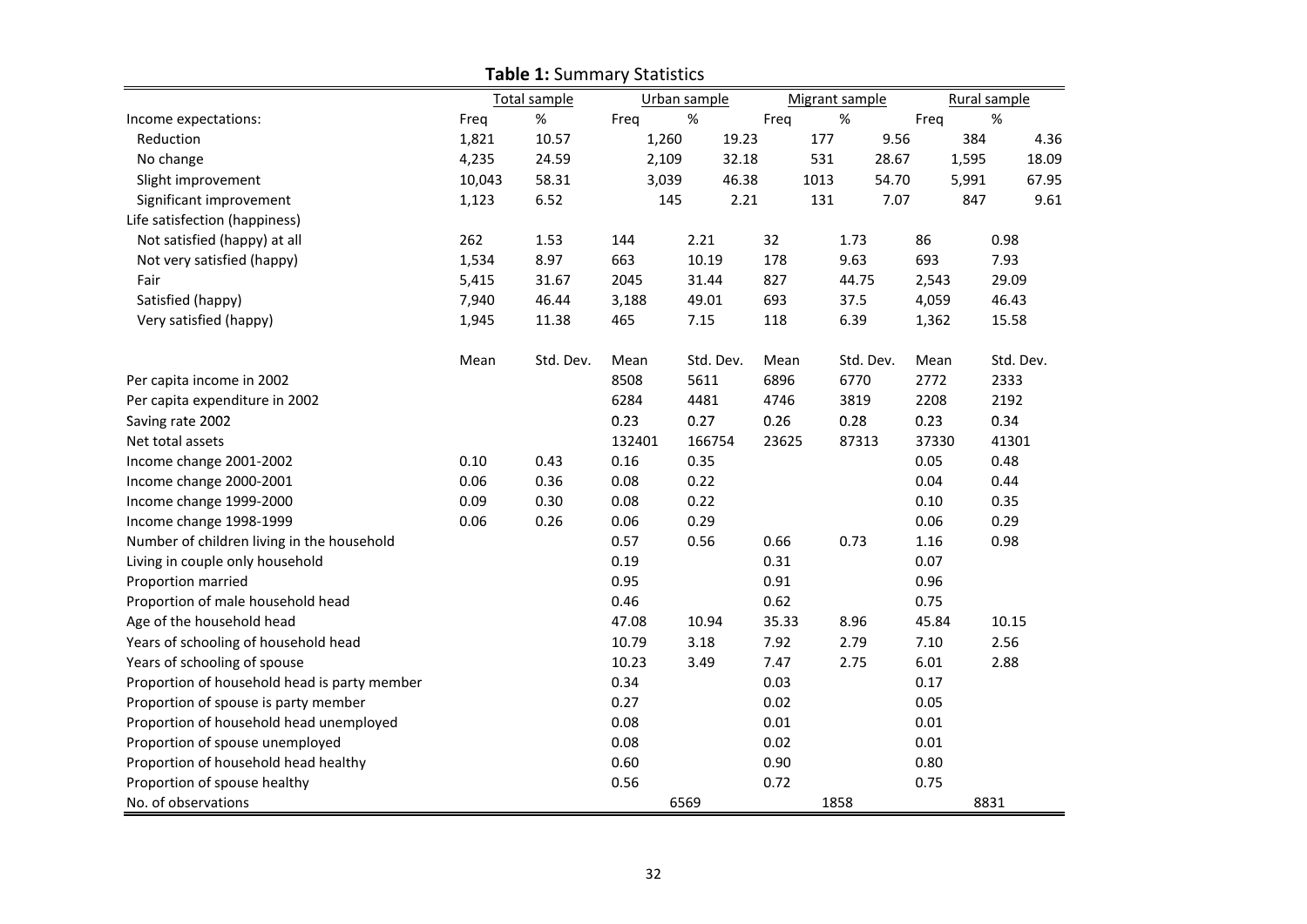|                                           | <b>Total</b><br>sample |               | Urban sample  |               | <b>Migrant</b><br>Rural sample<br>sample |                |
|-------------------------------------------|------------------------|---------------|---------------|---------------|------------------------------------------|----------------|
|                                           | Model 1                | Model 1       | Model 2       | Model 1       | Model 1                                  | Model 2        |
| Log per capita income                     | $-0.064$               | 0.932         | 0.930         | $-0.296$      | $-0.032$                                 | $-0.100$       |
|                                           | [0.085]                | $[0.329]$ *** | $[0.328]$ *** | [0.296]       | [0.121]                                  | [0.122]        |
| (Log per capita income) <sup>2</sup>      | 0.005                  | $-0.054$      | $-0.054$      | 0.020         | 0.003                                    | 0.006          |
|                                           | [0.005]                | $[0.019]$ *** | $[0.018]$ *** | [0.017]       | [0.008]                                  | [0.008]        |
| Income change (2001-2002)                 |                        |               | $-0.013$      |               |                                          | 0.040          |
|                                           |                        |               | [0.031]       |               |                                          | $[0.018]^{**}$ |
| Income change (1999-2001)                 |                        |               | 0.171         |               |                                          | 0.066          |
|                                           |                        |               | $[0.034]$ *** |               |                                          | $[0.017]$ ***  |
| Income position in the city/village       | 0.467                  | 0.576         | 0.536         | 0.435         | 0.395                                    | 0.366          |
|                                           | $[0.022]$ ***          | $[0.042]$ *** | $[0.043]$ *** | $[0.072]$ *** | $[0.027]$ ***                            | $[0.028]$ ***  |
| Good mood                                 |                        |               | 0.139         |               |                                          | 0.087          |
|                                           |                        |               | $[0.021]$ *** |               |                                          | $[0.015]$ ***  |
| Dummy indicating hh with members migrated |                        |               |               |               |                                          | 0.079          |
|                                           |                        |               |               |               |                                          | $[0.017]$ ***  |
| Couple only households                    | $-0.039$               | 0.045         | 0.051         | 0.042         | $-0.294$                                 | $-0.284$       |
|                                           | $[0.020]$ **           | [0.036]       | [0.036]       | [0.055]       | $[0.032]$ ***                            | $[0.032]$ ***  |
| No. of children age 0-18 at home          | 0.019                  | $-0.006$      | $-0.009$      | $-0.024$      | 0.015                                    | 0.010          |
|                                           | $[0.008]**$            | [0.025]       | [0.025]       | [0.036]       | $[0.009]*$                               | [0.009]        |
| No. of adults age >18                     | 0.053                  | 0.054         | 0.056         | 0.020         | 0.032                                    | 0.027          |
|                                           | $[0.007]$ ***          | $[0.018]$ *** | $[0.018]$ *** | [0.043]       | $[0.008]$ ***                            | $[0.008]$ ***  |
| Dummy for married                         | $-0.111$               | $-0.123$      | $-0.124$      | $-0.211$      | $-0.015$                                 | $-0.009$       |
|                                           | $[0.028]$ ***          | $[0.050]$ **  | $[0.049]$ **  | $[0.080]$ *** | [0.038]                                  | [0.038]        |
| Own age                                   | $-0.026$               | $-0.057$      | $-0.055$      | $-0.018$      | 0.014                                    | 0.013          |
|                                           | $[0.004]$ ***          | $[0.007]$ *** | $[0.007]$ *** | [0.013]       | $[0.005]$ ***                            | $[0.005]$ **   |
| (Own age) $^{2}/10$                       | 0.002                  | 0.005         | 0.005         | 0.001         | $-0.002$                                 | $-0.002$       |
|                                           | $[0.000]$ ***          | $[0.001]$ *** | $[0.001]$ *** | [0.002]       | $[0.001]$ ***                            | $[0.001]$ ***  |
| HH mean schooling year aged>20            | 0.010                  | 0.012         | 0.012         | 0.015         | 0.005                                    | 0.006          |
|                                           | $[0.002]$ ***          | $[0.004]$ *** | $[0.004]$ *** | $[0.007]$ **  | [0.003]                                  | $[0.003]*$     |
| Own gender (male==1)                      | 0.064                  | 0.090         | 0.086         | 0.039         | 0.006                                    | 0.008          |
|                                           | $[0.013]$ ***          | $[0.022]$ *** | $[0.022]$ *** | [0.037]       | [0.017]                                  | [0.017]        |
| Own unemployment                          | $-0.093$               | $-0.044$      | $-0.039$      | $-0.041$      | $-0.090$                                 | $-0.083$       |
|                                           | $[0.033]$ ***          | [0.044]       | [0.044]       | [0.157]       | [0.074]                                  | [0.073]        |
| Spouse being unemployed                   | $-0.062$               | $-0.060$      | $-0.050$      | 0.235         | $-0.021$                                 | $-0.008$       |
|                                           | $[0.029]$ **           | [0.037]       | [0.037]       | $[0.132]$ *   | [0.068]                                  | [0.067]        |
| Own weekly working hours /10              | $-0.006$               | $-0.005$      | $-0.006$      | $-0.026$      | 0.001                                    | 0.002          |
|                                           | $[0.003]*$             | [0.010]       | [0.010]       | $[0.009]$ *** | [0.004]                                  | [0.004]        |
| Dummy for own healthy                     | 0.093                  | 0.077         | 0.058         | 0.222         | 0.077                                    | 0.072          |
|                                           | $[0.015]$ ***          | $[0.024]$ *** | $[0.024]$ **  | $[0.064]$ *** | $[0.020]$ ***                            | $[0.019]$ ***  |
| Dummy for spouse being healthy            | 0.054                  | 0.089         | 0.079         | 0.017         | 0.025                                    | 0.021          |
|                                           | $[0.015]$ ***          | $[0.025]$ *** | $[0.025]$ *** | [0.057]       | [0.019]                                  | [0.019]        |
| Dummy for own party membership            | 0.012                  | 0.007         | 0.006         | 0.075         | 0.024                                    | 0.024          |
|                                           | [0.018]                | $[0.022]$ *   | [0.022]       | [0.094]       | [0.019]                                  | [0.019]        |
| Dummy for spouse party member             | 0.011                  | 0.043         | 0.034         | 0.049         | $-0.022$                                 | $-0.019$       |
|                                           | [0.014]                | [0.024]       | [0.024]       | [0.144]       | [0.034]                                  | [0.034]        |
| rural                                     | 0.253                  |               |               |               |                                          |                |
|                                           | $[0.026]$ ***          |               |               |               |                                          |                |
| urban                                     | $-0.232$               |               |               |               |                                          |                |
|                                           | $[0.024]$ ***          |               |               |               |                                          |                |
| Region                                    | Yes                    | Yes           | Yes           | Yes           | Yes                                      | Yes            |
| Observations                              | 17033                  | 6489          | 6474          | 1841          | 8703                                     | 8579           |
| R-squared                                 | 0.16                   | 0.08          | 0.09          | 0.11          | 0.09                                     | 0.10           |

### **Table 2:** Determinants of income expectations, OLS

Standard errors in brackets

\* significant at 10%; \*\* significant at 5%; \*\*\* significant at 1%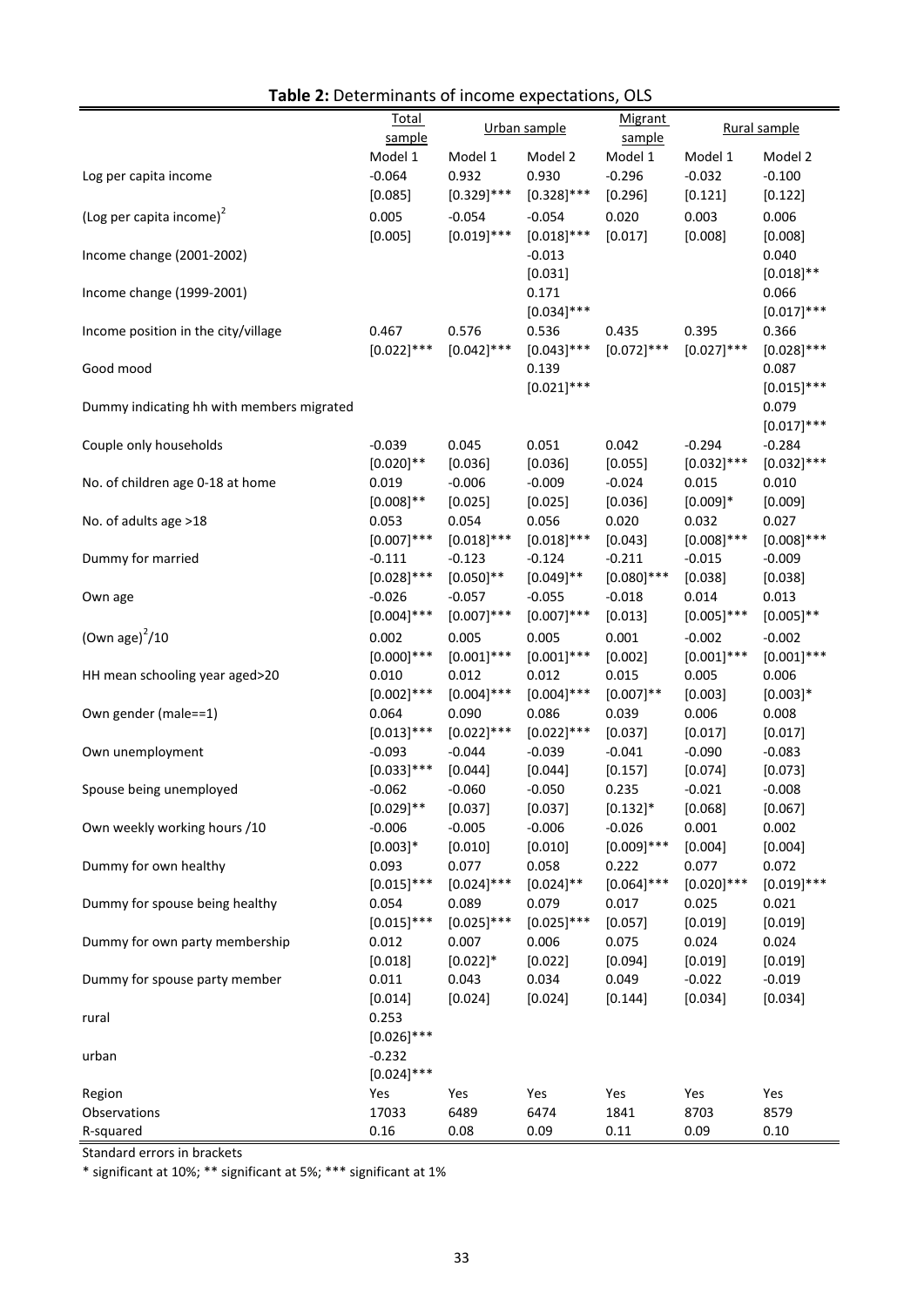### **Table 3:** Determinants of happiness (OLS)

|                                           | Total sample              |                           | Urban sample              | <b>Migrant</b><br>sample |                           | Rural sample              |
|-------------------------------------------|---------------------------|---------------------------|---------------------------|--------------------------|---------------------------|---------------------------|
|                                           | Model 1                   | Model 1                   | Model 2                   | Model 1                  | Model 1                   | Model 2                   |
| Expectation (=no change)                  | 0.263                     | 0.296                     | 0.278                     | 0.378                    | 0.146                     | 0.131                     |
|                                           | $[0.022]$ ***             | $[0.027]$ ***             | $[0.027]$ ***             | $[0.066]$ ***            | $[0.044]$ ***             | $[0.042]$ ***             |
| Expectation (=slight improvement)         | 0.368                     | 0.388                     | 0.358                     | 0.383                    | 0.303                     | 0.263                     |
|                                           | $[0.021]$ ***             | $[0.026]$ ***             | $[0.026]$ ***             | $[0.063]$ ***            | $[0.041]$ ***             | $[0.040]$ ***             |
| Expectation (=sig. improvement)           | 0.521                     | 0.644                     | 0.610                     | 0.608                    | 0.434                     | 0.375                     |
|                                           | $[0.030]$ ***             | $[0.067]$ ***             | $[0.066]$ ***             | $[0.090]$ ***            | $[0.049]$ ***             | $[0.047]$ ***             |
| Log per capita income                     | 0.104                     | 1.348                     | 1.313                     | 0.417                    | 0.105                     | 0.164                     |
|                                           | [0.092]                   | $[0.320]$ ***             | $[0.319]$ ***             | [0.308]                  | [0.147]                   | [0.145]                   |
| (Log per capita income) <sup>2</sup>      | 0.002                     | $-0.064$                  | $-0.060$                  | $-0.016$                 | 0.000                     | $-0.003$                  |
|                                           | [0.006]                   | $[0.018]$ ***             | $[0.018]$ ***             | [0.018]                  | [0.010]                   | [0.009]                   |
| Income change (2001-2002)                 |                           |                           | $-0.163$                  |                          |                           | $-0.067$                  |
|                                           |                           |                           | $[0.029]$ ***             |                          |                           | $[0.018]$ ***             |
| Income position in the city/village       | 0.884                     | 0.836                     | 0.751                     | 0.726                    | 0.913                     | 0.751                     |
|                                           | $[0.025]$ ***             | $[0.041]$ ***             | $[0.042]$ ***             | $[0.075]$ ***            | $[0.034]$ ***             | $[0.033]$ ***             |
| Good mood                                 |                           |                           | 0.260                     |                          |                           | 0.469                     |
|                                           |                           |                           | $[0.020]$ ***             |                          |                           | $[0.017]$ ***             |
| Dummy indicating hh with members migrated |                           |                           |                           |                          |                           | $-0.038$                  |
|                                           |                           |                           |                           |                          |                           | $[0.020]*$                |
| Couple only households                    | 0.004                     | $-0.023$                  | $-0.025$                  | 0.021                    | 0.079                     | 0.034                     |
|                                           | [0.021]                   | [0.035]                   | [0.034]                   | [0.057]                  | $[0.039]$ **              | [0.038]                   |
| No. of children age 0-18 at home          | 0.004                     | 0.005                     | 0.009                     | 0.072                    | $-0.002$                  | 0.001                     |
|                                           | [0.009]                   | [0.024]                   | [0.024]                   | $[0.037]$ *              | [0.011]                   | [0.010]                   |
| No. of adults age >18                     | $-0.003$                  | 0.007                     | 0.013                     | 0.007                    | 0.002                     | 0.007                     |
|                                           | [0.008]                   | [0.018]                   | [0.017]                   | [0.044]                  | [0.010]                   | [0.010]                   |
| Dummy for married                         | 0.222                     | 0.223                     | 0.204                     | 0.107                    | 0.213                     | 0.215                     |
|                                           | $[0.030]$ ***<br>$-0.017$ | $[0.048]$ ***<br>$-0.029$ | $[0.048]$ ***<br>$-0.026$ | [0.083]<br>$-0.006$      | $[0.047]$ ***<br>$-0.015$ | $[0.045]$ ***<br>$-0.012$ |
| Own age                                   | $[0.004]$ ***             | $[0.007]$ ***             | $[0.007]$ ***             | [0.013]                  | $[0.006]$ **              | $[0.006]*$                |
| (Own age) $^{2}/10$                       |                           |                           |                           |                          | 0.002                     |                           |
|                                           | 0.002<br>$[0.000]$ ***    | 0.003<br>$[0.001]$ ***    | 0.003<br>$[0.001]$ ***    | 0.001<br>[0.002]         | $[0.001]$ ***             | 0.002<br>$[0.001]$ **     |
| HH mean schooling year aged>20            | 0.000                     | $-0.003$                  | $-0.005$                  | $-0.007$                 | 0.001                     | 0.000                     |
|                                           | [0.003]                   | [0.004]                   | [0.004]                   | [0.007]                  | [0.004]                   | [0.004]                   |
| Own gender (male==1)                      | $-0.043$                  | $-0.051$                  | $-0.061$                  | 0.032                    | $-0.049$                  | $-0.046$                  |
|                                           | $[0.014]$ ***             | $[0.021]$ **              | $[0.021]$ ***             | [0.039]                  | $[0.021]$ **              | $[0.020]$ **              |
| Own unemployment                          | $-0.116$                  | $-0.121$                  | $-0.121$                  | 0.139                    | $-0.132$                  | $-0.057$                  |
|                                           | $[0.036]$ ***             | $[0.043]$ ***             | $[0.042]$ ***             | [0.163]                  | [0.090]                   | [0.086]                   |
| Spouse being unemployed                   | $-0.081$                  | $-0.052$                  | $-0.047$                  | $-0.276$                 | $-0.116$                  | $-0.112$                  |
|                                           | $[0.032]$ **              | [0.036]                   | [0.035]                   | $[0.137]$ **             | [0.082]                   | [0.079]                   |
| Own weekly working hours /10              | $-0.007$                  | 0.008                     | 0.010                     | $-0.003$                 | $-0.012$                  | $-0.012$                  |
|                                           | $[0.004]$ **              | [0.010]                   | [0.010]                   | [0.009]                  | $[0.005]$ **              | $[0.005]$ **              |
| Dummy for own healthy                     | 0.150                     | 0.133                     | 0.098                     | 0.025                    | 0.171                     | 0.141                     |
|                                           | $[0.016]$ ***             | $[0.024]$ ***             | $[0.024]$ ***             | [0.067]                  | $[0.024]$ ***             | $[0.023]$ ***             |
| Dummy for spouse being healthy            | 0.114                     | 0.102                     | 0.080                     | 0.147                    | 0.125                     | 0.096                     |
|                                           | $[0.016]$ ***             | $[0.024]$ ***             | $[0.024]$ ***             | $[0.059]$ **             | $[0.023]$ ***             | $[0.022]$ ***             |
| Dummy for own party membership            | 0.048                     | 0.071                     | 0.037                     | 0.101                    | $-0.031$                  | $-0.032$                  |
|                                           | $[0.015]$ ***             | $[0.021]$ **              | $[0.023]$ ***             | [0.149]                  | [0.041]                   | [0.022]                   |
| Dummy for spouse party member             | 0.056                     | 0.050                     | 0.063                     | $-0.005$                 | 0.044                     | 0.028                     |
|                                           | $[0.020]$ ***             | $[0.023]$ ***             | $[0.021]$ *               | [0.097]                  | $[0.023]$ *               | [0.040]                   |
| rural                                     | 0.357<br>$[0.028]$ ***    |                           |                           |                          |                           |                           |
| urban                                     | 0.118                     |                           |                           |                          |                           |                           |
|                                           | $[0.026]$ ***             |                           |                           |                          |                           |                           |
| Regions                                   | Yes                       | Yes                       | Yes                       | Yes                      | Yes                       | Yes                       |
| Observations                              | 17033                     | 6489                      | 6474                      | 1841                     | 8703                      | 8579                      |
| R-squared                                 | 0.23                      | 0.23                      | 0.26                      | 0.16                     | 0.24                      | 0.30                      |
|                                           |                           |                           |                           |                          |                           |                           |

Standard errors in brackets

\* significant at 10%; \*\* significant at 5%; \*\*\* significant at 1%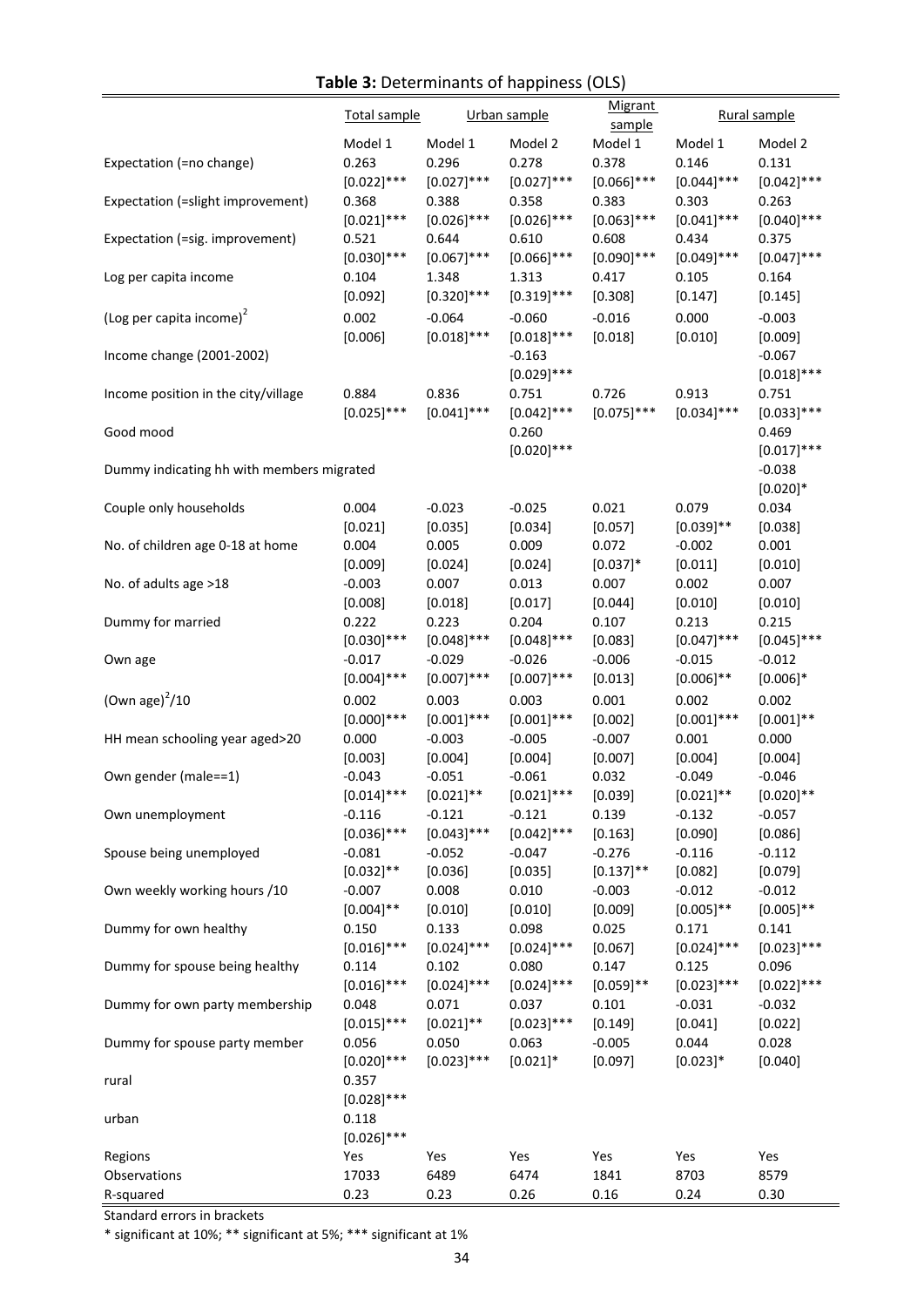|                                                                       |                     | e in recedit and predicted impositios also is additional anterent income expectati |                |              |
|-----------------------------------------------------------------------|---------------------|------------------------------------------------------------------------------------|----------------|--------------|
| Panel A: Actual                                                       | <b>Total sample</b> | Urban sample                                                                       | Migrant sample | Rural sample |
| Not happy at all                                                      | 0.015               | 0.022                                                                              | 0.017          | 0.010        |
| Not happy                                                             | 0.090               | 0.102                                                                              | 0.097          | 0.079        |
| Fair                                                                  | 0.317               | 0.314                                                                              | 0.446          | 0.291        |
| Happy                                                                 | 0.465               | 0.491                                                                              | 0.376          | 0.464        |
| Very happy                                                            | 0.114               | 0.072                                                                              | 0.064          | 0.156        |
| Average score                                                         | 3.570               | 3.490                                                                              | 3.372          | 3.677        |
| <b>Panel B: Predicted</b>                                             |                     |                                                                                    |                |              |
| Not happy at all                                                      | 0.014               | 0.021                                                                              | 0.017          | 0.009        |
| Not happy                                                             | 0.090               | 0.103                                                                              | 0.097          | 0.079        |
| Fair                                                                  | 0.318               | 0.318                                                                              | 0.449          | 0.293        |
| Happy                                                                 | 0.463               | 0.486                                                                              | 0.373          | 0.463        |
| Very happy                                                            | 0.115               | 0.073                                                                              | 0.065          | 0.156        |
| Panel C: Predicted (assuming all expected income fall)                |                     |                                                                                    |                |              |
| Not happy at all                                                      | 0.030               | 0.038                                                                              | 0.044          | 0.020        |
| Not happy                                                             | 0.149               | 0.159                                                                              | 0.178          | 0.129        |
| Fair                                                                  | 0.389               | 0.382                                                                              | 0.513          | 0.361        |
| Happy                                                                 | 0.377               | 0.389                                                                              | 0.243          | 0.404        |
| Very happy                                                            | 0.054               | 0.032                                                                              | 0.022          | 0.088        |
| Panel D: Predicted (assuming all expect income improve significantly) |                     |                                                                                    |                |              |
| Not happy at all                                                      | 0.006               | 0.004                                                                              | 0.006          | 0.005        |
| Not happy                                                             | 0.052               | 0.037                                                                              | 0.052          | 0.052        |
| Fair                                                                  | 0.257               | 0.204                                                                              | 0.372          | 0.245        |
| Happy                                                                 | 0.513               | 0.586                                                                              | 0.457          | 0.489        |
| Very happy                                                            | 0.172               | 0.169                                                                              | 0.113          | 0.210        |
| No. of observations                                                   | 17033               | 6489                                                                               | 1814           | 8703         |

**Table 4:** Actual and predicted happiness distribution with different income expectations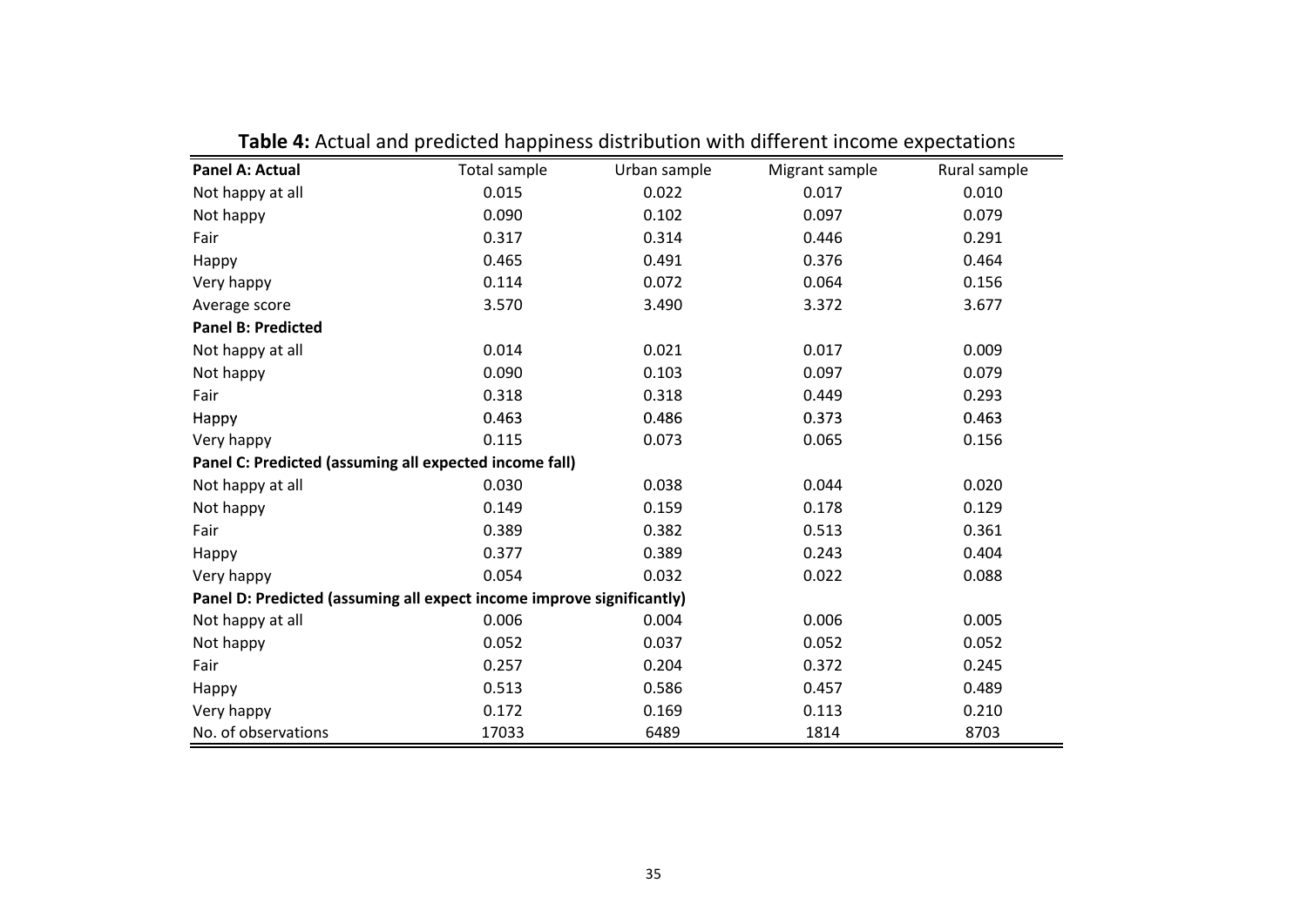|                        | $\frac{1}{2}$ |       |                       |       |                     |         |  |  |
|------------------------|---------------|-------|-----------------------|-------|---------------------|---------|--|--|
|                        | Urban Sample  |       | <b>Migrant Sample</b> |       | <b>Rural Sample</b> |         |  |  |
|                        | vuan          | %     | vuan                  | %     | yuan                | %       |  |  |
| Reduced                | 5982          | 18.13 | 5370                  | 19.90 | 2651                | $-5.19$ |  |  |
| Not change             | 5563          | 19.28 | 4161                  | 8.96  | 2812                | 8.30    |  |  |
| Improved               | 6836          | 23.79 | 5081                  | 12.03 | 2850                | 10.73   |  |  |
| Significantly improved | 6153          | 17.44 | 7445                  | 0.67  | 3918                | $-4.11$ |  |  |
| Total                  | 6249          | 21.12 | 5015                  | 11.10 | 2938                | 8.16    |  |  |

**Table 5:** Saving by income expectations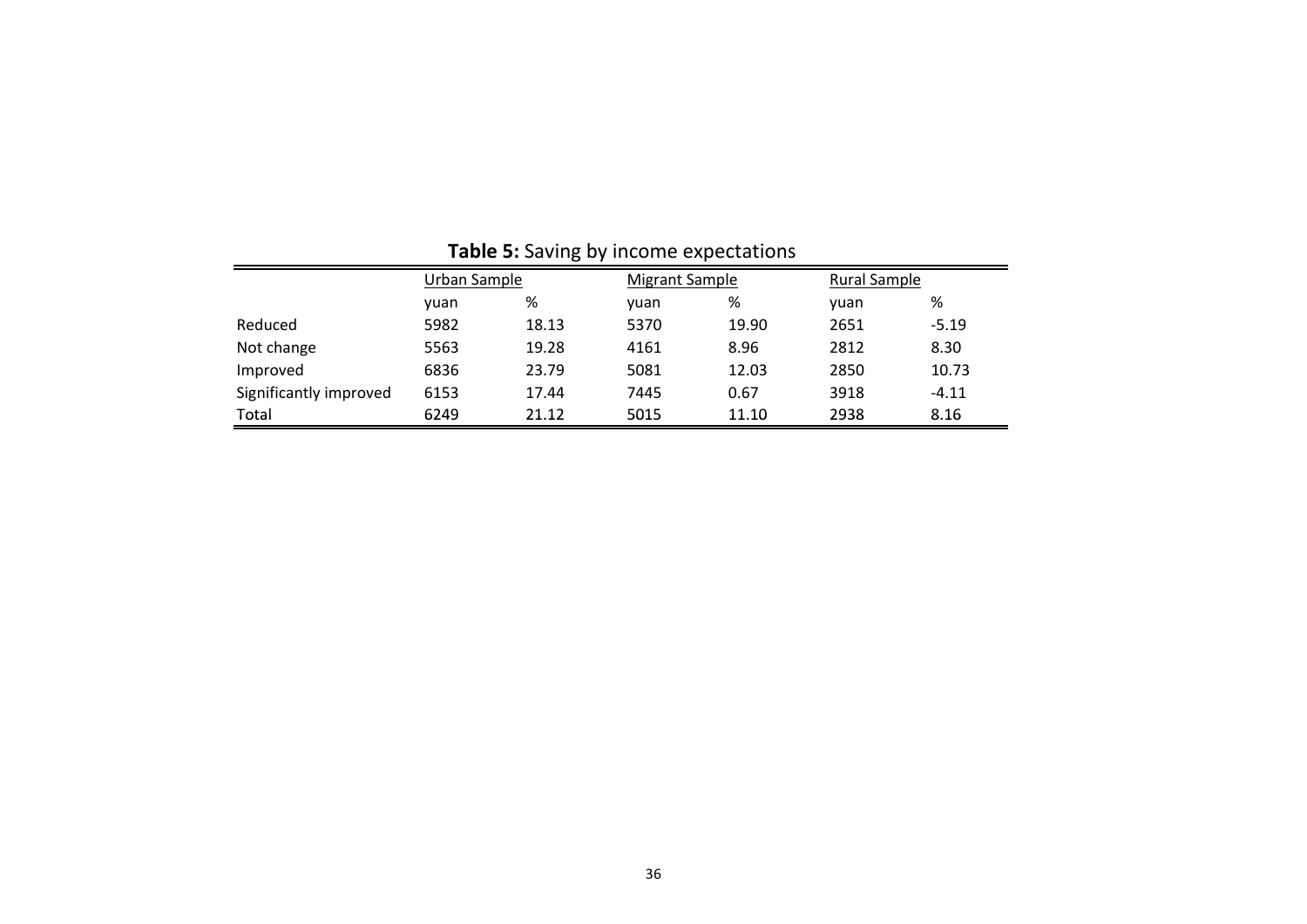|                                   | Total sample  | Urban sample  |               | Migrant sample |               | Rural sample  |
|-----------------------------------|---------------|---------------|---------------|----------------|---------------|---------------|
| Model without saving and assets   | Model 1       | Model 1       | Model 2       | Model 1        | Model 1       | Model 2       |
| Expectation (=no change)          | 0.263         | 0.296         | 0.277         | 0.379          | 0.146         | 0.136         |
|                                   | $[0.022]$ *** | $[0.027]$ *** | $[0.027]$ *** | $[0.066]$ ***  | $[0.044]$ *** | $[0.042]$ *** |
| Expectation (=slight improvement) | 0.368         | 0.388         | 0.357         | 0.384          | 0.303         | 0.264         |
|                                   | $[0.021]$ *** | $[0.026]$ *** | $[0.026]$ *** | $[0.063]$ ***  | $[0.041]$ *** | $[0.040]$ *** |
| Expectation (=sig. improvement)   | 0.521         | 0.644         | 0.615         | 0.604          | 0.434         | 0.376         |
|                                   | $[0.030]$ *** | $[0.067]$ *** | $[0.066]$ *** | $[0.090]$ ***  | $[0.049]$ *** | $[0.047]$ *** |
| Model with saving and assets      |               |               |               |                |               |               |
| Expectation (=no change)          | 0.263         | 0.297         | 0.278         | 0.372          | 0.149         | 0.138         |
|                                   | $[0.022]$ *** | $[0.027]$ *** | $[0.027]$ *** | $[0.066]$ ***  | $[0.044]$ *** | $[0.042]$ *** |
| Expectation (=slight improvement) | 0.369         | 0.39          | 0.359         | 0.377          | 0.309         | 0.271         |
|                                   | $[0.021]$ *** | $[0.026]$ *** | $[0.026]$ *** | $[0.063]$ ***  | $[0.041]$ *** | $[0.040]$ *** |
| Expectation (=sig. improvement)   | 0.52          | 0.637         | 0.608         | 0.595          | 0.439         | 0.381         |
|                                   | $[0.030]$ *** | $[0.067]$ *** | $[0.066]$ *** | $[0.090]$ ***  | $[0.049]$ *** | $[0.047]$ *** |
| Model with personality traits     |               |               |               |                |               |               |
| Expectation (=no change)          |               |               | 0.243         |                |               | 0.129         |
|                                   |               |               | $[0.027]$ *** |                |               | $[0.042]$ *** |
| Expectation (=slight improvement) |               |               | 0.311         |                |               | 0.248         |
|                                   |               |               | $[0.026]$ *** |                |               | $[0.040]$ *** |
| Expectation (=sig. improvement)   |               |               | 0.561         |                |               | 0.354         |
|                                   |               |               | $[0.065]$ *** |                |               | $[0.047]$ *** |

#### **Table 6:** Comparison of estimated expectation effects with and without saving and assets variables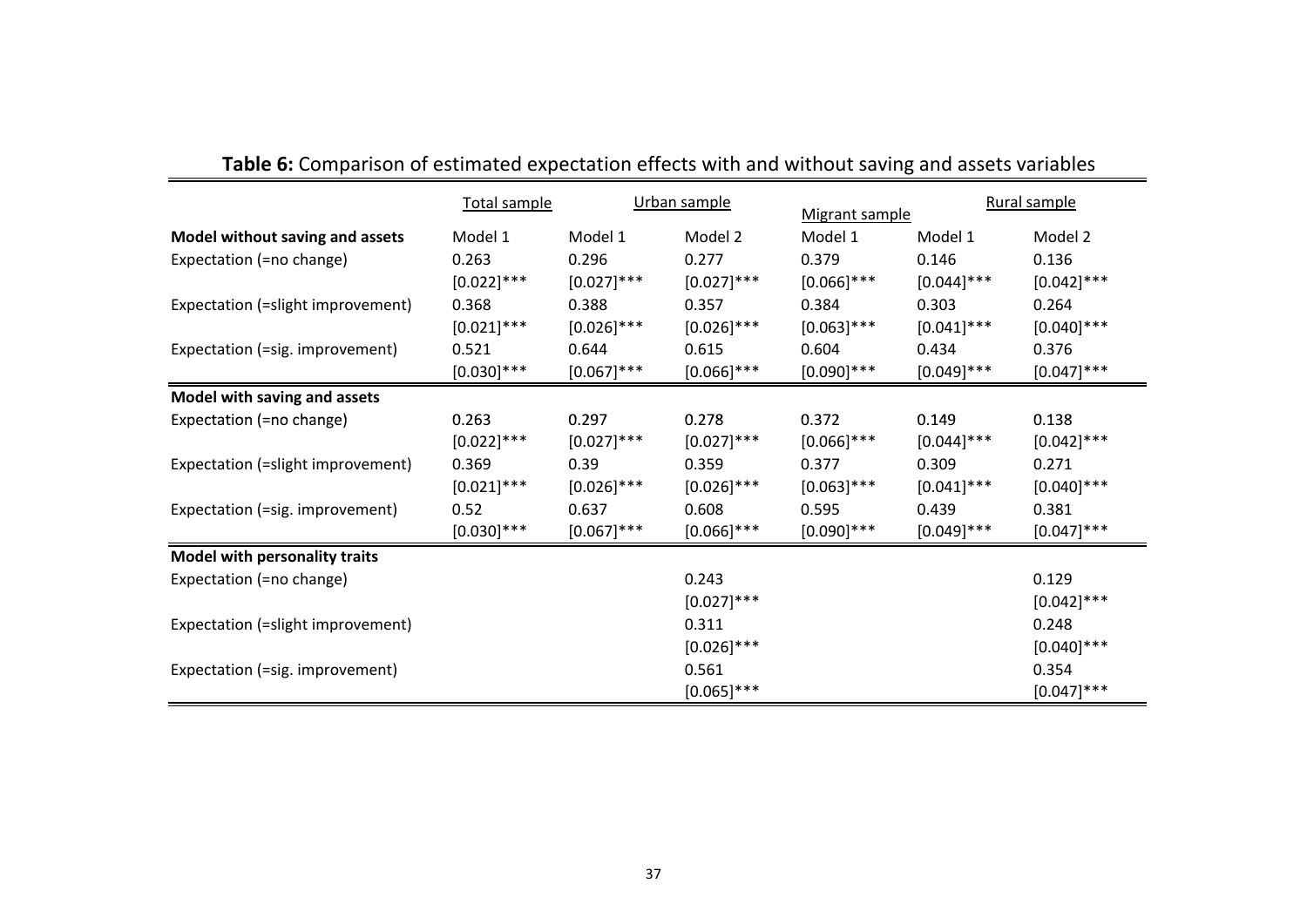|                                                                  | <b>ML Ordered Probit</b> |               |  |
|------------------------------------------------------------------|--------------------------|---------------|--|
|                                                                  | Happiness IV             | Expectations  |  |
| Income expectations = no change                                  | 0.205                    |               |  |
|                                                                  | $[0.086]$ ***            |               |  |
| Income expectations = slight improvement                         | 0.370                    |               |  |
|                                                                  | $[0.146]$ ***            |               |  |
| Income expectations = significant improvement                    | 0.556                    |               |  |
|                                                                  | $[0.234]$ ***            |               |  |
| Log per capita income                                            | 0.290                    | $-0.304$      |  |
|                                                                  | [0.201]                  | [0.235]       |  |
| (Log per capita income) <sup>2</sup>                             | $-0.088$                 | 0.213         |  |
|                                                                  | [0.136]                  | [0.155]       |  |
| Income change (2001-2002)                                        | $-0.098$                 | 0.049         |  |
|                                                                  | $[0.029]$ ***            | $[0.033]$ *   |  |
| Good mood                                                        | 0.665                    | 0.153         |  |
|                                                                  | $[0.031]$ ***            | $[0.029]$ *** |  |
| Dummy indicating hh with members migrated                        | $-0.044$                 | 0.092         |  |
|                                                                  | [0.031]                  | $[0.037]$ *** |  |
| Income change (1999-2001)                                        |                          | 0.109         |  |
|                                                                  |                          | $[0.027]$ *** |  |
| Per capita village negative debt/10                              |                          | $-0.011$      |  |
|                                                                  |                          | $[0.004]$ *** |  |
| Proportion of sample hh in the vill has migrants                 |                          | 0.256         |  |
|                                                                  |                          | $[0.074]$ *** |  |
| Chi-square test for over-identification of the first instrument  |                          | 4.90          |  |
|                                                                  |                          | [0.03]        |  |
| Chi-square test for over-identification of the second instrument |                          | 4.70          |  |
|                                                                  |                          | [0.04]        |  |
| Chi-square test for over-identification of the third instrument  |                          | 0.05          |  |
|                                                                  |                          | [0.82]        |  |
| rho                                                              | $-0.025$                 |               |  |
| Observations                                                     | 8417                     |               |  |
| Mean Log-lik                                                     | $-1.95$                  |               |  |

### **Table 7:** IV estimates of happiness regression

Standard errors in brackets, except that the figure in the braket below the Chi-square test is the p-value. \* significant at 10%; \*\* significant at 5%; \*\*\* significant at 1%

The Chi-square-test is based on the likelihood ratio of an additional estimation where the first instrument was allowed to have a non-zero effect on happiness.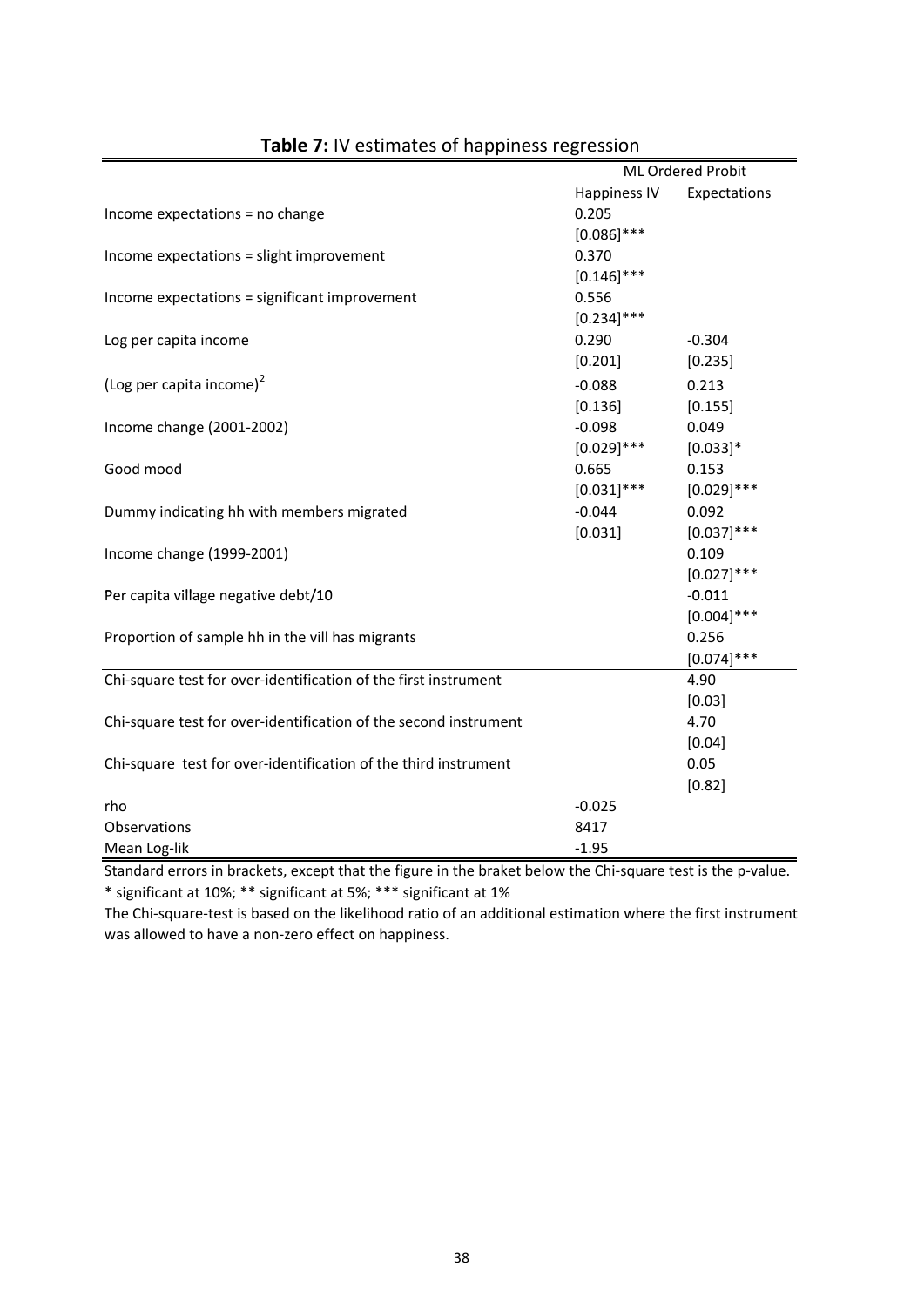

**Figure 1:** Expectations and happiness

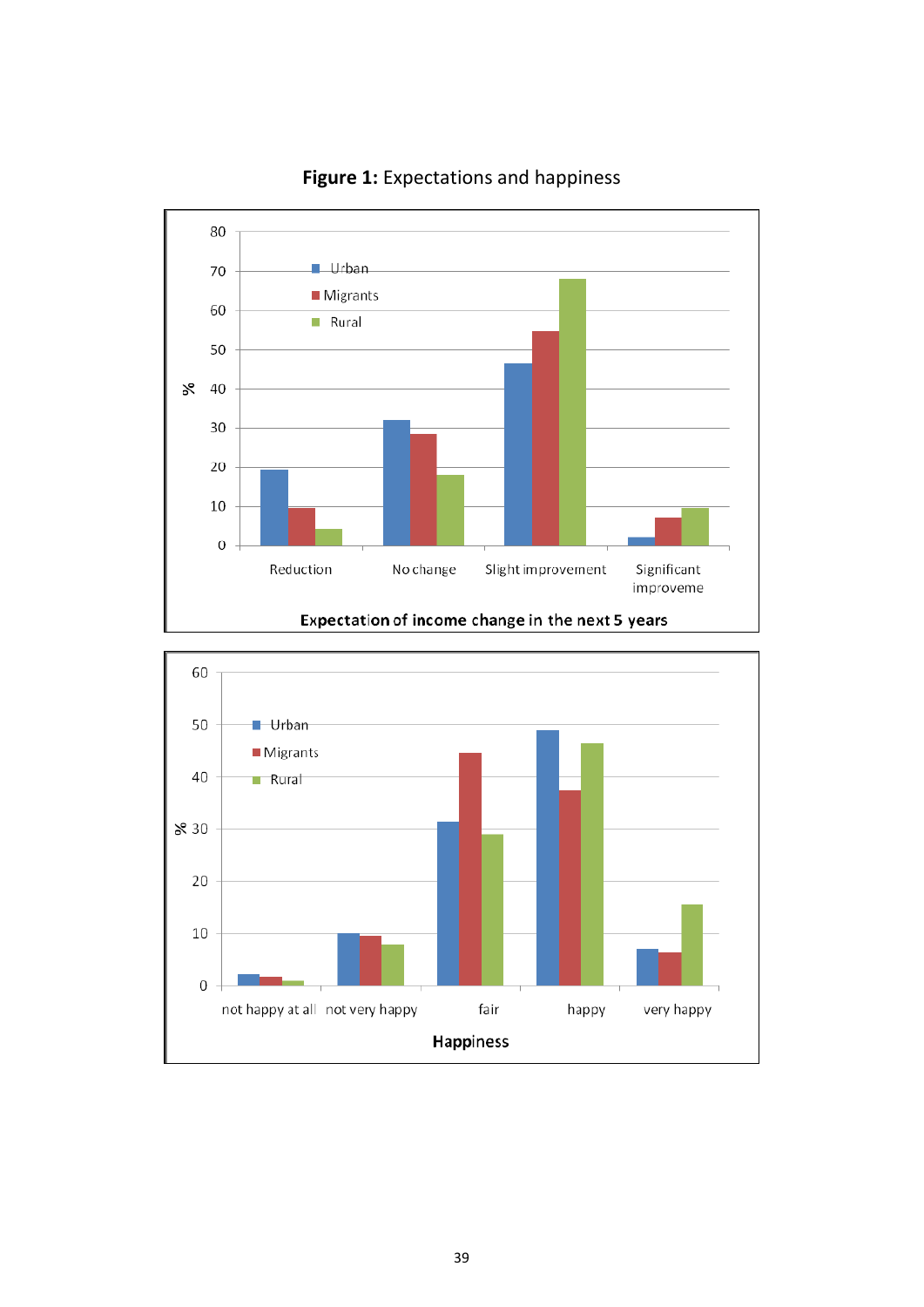

**Figure 2:** Income and expectation and happiness

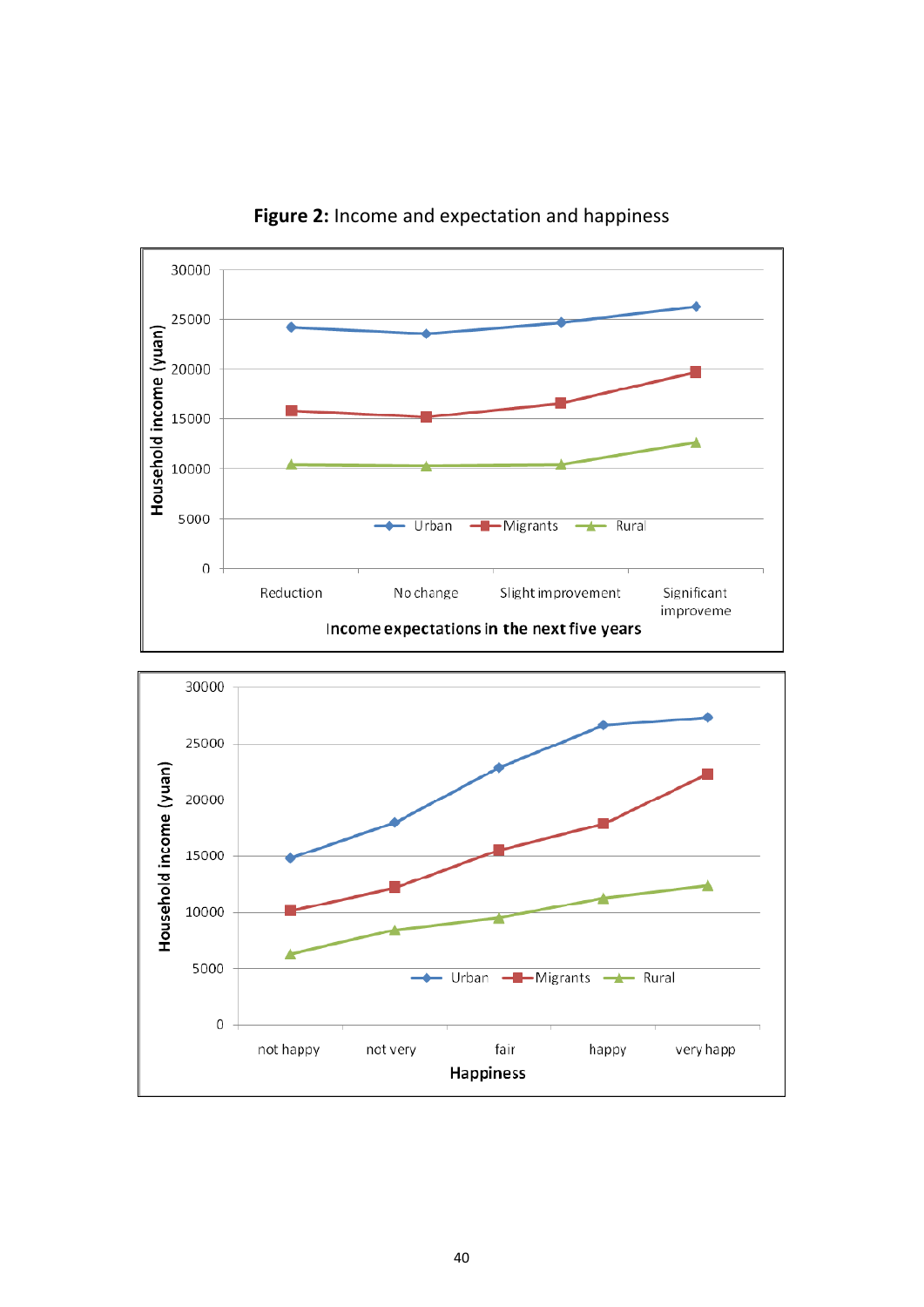## **Figure 3:** Predicted relationship between log per capita income and income expectations



## **Figure 4:** Predicted relationship between log per capita income and happiness

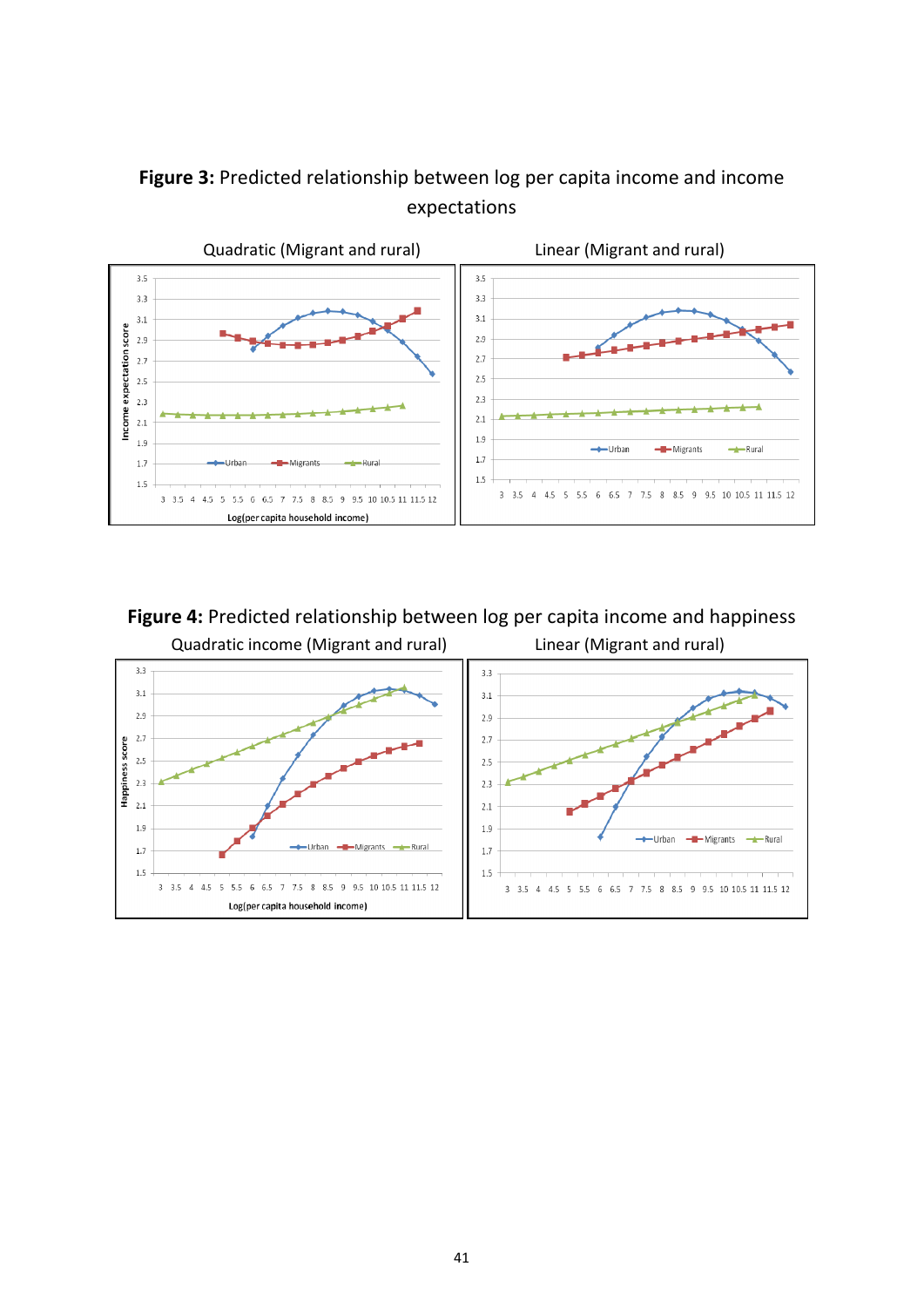**Figure 5:** Relationship between average household income expectations and actual number of labour disput cases, by province

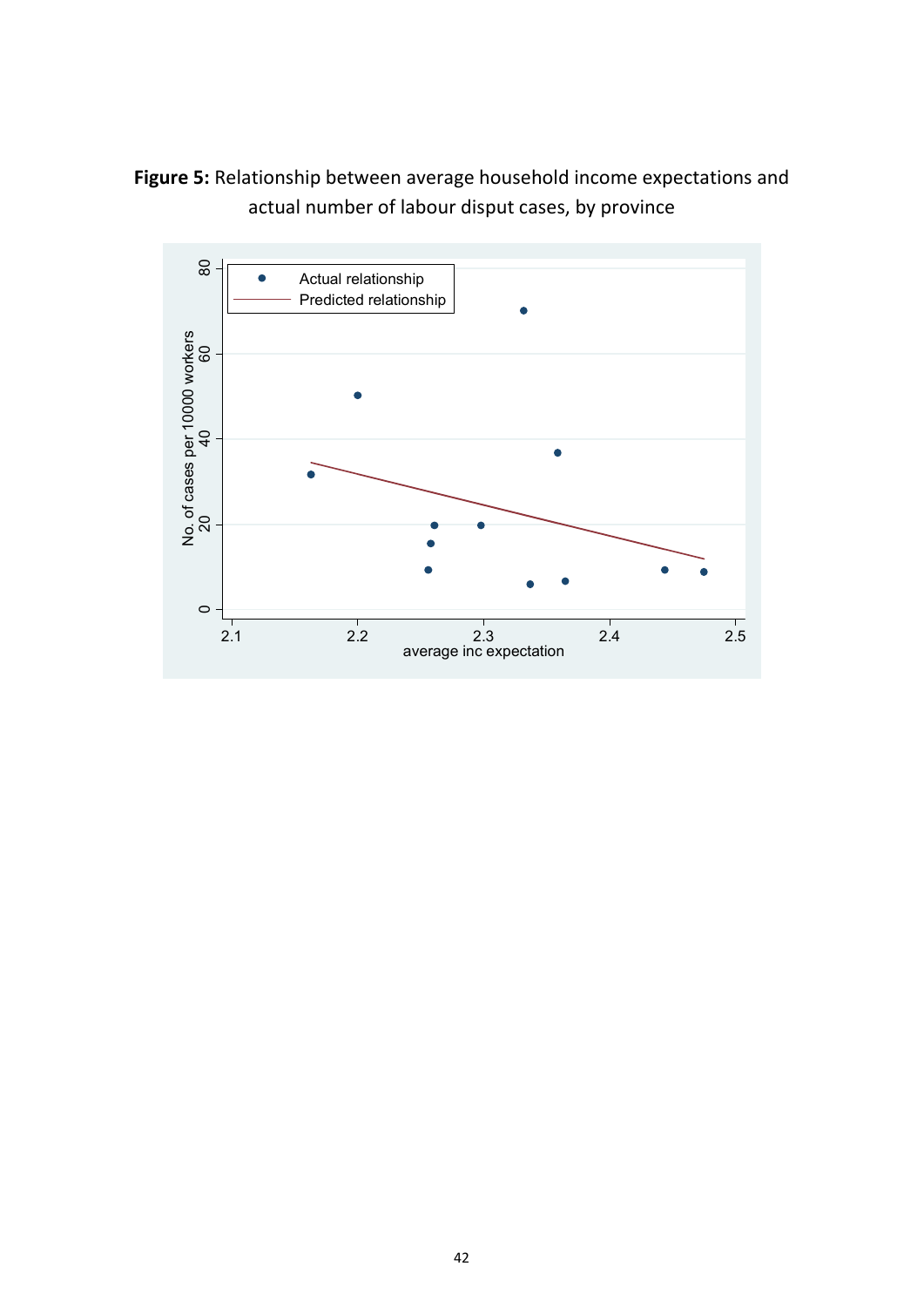|                                           | Total sample              |               | Urban sample  | <b>Migrant</b><br>sample |               | Rural sample  |
|-------------------------------------------|---------------------------|---------------|---------------|--------------------------|---------------|---------------|
|                                           | Model 1                   | Model 1       | Model 2       | Model 1                  | Model 1       | Model 2       |
| Log per capita income                     | $-0.110$                  | 1.247         | 1.265         | $-0.575$                 | $-0.130$      | $-0.254$      |
|                                           | [0.139]                   | $[0.475]$ *** | $[0.477]$ *** | [0.452]                  | [0.224]       | [0.228]       |
| (Log per capita income) <sup>2</sup>      | 0.009                     | $-0.072$      | $-0.074$      | 0.039                    | 0.010         | 0.016         |
|                                           | [0.009]                   | $[0.027]$ *** | $[0.027]$ *** | [0.027]                  | [0.015]       | [0.015]       |
| Income change (2001-2002)                 |                           |               | $-0.023$      |                          |               | 0.069         |
|                                           |                           |               | [0.045]       |                          |               | $[0.033]$ **  |
| Income change (1999-2001)                 |                           |               | 0.242         |                          |               | 0.119         |
|                                           |                           |               | $[0.050]$ *** |                          |               | $[0.032]$ *** |
| Income position in the city/village       | 0.765                     | 0.834         | 0.783         | 0.676                    | 0.746         | 0.695         |
|                                           | $[0.037]$ ***             | $[0.061]$ *** | $[0.063]$ *** | $[0.111]$ ***            | $[0.052]$ *** | $[0.053]$ *** |
| Good mood                                 |                           |               | 0.199         |                          |               | 0.162         |
|                                           |                           |               | $[0.030]$ *** |                          |               | $[0.027]$ *** |
| Dummy indicating hh with members migrated |                           |               |               |                          |               | 0.151         |
|                                           |                           |               |               |                          |               | $[0.031]$ *** |
| Couple only households                    | $-0.065$                  | 0.069         | 0.076         | 0.064                    | $-0.489$      | $-0.475$      |
|                                           | $[0.032]$ **              | [0.052]       | [0.052]       | [0.084]                  | $[0.059]$ *** | $[0.059]$ *** |
| No. of children age 0-18 at home          | 0.029                     | $-0.004$      | $-0.008$      | $-0.034$                 | 0.027         | 0.020         |
|                                           | $[0.014]$ **              | [0.036]       | [0.036]       | [0.055]                  | $[0.016]*$    | [0.016]       |
| No. of adults age >18                     | 0.090                     | 0.084         | 0.086         | 0.035                    | 0.061         | 0.051         |
|                                           | $[0.012]$ ***             | $[0.026]$ *** | $[0.026]$ *** | [0.066]                  | $[0.015]$ *** | $[0.015]$ *** |
| Dummy for married                         | $-0.173$                  | $-0.175$      | $-0.180$      | $-0.326$                 | $-0.016$      | $-0.006$      |
|                                           | $[0.045]$ ***             | $[0.072]$ **  | $[0.072]$ **  | $[0.124]$ ***            | [0.071]       | [0.072]       |
| Own age                                   | $-0.039$                  | $-0.081$      | $-0.079$      | $-0.032$                 | 0.021         | 0.019         |
|                                           | $[0.006]$ ***             | $[0.010]$ *** | $[0.010]$ *** | [0.019]                  | $[0.010]$ **  | $[0.010]*$    |
| (Own age) $^{2}/10$                       | 0.003                     | 0.007         | 0.007         | 0.002                    | $-0.003$      | $-0.003$      |
|                                           | $[0.001]$ ***             | $[0.001]$ *** | $[0.001]$ *** | [0.002]                  | $[0.001]$ *** | $[0.001]$ *** |
| HH mean schooling year aged>20            | 0.015                     | 0.017         | 0.018         | 0.023                    | 0.008         | 0.010         |
|                                           | $[0.004]$ ***             | $[0.006]$ *** | $[0.006]$ *** | $[0.011]$ **             | [0.006]       | [0.006]       |
| Own gender (male==1)                      | 0.100                     | 0.131         | 0.127         | 0.068                    | 0.008         | 0.012         |
|                                           | $[0.021]$ ***             | $[0.032]$ *** | $[0.032]$ *** | [0.058]                  | [0.032]       | [0.032]       |
| Own unemployment                          | $-0.138$                  | $-0.064$      | $-0.056$      | $-0.100$                 | $-0.159$      | $-0.150$      |
|                                           | $[0.053]$ ***             | [0.063]       | [0.064]       | [0.241]                  | [0.135]       | [0.135]       |
| Spouse being unemployed                   | $-0.086$                  | $-0.091$      | $-0.077$      | 0.351                    | $-0.040$      | $-0.015$      |
|                                           | $[0.047]$ *               | $[0.053]*$    | [0.053]       | $[0.205]$ *              | [0.125]       | [0.125]       |
| Own weekly working hours /10              | $-0.010$                  | $-0.009$      | $-0.010$      | $-0.039$                 | 0.002         | 0.004         |
|                                           | $[0.006]*$                | [0.015]       | [0.015]       | $[0.013]$ ***            | [0.007]       | [0.007]       |
| Dummy for own healthy                     | 0.145                     | 0.112         | 0.085         | 0.333                    | 0.138         | 0.129         |
|                                           | $[0.024]$ ***             | $[0.035]$ *** | $[0.036]$ **  | $[0.098]$ ***            | $[0.036]$ *** | $[0.036]$ *** |
| Dummy for spouse being healthy            | 0.078                     | 0.126         | 0.112         | 0.010                    | 0.046         | 0.038         |
|                                           | $[0.024]$ ***             | $[0.036]$ *** | $[0.036]$ *** | [0.088]                  | [0.035]       | [0.035]       |
| Dummy for own party membership            | 0.018                     | 0.009         | 0.050         | 0.128                    | $-0.032$      | 0.051         |
|                                           | [0.023]                   | $[0.032]*$    | [0.032]       | [0.224]                  | [0.035]       | [0.064]       |
| Dummy for spouse party member             | 0.017                     | 0.062         | 0.007         | 0.082                    | 0.050         | $-0.027$      |
|                                           | [0.030]                   | [0.035]       | [0.035]       | [0.145]                  | [0.064]       | [0.035]       |
| rural                                     | 0.407                     |               |               |                          |               |               |
|                                           | $[0.041]$ ***<br>$-0.362$ |               |               |                          |               |               |
| urban                                     | $[0.039]$ ***             |               |               |                          |               |               |
| Region                                    |                           |               |               |                          |               |               |
| Observations                              | 17033                     | 6489          | 6489          | 1841                     | 8703          | 8703          |
|                                           |                           |               |               |                          |               |               |

Standard errors in brackets

\* significant at 10%; \*\* significant at 5%; \*\*\* significant at 1%